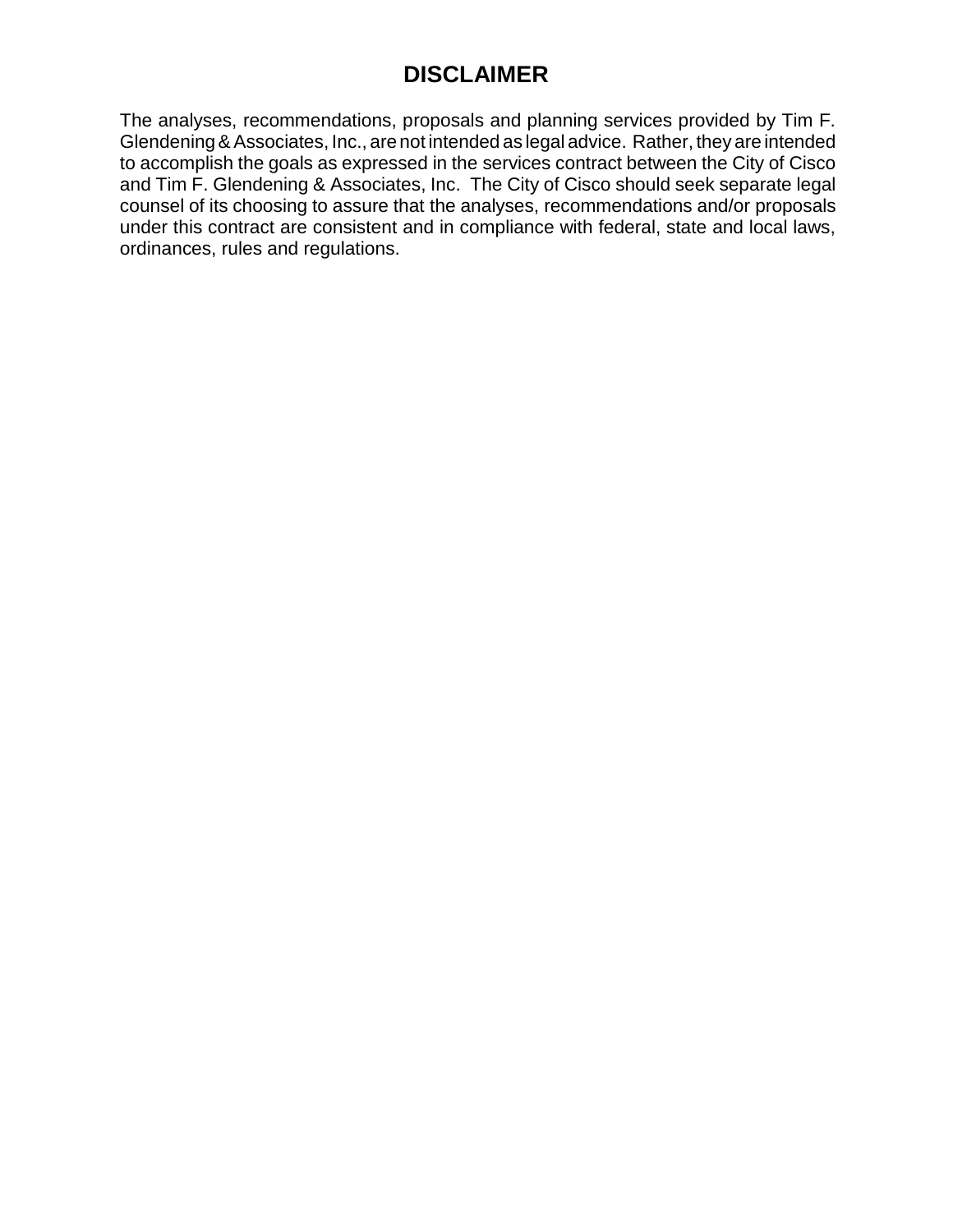SECTION 1 TITLE

SECTION 2 PURPOSE

## SECTION 3 ZONING DISTRICTS ESTABLISHED

- 3.1 Zoning Districts Identified
- 3.2 Description and Purpose of Zoning Districts
- SECTION 4 ZONING DISTRICT MAP
	- 4.1 Zoning District Boundaries Delineated on Zoning District Map
	- 4.2. Regulations for Maintaining Zoning District Map
- SECTION 5 ZONING DISTRICT BOUNDARIES
	- 5.1. Rules for Determining District Boundaries
- SECTION 6 ZONING OF ANNEXED TERRITORY
	- 6.1 Permanent Zoning Concurrent With Zoning
	- 6.2 Temporary Classification
	- 6.3 Regulations in Areas Temporarily Classified

## SECTION 7 COMPLIANCE WITH ZONING REGULATIONS

- 7.1 Compliance With Zoning Regulations Required
- 7.2 Building Permits Prohibited Without Plat
- 7.3 Exclusions
- 7.4 One Main Building on a Lot or Tract

SECTION 8 A -- AGRICULTURAL DISTRICT

- 8.1. General Purpose and Description
- 8.2. Permitted Uses
- 8.3. Permitted Specific Uses
- 8.4. Height and Area Regulations
- 8.5 Parking Regulations
- SECTION 9 (Reserved for future use)

SECTION 10 SF-1 -- SINGE FAMILY RESIDENTIAL DISTRICT - 1

- 10.1 General Purpose and Description
- 10.2 Permitted Uses
- 10.3 Permitted Specific Uses
- 10.4 Height and Area Regulations
- 10.5 Parking Regulations

SECTION 11 RESERVED

SECTION 12 TF -- TWO FAMILY RESIDENTIAL (DUPLEX) DISTRICT

- 12.1 General Purpose and Description
- 12.2 Permitted Uses
- 12.3 Permitted Specific Uses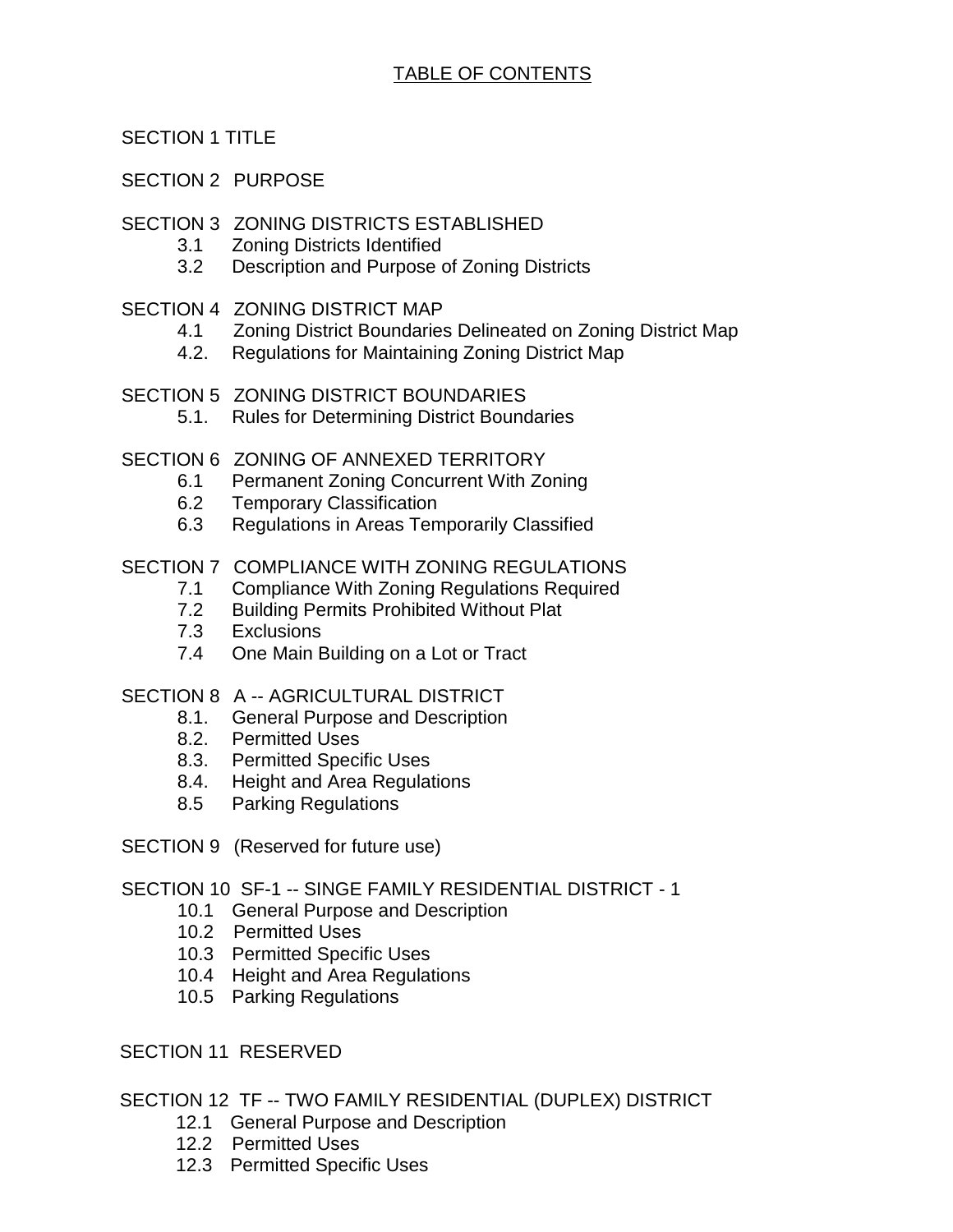- 12.4 Height and Area Regulations
- 12.5 Parking Regulations

## SECTION 13 RESERVED

## SECTION 14 MH-2 -- MANUFACTURED HOME PARK DISTRICT

- 14.1 General Purpose and Description
- 14.2 Permitted Uses
- 14.3 Permitted Specific Uses
- 14.4 Height and Area Regulations
- 14.5 Parking Requirements
- 14.6 Additional Restrictions Applicable to Mobile Home Park District

## SECTION 15 MF -- MULTIFAMILY RESIDENTIAL DISTRICT

- 15.1 General Purpose and Description
- 15.2 Permitted Uses
- 15.3 Permitted Specific Uses
- 15.4 Height and Area Regulations
- 15.5 Parking Regulations
- 15.6 Refuse Facilities
- 15.7 RESERVED
- 15.8 Special Fire Protection Requirements

SECTION 16 C-1 -- COMMERCIAL DISTRICT - OFFICE, LIGHT RETAIL, AND NEIGHBORHOOD SERVICES

- 16.1 General Purpose and Description
- 16.2 Permitted Uses
- 16.3 Permitted Specific Uses
- 16.4 Height and Area Regulations
- 16.5 Parking Regulations

## SECTION 17 C-2 -- GENERAL COMMERCIAL DISTRICT

- 17.1 General Purpose and Description
	- 17.2 Permitted Uses
	- 17.3 Permitted Specific Uses
	- 17.4 Height and Area Regulation
	- 17.5 Parking Requirements

## SECTION 18 M-1 -- MANUFACTURING/INDUSTRIAL DISTRICT -- LIGHT

- 18.1 General Purpose and Description
- 18.2 Permitted Uses
- 18.3 Permitted Specific Uses
- 18.4 Height and Area Regulations
- 18.5 Parking Regulations
- SECTION 19 (Reserved for future use)

## SECTION 20 PD -- PLANNED DEVELOPMENT DISTRICT

- 20.1 General Purpose and Description
- 20.2 Permitted Uses
- 20.3 Development Standards
- 20.4 Conceptual and Development Plan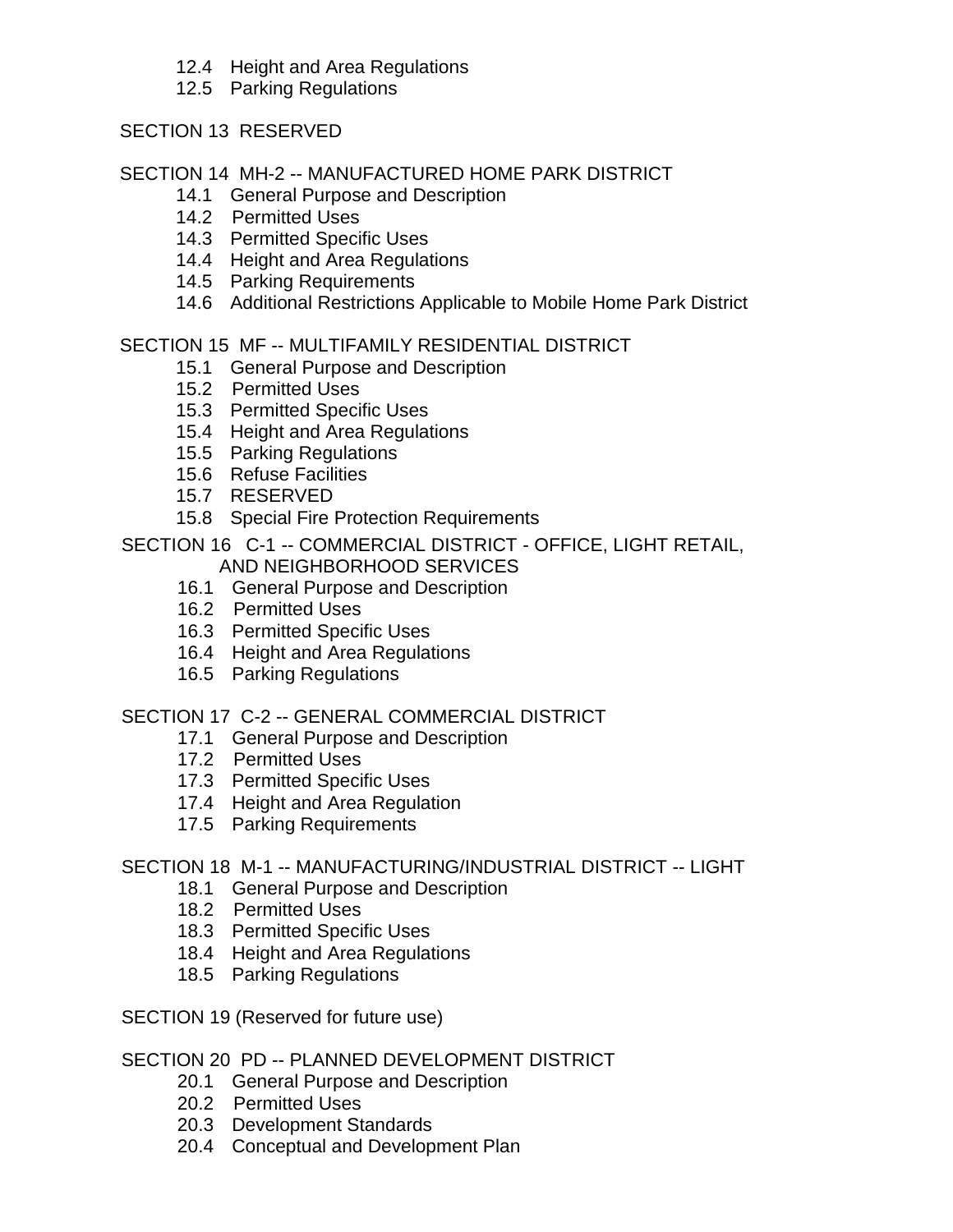- 20.5 Written Report May Be Required
- 20.6 Planned Developments To Be Recorded

## SECTION 21 FP -- FLOOD PLAIN DISTRICT

- 21.1 General Purpose and Description
- 21.2 Permitted Uses
- 21.3 City Council Approval Required

## SECTION 22 USE OF LAND AND BUILDINGS

## SECTION 23 DESCRIPTIONS/DEFINITIONS OF USES

- 23.1 Residential Users
- 23.2 Educational, Institutional, and Special Uses
- 23.3 Transportation, Utility and Communications Uses
- 23.4 Automobile and Related Service Uses
- 23.5 Retail and Service Type Uses
- 23.6 Manufacturing, Storage, and Warehousing Uses
- 23.7 Accessory Uses

## SECTION 24 SPECIAL USES

- 24.1 Child Care Centers
- 24.2 Construction Yards, Field Offices, and Other Temporary Buildings
- 24.3 Radio, Television, and Microwave Towers
- 24.4 Residence Hotels
- 24.5 Garden (Patio) Homes
- 24.6 Multifamily Residence
- 24.7 Service Stations
- 24.8 Swimming Pools
- 24.9 Fences

## SECTION 25 SPECIFIC USE PERMIT

- 25.1 General Provision
- 25.2 Specific Use Permit Regulations
- SECTION 26 RESERVED

## SECTION 27 ACCESSORY BUILDING REGULATIONS

- 27.1 Height
- 27.2 Area Regulations for Accessory Buildings or Structures in Residential and Apartment Districts

SECTION 28 PLATTING PROPERTY IS PERMANENTLY ZONED

- 28.1 Zoning Required Prior to Approval of Plat
- 28.2 Annexation Prior to Approval of Plat
- 28.3 Contemporaneous Action on Zoning and Annexation
- SECTION 29 CLASSIFICATION OF NEW AND UNLISTED USES 29.1 Procedure For Classifying New/Unlisted Uses
- SECTION 30 CREATION OF BUILDING SITE
	- 30.1 Procedure for Creating Building Site/Lot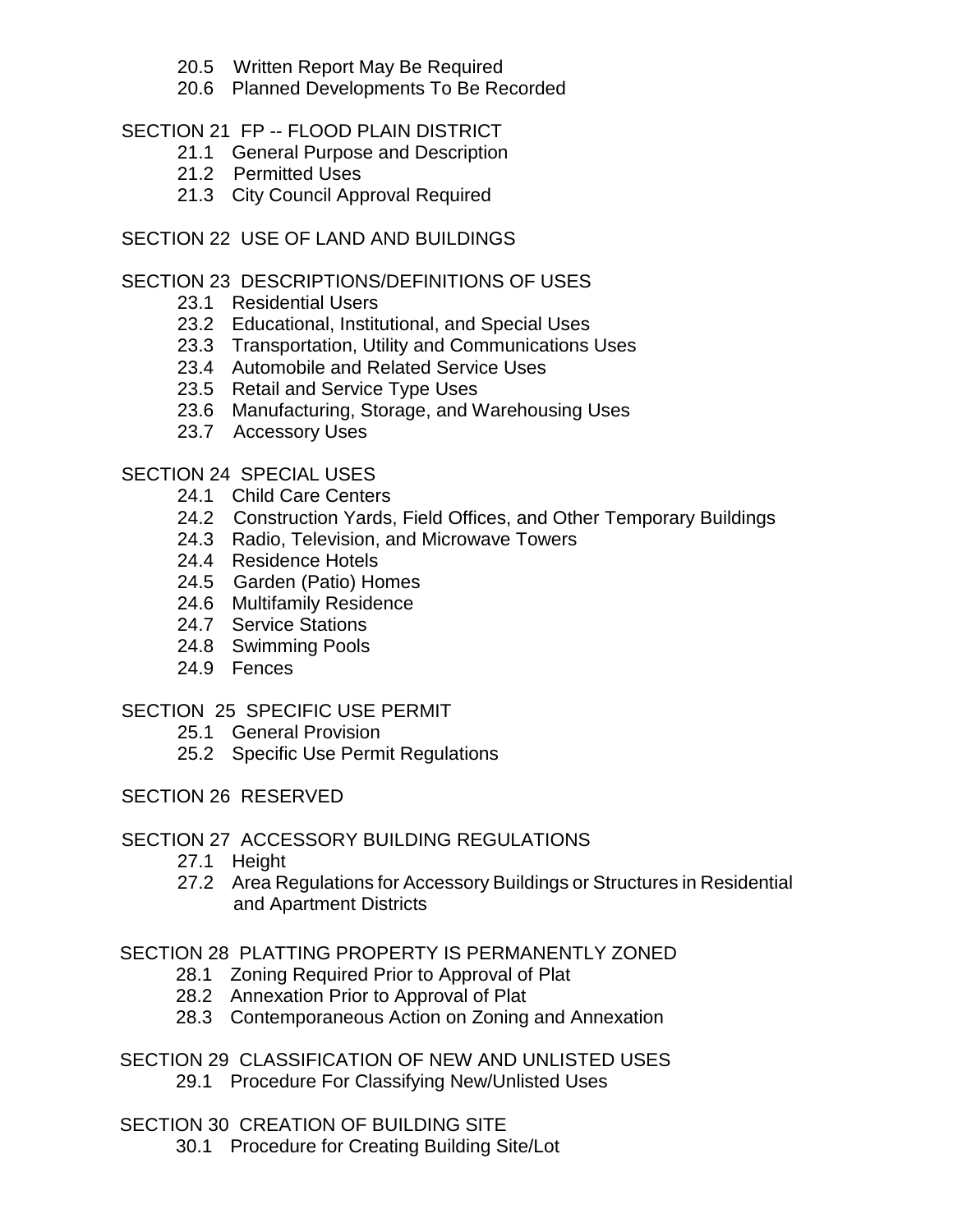## SECTION 31 NON-CONFORMING USES AND STRUCTURES

- 31.1 Uses in Existence at Time of Adoption of Ordinance
- 31.2 Expansion of Non-Conforming Use Prohibited
- 31.3 Repairs/Normal Maintenance on Non-Conforming Uses Permitted
- 31.4 Change of Non-Conforming to Conforming Use
- 31.5 Abandonment/Discontinuation of Non-Conforming Use
- 31.6 Accidental Destruction of Non-Conforming Use
- 31.7 RESERVED

## SECTION 32 RESERVED

## SECTION 33 ZONING BOARD OF ADJUSTMENT

- 33.1 Creation, Membership and Procedures
- 33.2 Powers and Duties of Board
- 33.3 Appeals
- 33.4 Variances
- 35.5 Changes

## SECTION 34 RULES OF CONSTRUCTION AND SPECIAL DEFINITIONS

- 34.1 General Rules of Construction
- 34.2 Special Definitions

## SECTION 35 BUILDING PERMITS AND CERTIFICATES OF OCCUPANCY

- 35.1 General Requirements
- 35.2 Procedure for New or Altered Buildings
- 35.3 Procedure for Vacant Land or a Change in Use
- 35.4 Contents of Certificate of Occupancy
- 35.5 Temporary Certificate
- 35.6 Certificates for Non-Conforming Uses

## SECTION 36 CHANGES AND AMENDMENTS TO ALL ZONING ORDINANCES AND DISTRICTS AND ADMINISTRATIVE PROCEDURES

- 36.1 Declaration of Policy
- 36.2 Authority to Amend Ordinance
- 36.3 Public Hearing and Notice
- 36.4 Action of the City Council
- 36.5 Effect of Denial of Petition
- 36.6 Final approval and Ordinance Adoption
- 36.7 Changes in Zoning Regulations

## SECTION 37 SCHEDULE OF FEES, CHARGES, AND EXPENSES

## SECTION 38 PENALTY FOR VIOLATIONS

## SECTION 39 VALIDITY, SEVERANCE AND CONFLICT

SECTION 40 FFFECTIVITY DATE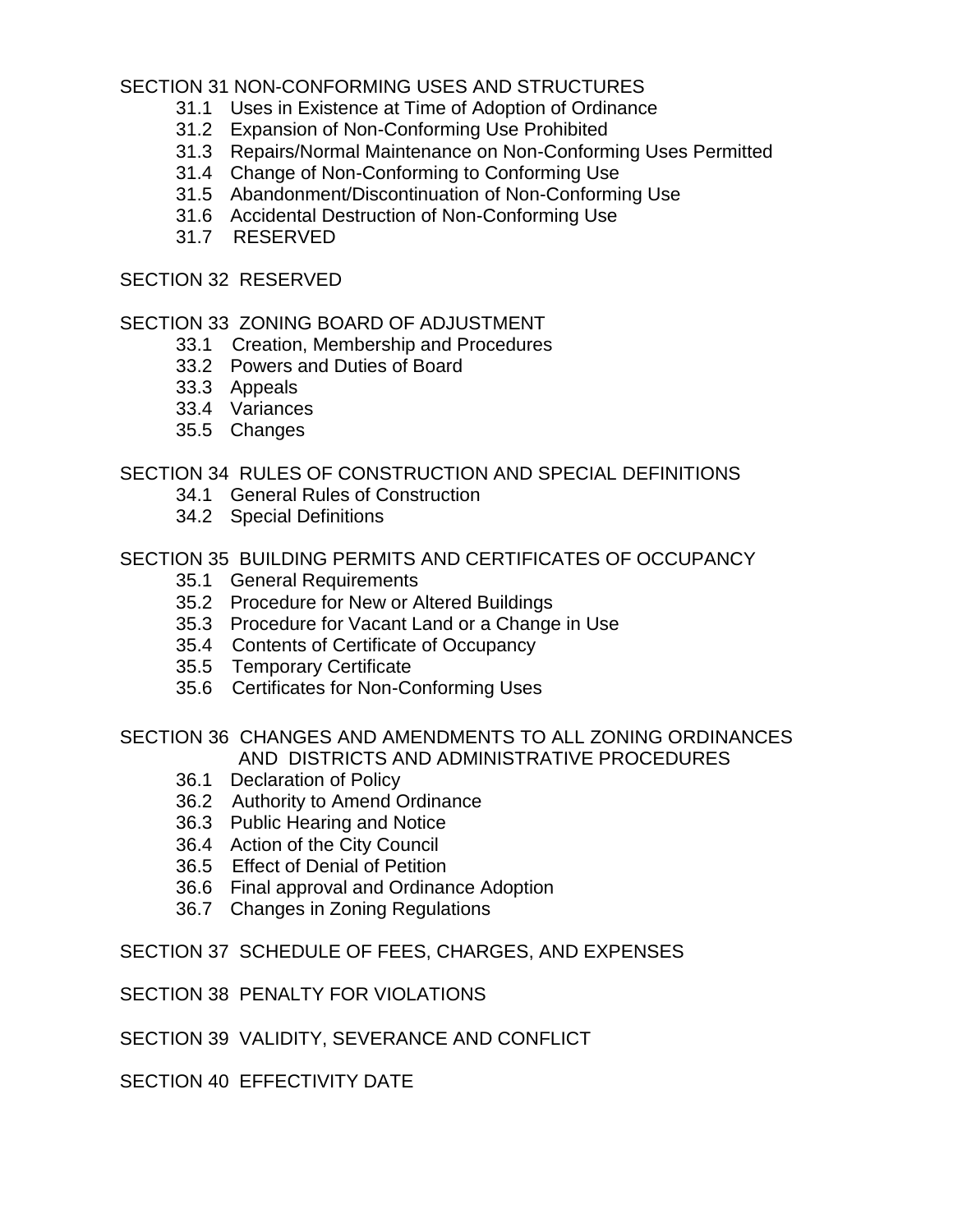### **CITY OF CISCO, TEXAS**

#### **ORDINANCE NO. 0-2017-14**

**AN ORDINANCE OF THE CITY OF CISCO, TEXAS, ADOPTING A COMPREHENSIVE ZONING PLAN AND ZONING MAP AND DIVIDING THE CITY INTO SEVERAL DISTRICTS; ESTABLISHING AND PROVIDING FOR ZONING REGULATIONS AND CREATING ZONING DISTRICTS IN ACCORDANCE WITH A COMPREHENSIVE PLAN; WITHIN SUCH DISTRICTS REGULATING THE USE OF LAND, BUILDINGS AND STRUCTURES; REGULATING THE HEIGHT, SIZE, AND LOCATIONS OF BUILDINGS; ESTABLISHING DENSITY, OPEN SPACE, SCREENING, AND MINIMUM OFF-STREET PARKING REQUIREMENTS; REGULATING THE ERECTION, REPAIR, AND ALTERATION OF ALL BUILDINGS AND STRUCTURES; PROVIDING FOR SPECIFIC USE PERMITS FOR CERTAIN USES; RECOGNIZING NONCONFORMING USES AND STRUCTURES AND PROVIDING RULES FOR THE REGULATION THEREOF; PROVIDING FOR CERTIFICATES OF OCCUPANCY AND COMPLIANCE; DEFINING CERTAIN TERMS; PROVIDING A METHOD OF AMENDMENT; PROVIDING A PENALTY FOR VIOLATION OF SUCH ORDINANCE AND FOR INJUNCTIVE RELIEF TO PERSONS AFFECTED BY THE VIOLATION OF SAID ORDINANCE; PROVIDING A SAVING CLAUSE.**

**BE IT ORDAINED BY THE CITY COUNCIL OF THE CITY OF CISCO, TEXAS, THAT A COMPREHENSIVE ZONING ORDINANCE AND MAP ARE HEREBY PASSED AND APPROVED WHICH SHALL PROVIDE AS FOLLOWS:**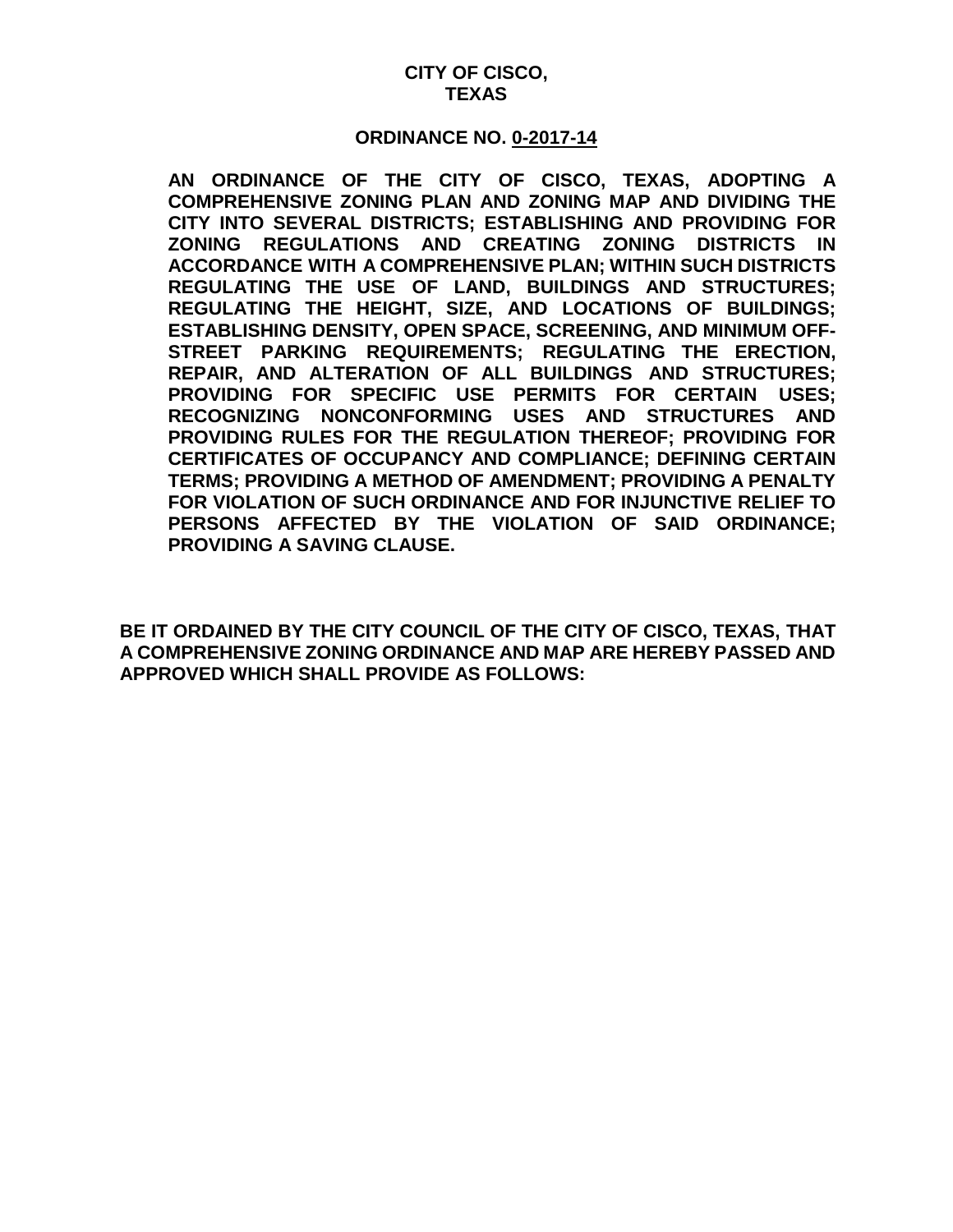## **SECTION 1 TITLE**

This ordinance shall be known and may be cited as "The City of Cisco Zoning Ordinance".

## **SECTION 2 PURPOSE**

Zoning Regulations and Districts are herein established in accordance with a Comprehensive Plan for the purpose of promoting the health, safety, morals and general welfare of the citizens of the City. They are designed to lessen congestion in the streets; to secure safety from fire, panic and other dangers; to provide adequate light and air; to prevent the overcrowding of land, and to avoid undue concentration of population; to facilitate the adequate provision of transportation, water, sewerage, schools, parks and other public requirements. They have been established with reasonable consideration for the character of each district and its peculiar suitability for the particular uses specified; and with a view to conserving the value of buildings and encouraging the most appropriate use of land throughout the City.

## **SECTION 3 ZONING DISTRICTS ESTABLISHED**

### 3.1 Zoning Districts Identified

The City of Cisco, Texas, is hereby divided into zoning districts as listed in the section.

| <b>ABBREVIATED</b><br><b>DESIGNATION</b> | <b>ZONING DISTRICT NAME</b>                                                     |
|------------------------------------------|---------------------------------------------------------------------------------|
| A                                        | <b>Agricultural District</b>                                                    |
| $SF-1$                                   | Single Family Residential District - 1                                          |
| TF                                       | Two Family Residential (Duplex) District                                        |
| $MH-1$                                   | <b>Manufactured Home District</b>                                               |
| MF                                       | <b>Multifamily District</b>                                                     |
| $C-1$                                    | Commercial District - Office, Light Retail, and Neighborhood<br><b>Services</b> |
| $C-2$                                    | <b>Commercial District - General</b>                                            |
| $M-1$<br>PD                              | Manufacturing/Industrial District<br><b>Planned Development District</b>        |
| <b>FP</b>                                | <b>Flood Plain District</b>                                                     |

## 3.2 Description and Purpose of Zoning Districts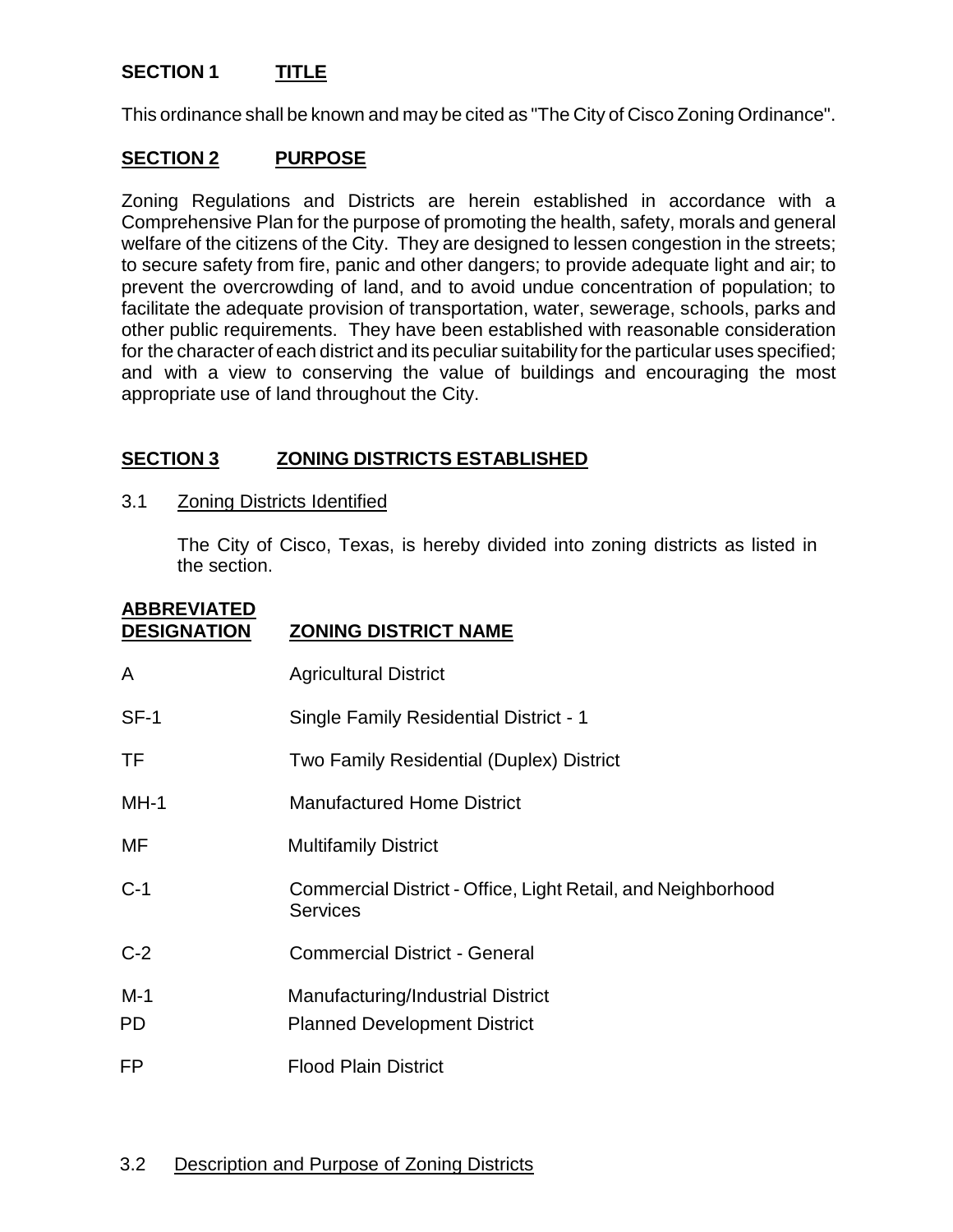A -- Agricultural District: This district provides for the continuance of farming, ranching, and gardening activities on land being utilized for these purposes. When land in an Agricultural District is needed for urban purposes, it is anticipated the zoning will be changed to the appropriate zoning district(s) to provide for orderly growth and development in accordance with the Comprehensive Plan. See Section

8 for A -- Agricultural District regulations.

SF-1 -- Single Family Residential District - 1: The SF-1 district provides for a lower density single-family residential usage. See Section 10 for SF-1 -- Single Family Residential District regulations.

TF -- Two Family Residential (Duplex) District: The TF district provides for stable, quality residential development, including duplex, garden (patio) home, and similar residential development with densities ranging from four (4) to twelve (12) units per gross acre. See Section 12 for TF -- Two Family Residential (Duplex) District regulations.

MH-1 -- Manufactured Home District. The MH-1 district provides an area for the placement of manufactured home and modular home units in subdivisions in which most lots and housing units are owner-occupied. Densities in this district will be comparable to that of the SF-2 District. See Section 13 for MH-1 -- Manufactured Home Subdivision District regulations.

MF -- Multifamily District. The MF district permits multifamily developments of maximum densities of fifteen (15) units per acre, except under special mitigation conditions. See Section 15 for MF -- Multiple-Family Dwelling District regulations.

C-1 -- Commercial District - Office, Light, Retail, and Neighborhood Services. Retail, commercial, and office uses developed under the standards of the C-1 District are designed to provide a compatible relationship between the C-1 development and adjacent residential areas. See Section 16 for C-1 Commercial District - Office, Light Retail, and Neighborhood Services regulations.

C-2 -- Commercial District - General: Uses which require considerable space for display, sales, or open storage, or by the nature of the use are generally not compatible with residential uses are located in the C-2 Commercial District. See Section 17 for C-2 -- General Commercial District regulations.

M-1 -- Manufacturing/Industrial District : The Manufacturing/Industrial District is established to accommodate uses of a non-nuisance type located in relative proximity to some residential and C-1 business areas. Development in the M-1 district is limited primarily to certain wholesale, jobbing and warehouse uses and certain specialized manufacturing and research uses of a type which will not create nuisances. See Section 18 for M-1 -- Manufacturing/Industrial District regulations.

PD -- Planned Development District: The Planned Development District provides a zoning category for the planning and development of larger tracts of land for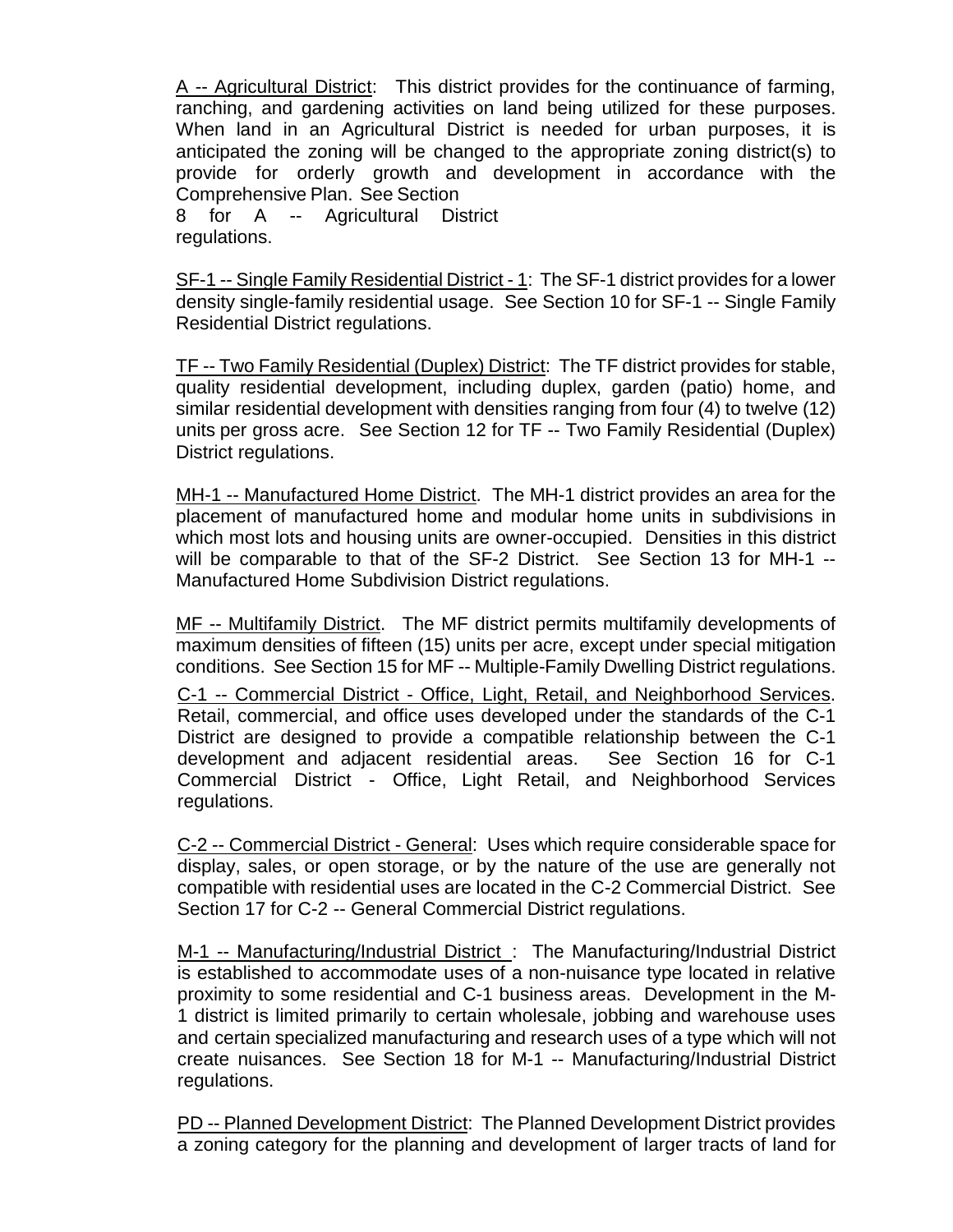tracts of land with unique characteristics for a single use or combination of uses requiring flexibility and variety in design to achieve orderly development with due respect to the protection of surrounding property. See Section 20 for PD - Planned Development District regulations.

FP -- Flood Plain District: Zoning districts located in flood hazard areas which are subject to periodic inundation shall be preceded by the prefix FP, indicating a subdistrict. Areas designated FP may be used only for those uses listed n the provisions of Section 21 until a use in any area or any portion thereof located in FP subdistrict has been approved by the City Council. Approval shall only be given after engineering studies determine that the area, or any portion thereof, is suitable for uses in the district, and building construction or development would not create an obstruction to drainage nor a hazard to life or property, and that such construction is not contrary to the public interest. See Section 21 for FP -- Flood Plain District regulations.

## **SECTION 4 ZONING DISTRICT MAP**

## 4.1. Zoning District Boundaries Delineated on Zoning District Map

The boundaries of the zoning districts set out herein are delineated upon the Zoning District Map of the City of Cisco, Texas, said map being hereby adopted as part of this ordinance as fully as if the same were set forth herein in detail.

## 4.2. Regulations for Maintaining Zoning District Map

Two (2) original, official, and identical copies of the Zoning District Map are hereby adopted bearing the signature of the Mayor and attestation of the City Secretary and shall be filed and maintained as follows:

- 4.2.1. One copy shall be filed with the City Secretary, to be retained as the original record and shall not be changed in any manner.
- 4.2.2. One copy shall be filed with the Building Official and shall be maintained up- to-date by posting thereon all changes and subsequent amendments for observation in issuing building permits and for enforcing the Zoning Ordinance. A written record (logbook) shall be kept by the Building Official of all changes made to the Zoning District Map.
- 4.2.3. Reproductions of the official Zoning District Map may be made for information purposes.

## **SECTION 5 ZONING DISTRICT BOUNDARIES**

5.1. Rules for Determining District Boundaries

The district boundary lines shown on the zoning district map are usually along streets, alleys, property lines, or extensions thereof. Where uncertainty exists as to the boundaries of districts as shown on the official zoning map, the following rules shall apply: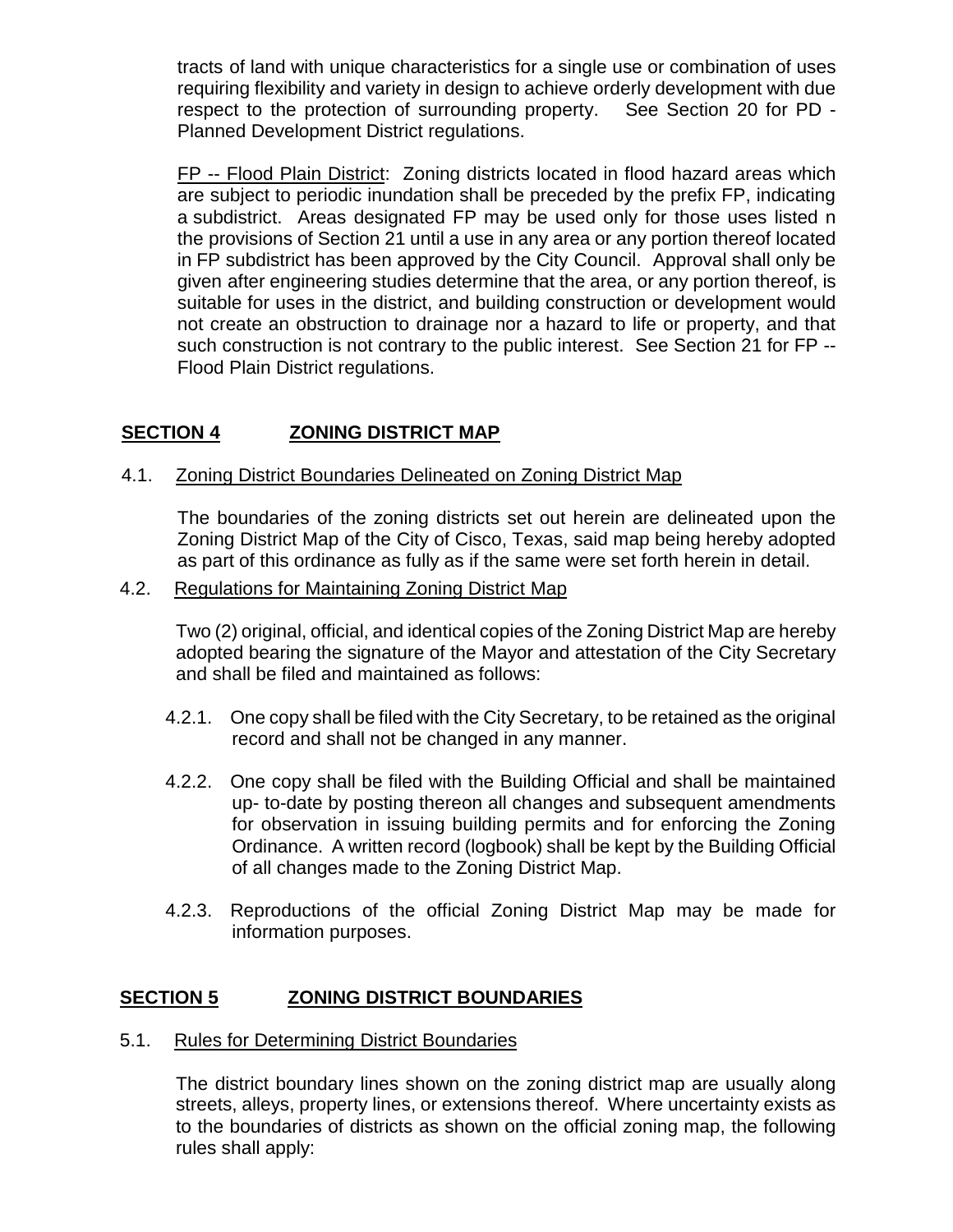- 5.1.1. Boundaries indicated as approximately following streets, highways, or alleys shall be construed to follow the centerline of such street, highway, or alley.
- 5.1.2. Boundaries indicated as approximately following platted lot lines shall be construed as following such lines.
- 5.1.3. Boundaries indicted as approximately following city limits shall be construed as following city limits.
- 5.1.4. Boundaries indicated as following railroad or utility lines shall be construed to be the centerline of the right-of-way; if no centerline is established, the boundary shall be interpreted to be midway between the right-of-way lines.
- 5.1.5. Boundaries indicated as parallel to or extensions of features indicated in 5.1.1. through 5.1.5. above shall be construed. Distances not specifically indicated on the original Zoning Map shall be determined for the graphic scale on the map.
- 5.1.6. Boundaries indicated as parallel to or extensions of features indicated in 5.1.1. through 5.1.5. above shall be construed. Distances not specifically indicated on the original Zoning Map shall be determined from the graphic scale on the map.
- 5.1.7 Whenever a street, alley or other public way is vacated by official action of the City Council, or whenever a street or alley area is franchised for building purposes, the zoning district line adjoining each side of such street, alley, or other public way shall be automatically extended to the centerline of such vacated street, alley, or way, and all areas so involved shall then and henceforth be subject to all regulations of the extended districts.
- 5.1.8. Where physical features of the ground are at variance with information shown on the official zoning district map, or if there arises a question as to how a parcel of property is zoned and such question cannot be resolved by the application of subsections 5.1.1. through 5.1.7., or the zoning of property is invalidated by a final judgment of a court of competent jurisdiction, the property shall be considered as classified A -- Agricultural District, temporarily. In an area determined to be temporarily classified as A -- Agricultural District, no person shall construct, add or to alter any building or structure or cause the sale to be done, nor shall any use be located therein or on the land which is not permitted in an A -- Agricultural District, unless and until such territory has been zoned to permit such use by the City Council. It shall be the duty of the City Council to determine a permanent zoning for such area as soon as practicable.

## **SECTION 6 ZONING OF ANNEXED TERRITORY**

#### 6.1. Permanent Zoning Concurrent With Zoning

An area or areas being annexed to the City of Cisco shall ordinarily be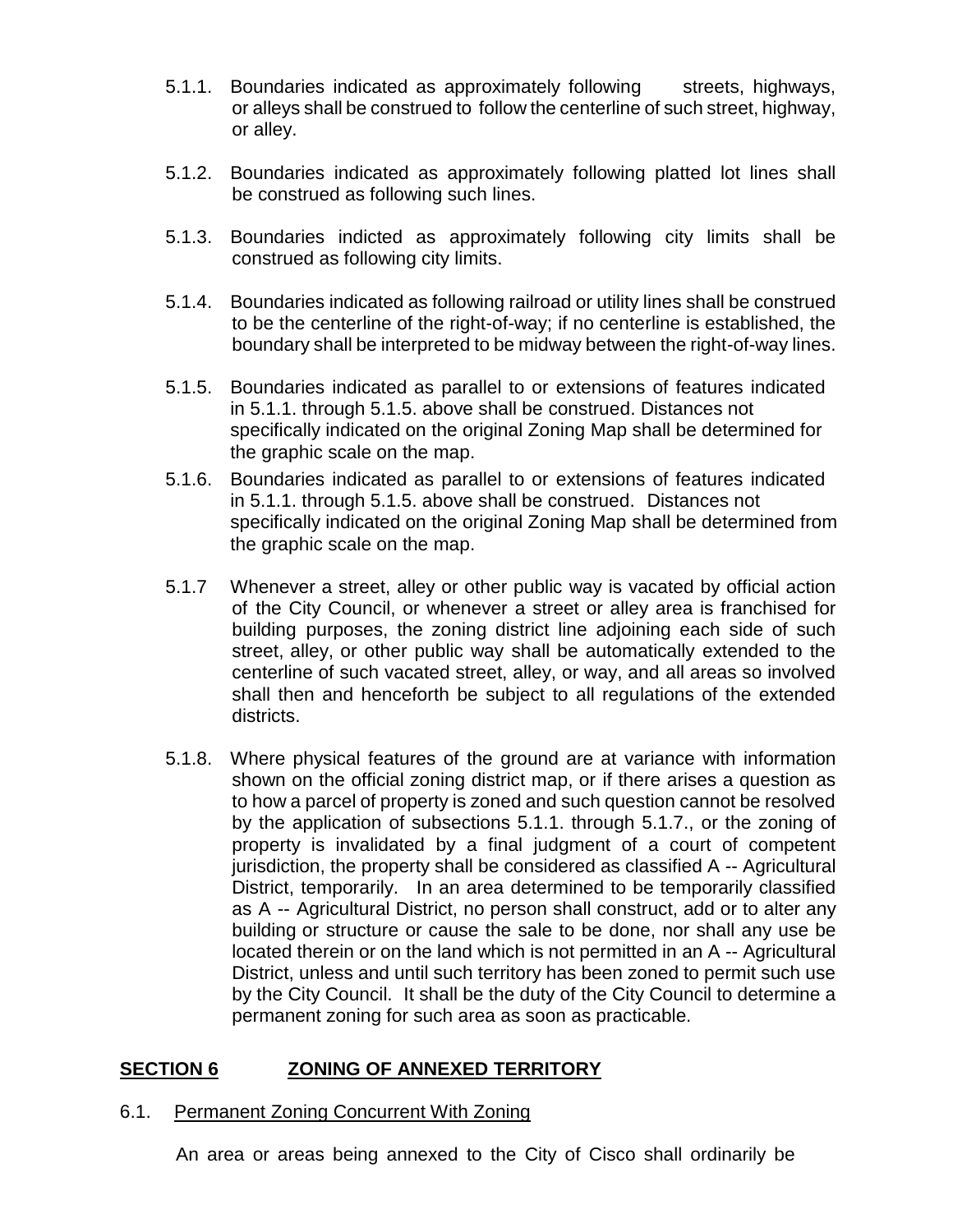given permanent zoning concurrently with the annexation.

## 6.2. Temporary Classification

In instances in which the zoning of an annexed territory concurrently with the annexation is impractical, the annexed territory shall be temporarily classified as A -- Agricultural District, until permanent zoning is established by the City Council. The procedure for establishing permanent zoning on annexed territory shall conform to the procedure established by law for the adoption of original zoning regulations. The City Council shall determine a permanent zoning for such area as soon as practicable after annexation.

## 6.3. Regulations in Areas Temporarily Classified

In an area temporarily classified as A -- Agricultural District:

- 6.3.1. No person shall erect, construct, or proceed or continue with the erection or construction of any building or structure or cause the same to be done in any newly annexed territory to the City of Cisco without first applying for and obtaining a building permit or certificate of occupancy from the building official or the City Council, as may be required.
- 6.3.2. No permit for the construction of a building or use of land shall be issued by the Building Official other than a permit which will allow the construction of a building permitted in a zoning district other than the Agricultural District by the City Council in the manner prescribed by law.

## **SECTION 7 COMPLIANCE WITH ZONING REGULATIONS**

## 7.1 Compliance With Zoning Regulations Required

All land, buildings, structures, or appurtenances thereon located within the City of Cisco which are hereafter occupied, used, erected, altered, removed, placed, demolished, or converted shall be occupied, used, erected, altered, removed, placed, demolished, or converted in conformance with the zoning regulations prescribed for the zoning district in which such land or building is located as hereinafter provided.

## 7.2 Building Permits Prohibited Without Plat

No permit for the construction of placement of a building or buildings upon any tract or plot shall be issued unless the plot or tract is part of a plat of record, properly approved by the Planning and Zoning Commission and City Council and filed in the Plat Records of county or counties in which the plot or tract is located.

## 7.3 Exclusions

Nothing herein contained shall require any change in the plans, construction, or designated use of a building under construction at the time of the passage of this ordinance and which entire building shall be completed within one (1) year from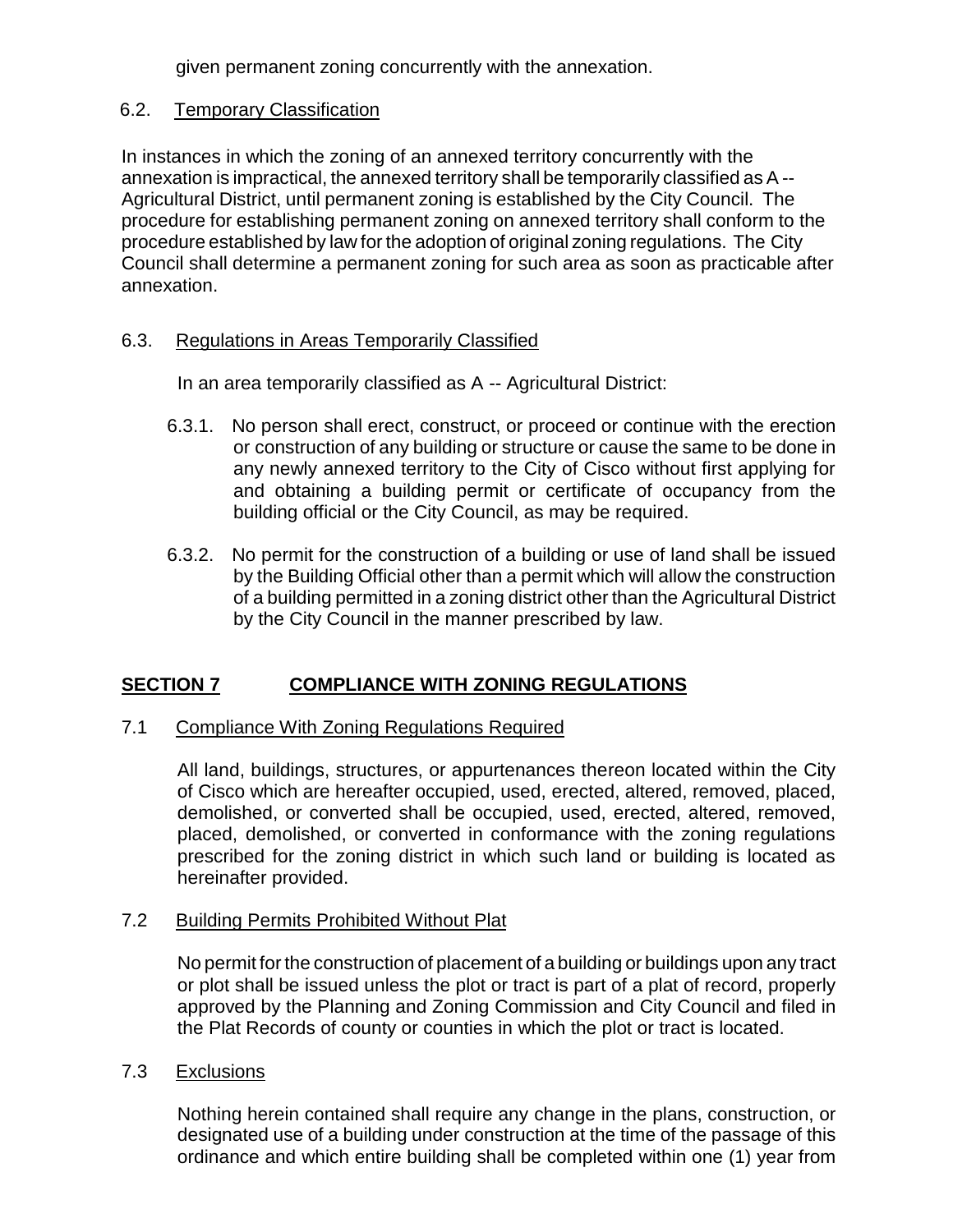the date of passage of this ordinance.

## 7.4 One Main Building on a Lot or Tract

Only one main building for one family or two family use with permitted accessory buildings may be located upon a lot or tract. Every dwelling shall face or front upon a public street or approved place other than an alley, which street or approved place shall have a minimum width of twenty-five (25) feet. Where a lot is used for retail and dwelling purposes, more than one main building may be located upon the lot but only when such buildings conform to all the open space, parking, and density requirements applicable to the uses and districts. Whenever two or more main buildings, or portions thereof, are placed upon a single lot or tract and such buildings will not face upon a public street, the same may be permitted when the site plan for such development is approved by the City Council. No parking area, storage area, or required open space for one building shall be computed as being the open space, yard, or area requirements for any other dwelling or other use.

## **SECTION 8 A -- AGRICULTURAL DISTRICT**

## 8.1. General Purpose and Description

The Agricultural District is intended to apply to land situated on the fringe of an urban area, used for agricultural purposes, and which may become an urban area in the future. Therefore, the agricultural activities conducted in the Agricultural District should not be detrimental to urban land uses and intensity of use permitted in this district is intended to encourage and protect agricultural uses until urbanization is warranted and the appropriate change in district classification is made.

## 8.2. Permitted Uses

A building or premise shall be used only for the following purposes:

- 8.2.1. Single-family dwellings on building lots of two (2) acres or more in areas where said dwellings can be adequately served by city utilities or septic tanks located on the building lot.
- 8.2.2 Telephone exchange and utility service building, provided no public business and repair or outside storage facilities are maintained; gas lines; and gas regulating stations.
- 8.2.3. Accessory buildings and structures clearly incidental to agricultural operations, including but not limited to barns, stables, equipment sheds, granaries, private garages, pump houses, and servants quarters not for rent, provided that the total area of buildings and structures shall be limited to ten percent (10%) of the gross land area of tract.
- 8.2.4. Temporary metal buildings of less than six hundred (600) square feet which are used for tool and supply storage.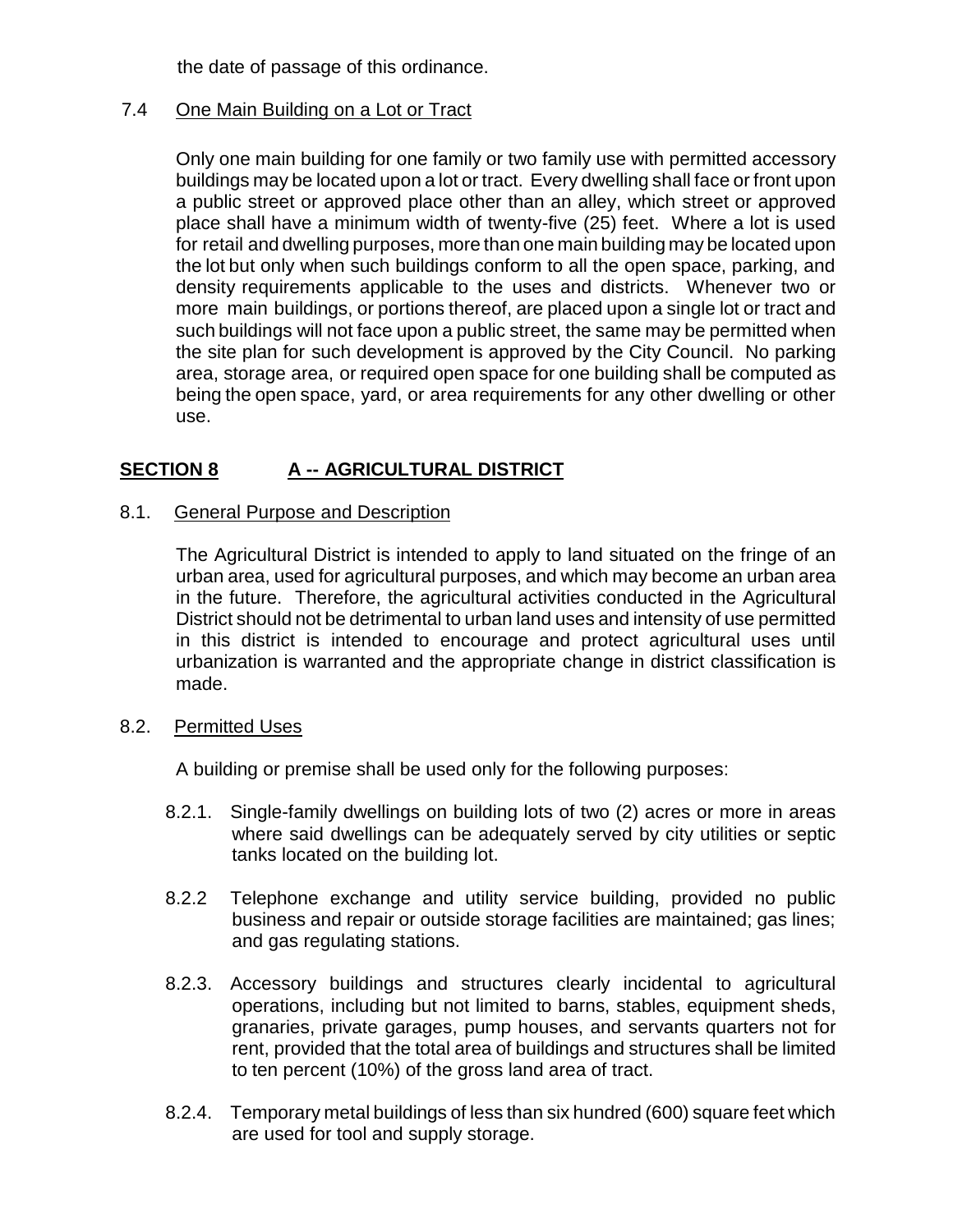8.2.5. Riding academy or other equestrian related activities.

8.2.6. Other uses as listed in Section 22 of this ordinance.

## 8.3. Permitted Specific Uses

The following specific use shall be permitted in the Agricultural District, when granted in accordance with Section 25:

8.3.1. Uses as listed in Section 22 of this ordinance.

## 8.4. Height and Area Regulations

See Appendix 1, Area, Setback, Height, and Coverage Regulations.

## **SECTION 9 (Reserved for future use)**

## **SECTION 10 SF-1 -- SINGE FAMILY RESIDENTIAL DISTRICT - 1**

### 10.1. General Purpose and Description

The Single Family Residential District - l is designed to accommodate a standard lower density single family residential development.

## 10.2 Permitted Uses.

A building or premise in an SF-1 District shall be used only for the following purposes:

## 10.2.1. Uses as listed in Section 22 of this ordinance.

## 10.3. Permitted Specific Uses

The following specific uses shall be permitted in an SF-1 District, when granted in accordance with Section 25:

10.3.1. Uses as listed in Section 22 of this ordinance.

## 10.4 Height and Area Regulations:

See Appendix 1, Area, Setback, Height, and Coverage Regulations.

## 10.5 Parking Regulations

A minimum of two (2) parking spaces shall be provided per unit behind the building line.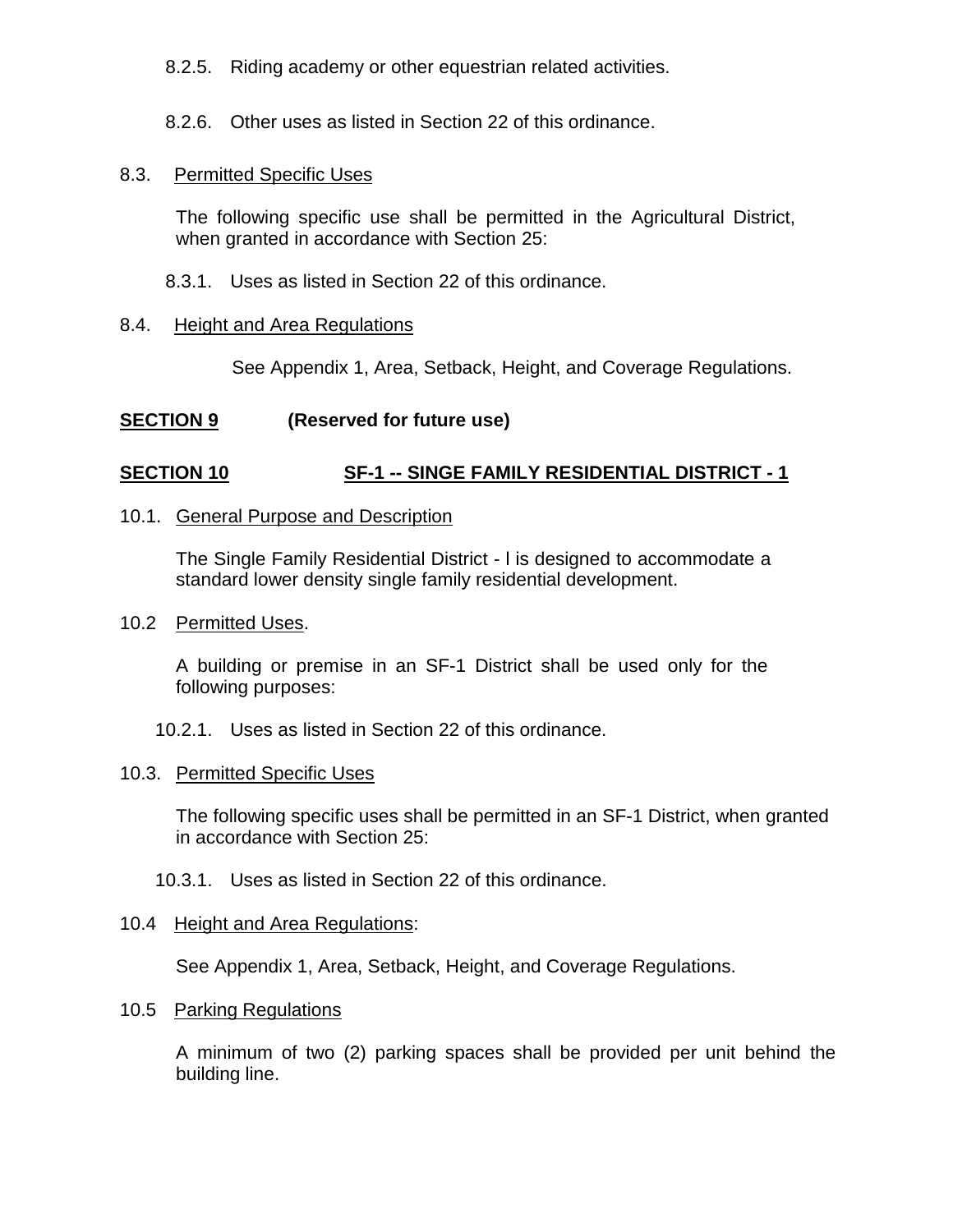## **SECTION 11 RESERVED**

### **SECTION 12 TF -- TWO FAMILY RESIDENTIAL (DUPLEX) DISTRICT**

#### 12.1. General Purpose and Description

The purpose of the Two Family Residential (Duplex) District is to promote stable, quality residential development of slightly increased densities. Consistent with the city's Comprehensive Plan, this district may be used as a "buffer" district between low density and high density districts or between residential and nonresidential districts.

#### 12.2 Permitted Uses

A building or premise shall be used only for the following purposes:

12.2.1. Uses as listed in Section 22.

#### 12.3 Permitted Specific Uses

The following specific uses shall be permitted in the TF District, when granted in accordance with Section 25:

12.3.1. Uses as listed in Section 22 of this ordinance.

#### 12.4. Height and Area Regulations

See Appendix 1, Area, Setback, Height, ad Coverage Regulations.

#### 12.5. Parking Regulations

A minimum of one (1) parking space shall be provided per unit behind the building line.

#### **SECTION 13 MH-1 -- MANUFACTURED HOME DISTRICT**

#### 13.1. General Purpose and Description

The Manufactured Home District is intended to provide for quality mobile home subdivision development containing many of the characteristics and the atmosphere of a standard single family subdivision.

#### 13.2. Permitted Uses

A building or premise shall be used only for the following purposes:

13.2.1. Uses as listed in Section 22 of this ordinance.

#### 13.3. Permitted Specific Uses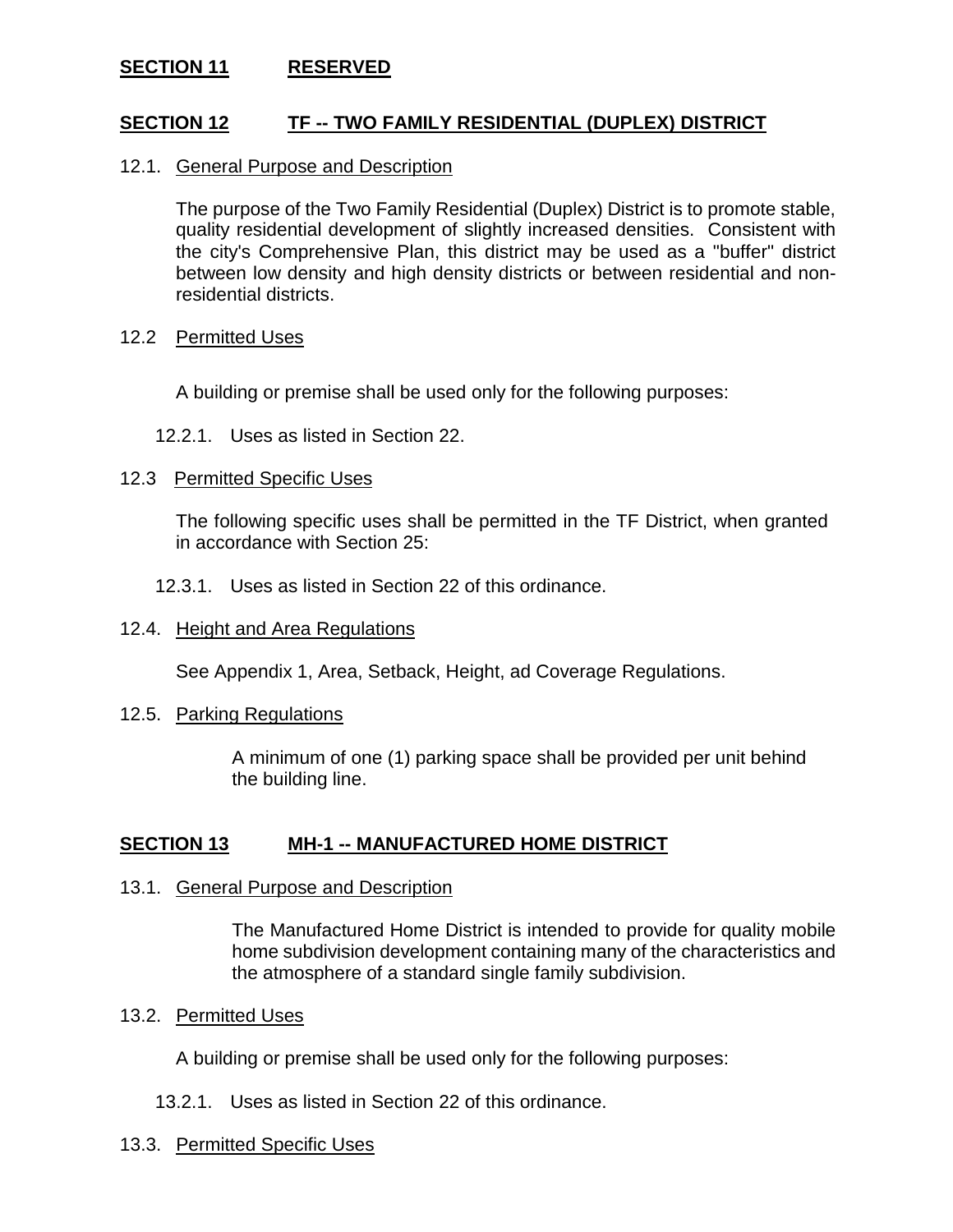The following specific uses shall be permitted in the MH-1 District, when granted in accordance with Section 25:

13.3.1 Uses as listed in Section 22 of this ordinance.

## 13.4. Height and Area Regulations

See Appendix 1, Area, Setback, Height, and Coverage Regulations.

## 13.5 Parking Requirements

Two (2) spaces shall be provided per unit located on the lot plus additional spaces for accessory uses.

## 13.6 Additional Restrictions Applicable to MH-1 District

- 13.6.1. Manufactured housing design and construction will comply with construction and safety standards published by the Department of Housing and Urban Development pursuant to the requirements of the National Mobile Home and Safety Standards Act of 1974. All manufactured homes will be subject to utility inspection by the Building Official.
- 13.6.2. All manufactured homes shall be set on solid slab structure and/or 18" to 20" runners. Additional rooms and enclosed porches shall be constructed on a solid slab.
- 13.6.3. Tie-downs will be required and will be secured prior to occupancy.
- 13.6.4. Underpinning and skirting of like material and color or better is required and will be installed prior to occupancy.
- 13.6.5. Accessory buildings will be either manufactured or constructed in accordance with city codes.
- 13.6.6. All manufactured homes and modular homes shall comply with all regulations of the State of Texas and such regulations are hereby incorporated into this section.

## **SECTION 14 RESERVED**

## **SECTION 15 MF -- MULTIFAMILY RESIDENTIAL DISTRICT**

## 15.1 General Purpose and Description

The Multifamily Residential District is intended to provide for medium to higher density residential development. This district functions as a buffer or transition between major streets, non-residential areas, or higher density residential areas and lower density residential areas. Density in this district does not ordinarily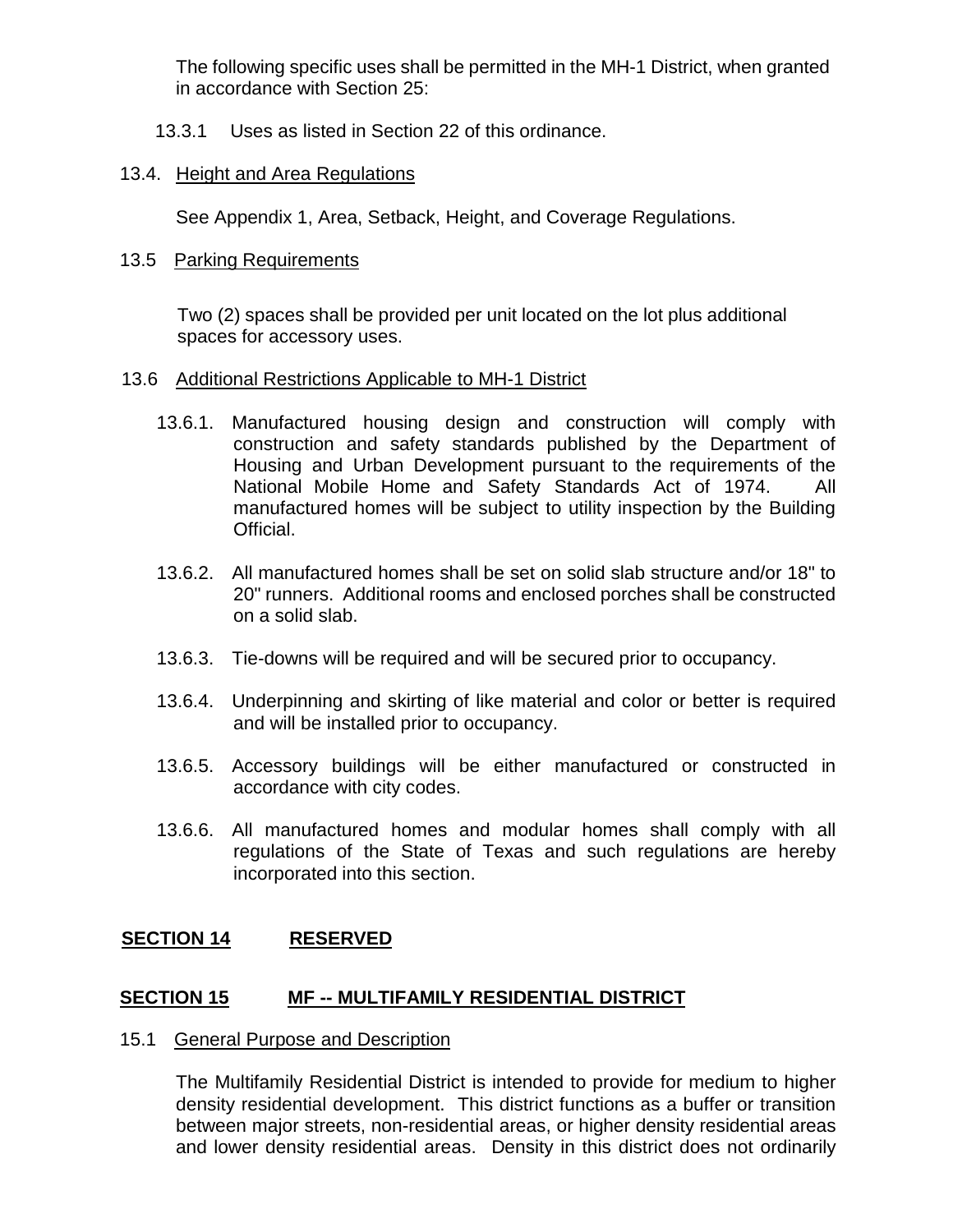exceed fifteen (15) units per gross acre but can reach a maximum of twenty-five (25) units per gross acre if special fire protection requirements are observed (see Section 15.8).

### 15.2 Permitted Uses

A building or premise shall be used only for the following purposes:

- 15.2.1. Three (3) or more single family attached dwelling units, provided that no more than seven (7) dwelling units are attached in one continuous row or group.
- 15.2.2. Other uses as listed in Section 22 of this ordinance.

### 15.3 Permitted Specific Uses

The following specific uses shall be permitted when granted in accordance with Section 25:

15.3.1. Uses as listed in Section 22 of this ordinance.

### 15.4 Height and Area Regulations

See Appendix 1, Area, Setback, Height, and Coverage Regulations.

When buildings exceed one (1) story in height, such buildings shall be constructed in accordance with existing building and fire codes.

#### 15.5 Parking Regulations

Two off-street parking spaces shall be provided per unit. Required parking may not be provided within the required front yard.

#### 15.6 Refuse Facilities

Every dwelling unit in a multifamily complex shall be located within two hundred fifty (250) feet of a refuse facility, measured along the designated pedestrian and vehicular travel way. There shall be available at all times at least eight (8) cubic yards of refuse container per thirty (30) multifamily dwelling units. For complexes with less than thirty (30) units, no less than six (6) cubic yards of refuse container shall be provided. Each refuse facility shall be screened for view on three (3) sides from persons standing at ground level on the site or immediately adjoining property, by an opaque fence or wall of wood or masonry not less than six (6) feet nor more than eight (8) feet in height or by an enclosure within a building. Refuse containers shall be provided and maintained in a manner to satisfy city public health and sanitary regulations. Each refuse facility shall be located so as to provide safe and convenient pickup by refuse collection agencies.

## 15.7 RESERVED

## 15.8 Special Fire Protection Requirements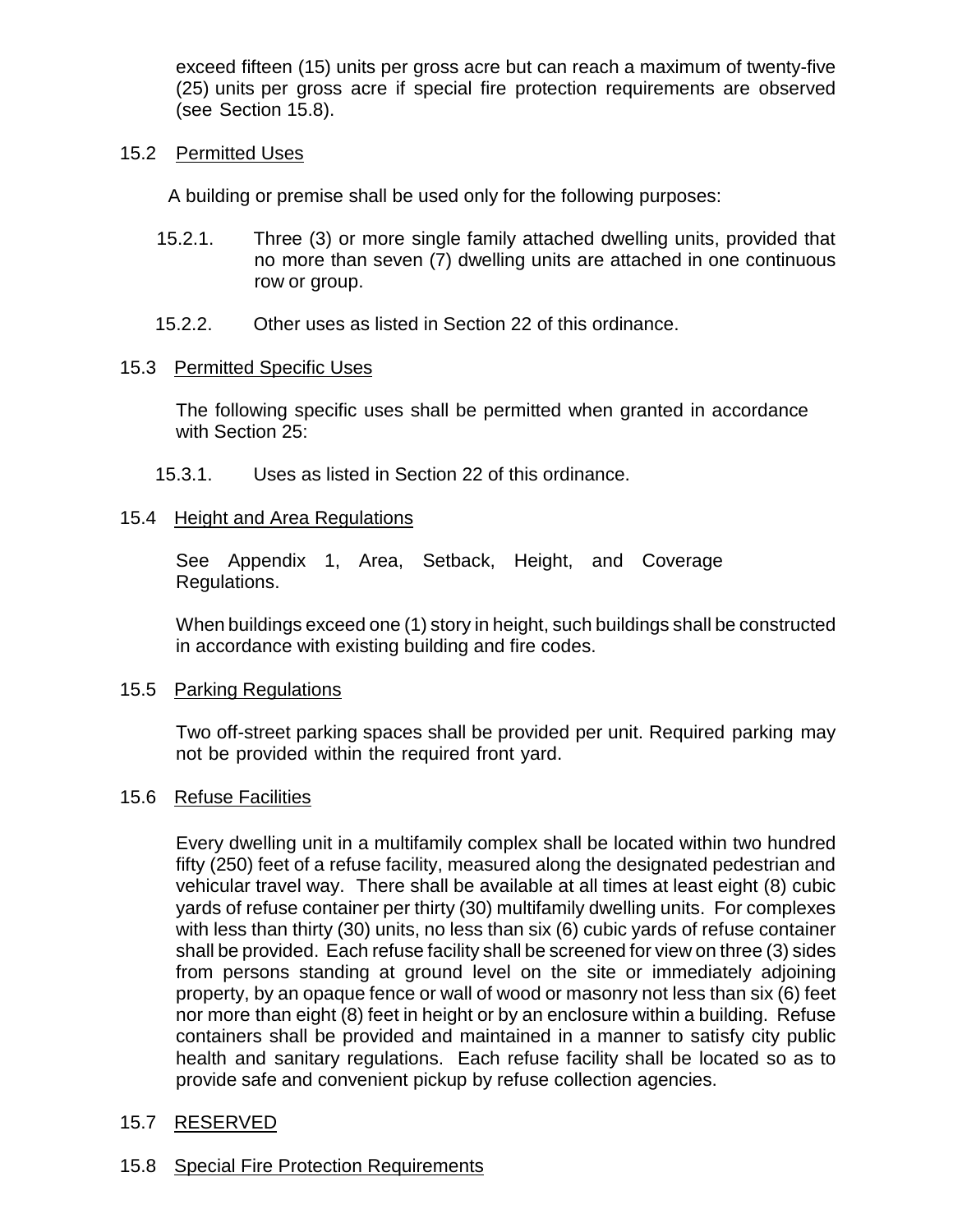Whenever densities of greater than fifteen (15) units per acre are present, each building in the development shall at the time of the construction, and thereafter be operated in accordance with currently applicable building and fire safety codes.

## **SECTION 16 C-1 -- COMMERCIAL DISTRICT - OFFICE, LIGHT RETAIL, AND NEIGHBORHOOD SERVICES**

### 16.1 General Purpose and Description

The Commercial District - 1 is intended for office facilities, neighborhood shopping facilities, and retain and commercial facilities of a service character. The C-1 District is established to accommodate the daily and frequent needs of the community. The following regulations shall be applicable to all uses in the district:

- 16.1.1. The business shall be conducted wholly within an enclosed building;
- 16.1.2 Required yards shall not be used for overnight display, sale, or storage or merchandise or for the storage of vehicles, equipment, containers, or waste material unless fenced with non-transparent screening not less than six (6) feet nor more than eight (8) feet in height.
- 16.1.3 All merchandise shall be sold at retail on the premises; and

16.1.4 Such use shall not be objectionable because of odor, excessive light, smoke, dust, noise, vibration, or similar nuisance in accordance with State Law and City Ordinance.

## 16.2 Permitted Uses

A building or premise shall be used only for the following purposes:

- 16.2.1. Discount, variety, or department store of not greater than twenty thousand (20,000) square feet floor space.
- 16.2.2. Food store with floor space not greater than twenty thousand (20,000) square feet.
- 16.2.3. Gasoline service station
- 16.2.4. Other uses as listed in Section 22 of this ordinance.

#### 16.3 Permitted Specific Uses

The following specific uses shall be permitted in the C-1 District, when granted in accordance with Section 25:

- 16.3.1. Broadcasting facilities, radios, television, or microwave tower.
- 16.3.2 RESERVED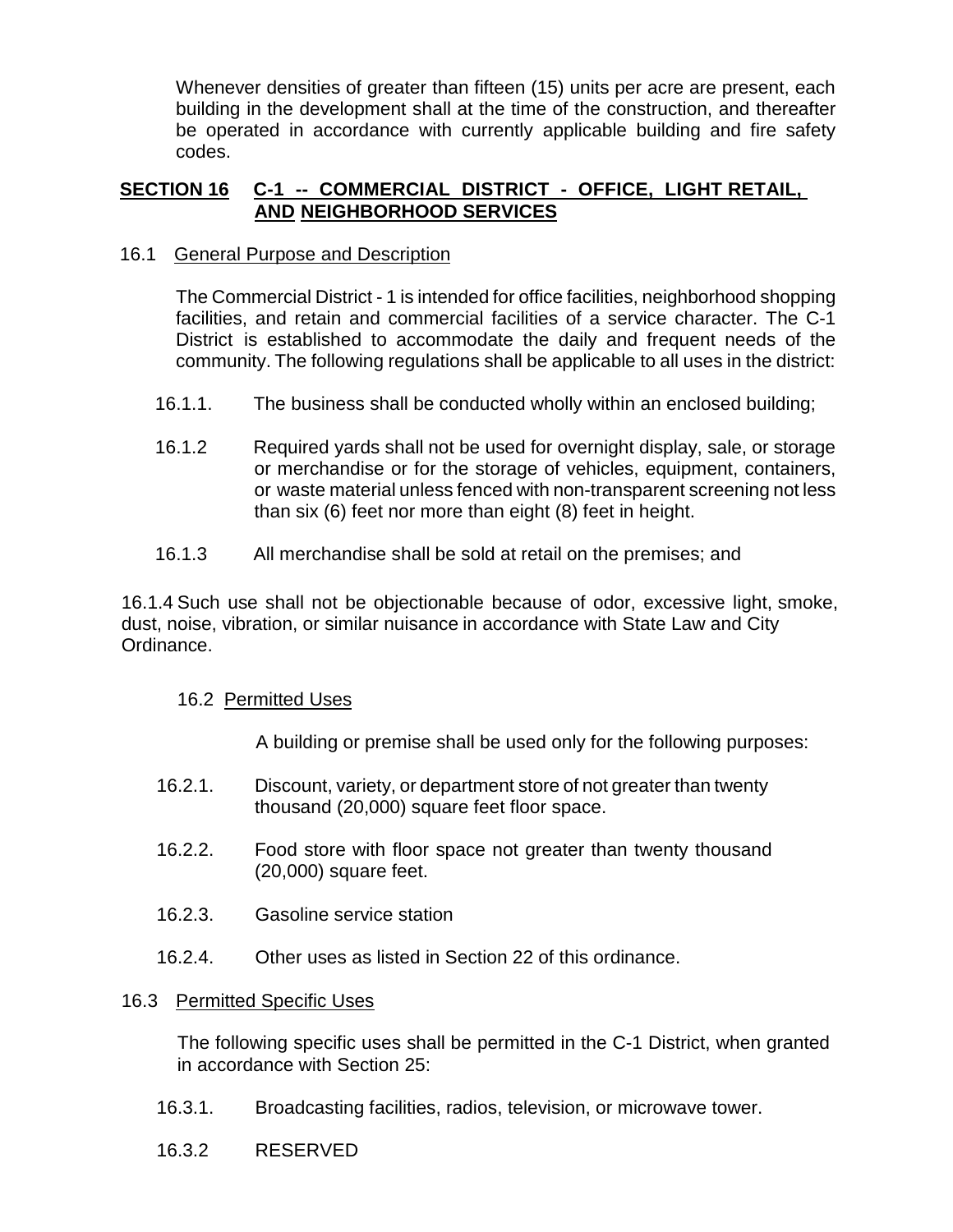16.3.3. Other uses as listed in Section 22 of this ordinance.

### 16.4 Height and Area Regulations

See Appendix 1, Area, Setback, Height, and Coverage Regulations.

## **SECTION 17 C-2 -- GENERAL COMMERCIAL DISTRICT**

### 17.1 General Purpose and Description

The General Commercial District is intended to provide a zoning category similar to the C-1 District, except that additional uses are permitted which are not generally carried on completely within a building or structure and an expanded range of service and repair uses is permitted.

## 17.2 Permitted Uses

A building or premise shall be used only for the following purposes:

17.2.1 Uses as listed in Section 22 of this ordinance.

### 17.3 Permitted Specific Uses

The following specific uses shall be permitted in a C-2 District, when granted in accordance with Section 25:

17.3.1. Other uses as listed in Section 22 of this ordinance.

## 17.4 Height and Area Regulation

See Appendix 1, Area, Setback, Height, and Coverage Regulations.

## **SECTION 18 M-1 -- MANUFACTURING/INDUSTRIAL DISTRICT**

#### 18.1 General Purpose and Description

The Manufacturing/Industrial District is established to accommodate those uses which are a non-nuisance type located in relative proximity to residential areas, and to preserve and protect land designated on the Comprehensive Plan for industrial development and use from the intrusion of certain incompatible uses which might impede the development and use of lands for industrial purposes. Development in the M-1 District is limited primarily to certain storage, wholesale, and industrial uses, such as the fabrication of materials, and specialized manufacturing and research institutions, all of a non-nuisance type.

Uses permitted in the M-1 District are subject to the following conditions:

18.1.1. All business, servicing, or processing, except for off-street loading, display or merchandise for sale to the public, and establishments of the "drive-in" type, shall be conducted within completely enclosed areas.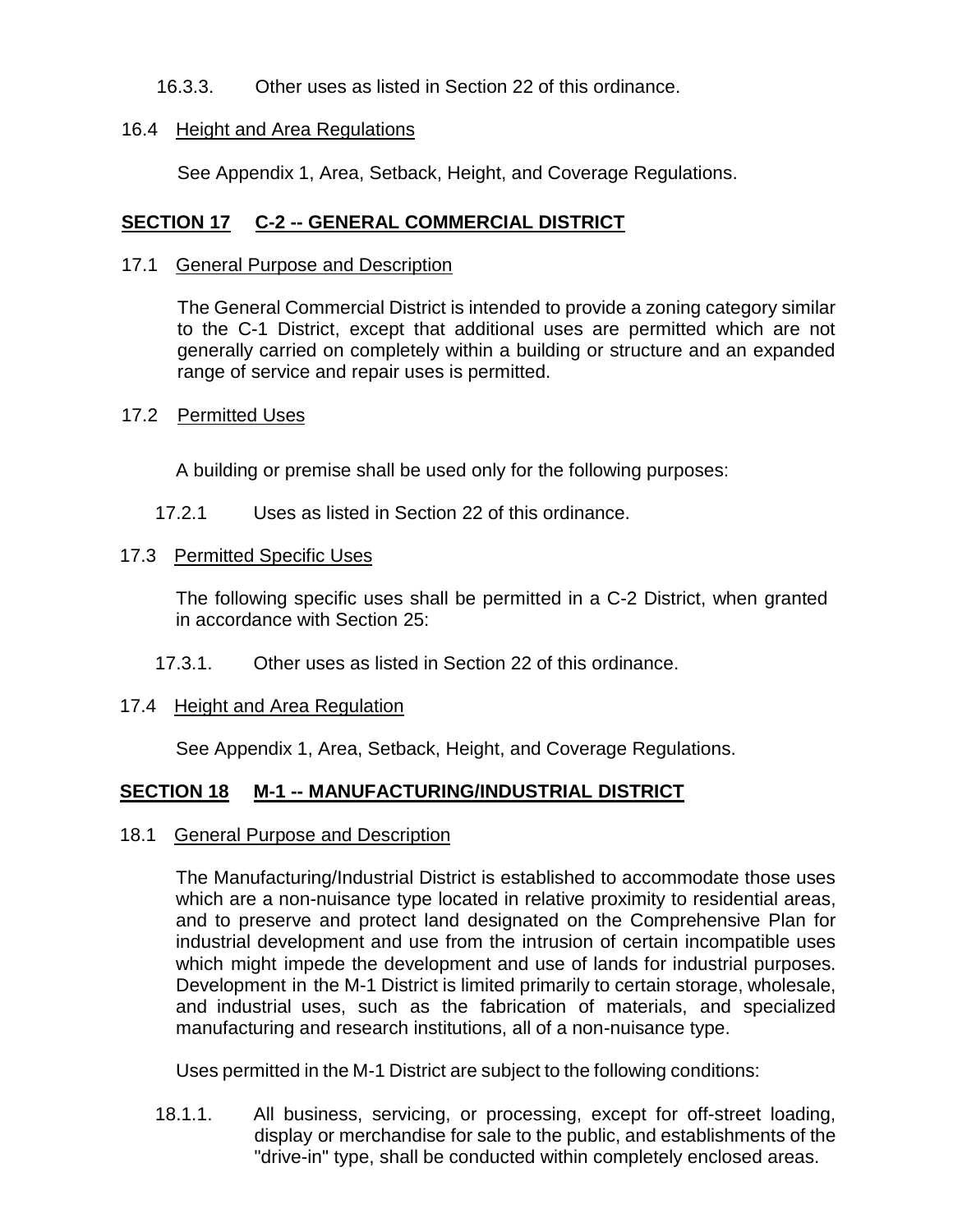- 18.1.2. All storage within one hundred (100) feet of a residential district, except for motor vehicles in operable condition, shall be within completely enclosed buildings or effectively screened with non-transparent screening not less than six (6) feet nor more than eight (8) feet in height, provided no storage located within fifty (50) feet of such screening shall exceed the maximum height of screening.
- 18.1.3. Permitted uses in the M-1 District shall not disseminate dust, fumes, gas, noxious odor, smoke, glare, or other atmospheric influence.
- 18.1.4. Permitted uses in the M-1 District shall not create fire hazards on surrounding property.

#### 18.2 Permitted Uses

The following specific uses shall be permitted in the M-1 District when granted in accordance with Section 25:

18.2.1. Uses as listed in Section 22 of this ordinance.

### 18.3 Permitted Specific Uses

The following specific uses shall be permitted in the M-1 District when granted in accordance with Section 25:

- 18.3.1. RESERVED
- 18.3.2. Accessory uses, including but not limited to temporary buildings for construction purpose for a period not to exceed the duration of such construction.
- 18.3.3. Factory outlet retail or wholesale store for the sales and servicing of goods or materials on the same premises as the manufacturing company to which they are related, including sales and service in a separate building or buildings.
- 18.3.4. Railroad freight terminals, railroad switching and classification yards, repair shops, and roundhouses.
- 18.3.5. Other uses as listed in Section 22 of this ordinance.

## 18.4 Height and Area Regulations

See Appendix 1, Area, Setback, Height, and Coverage Regulations.

## **SECTION 19 (Reserved for future use)**

## **SECTION 20 PD -- PLANNED DEVELOPMENT DISTRICT**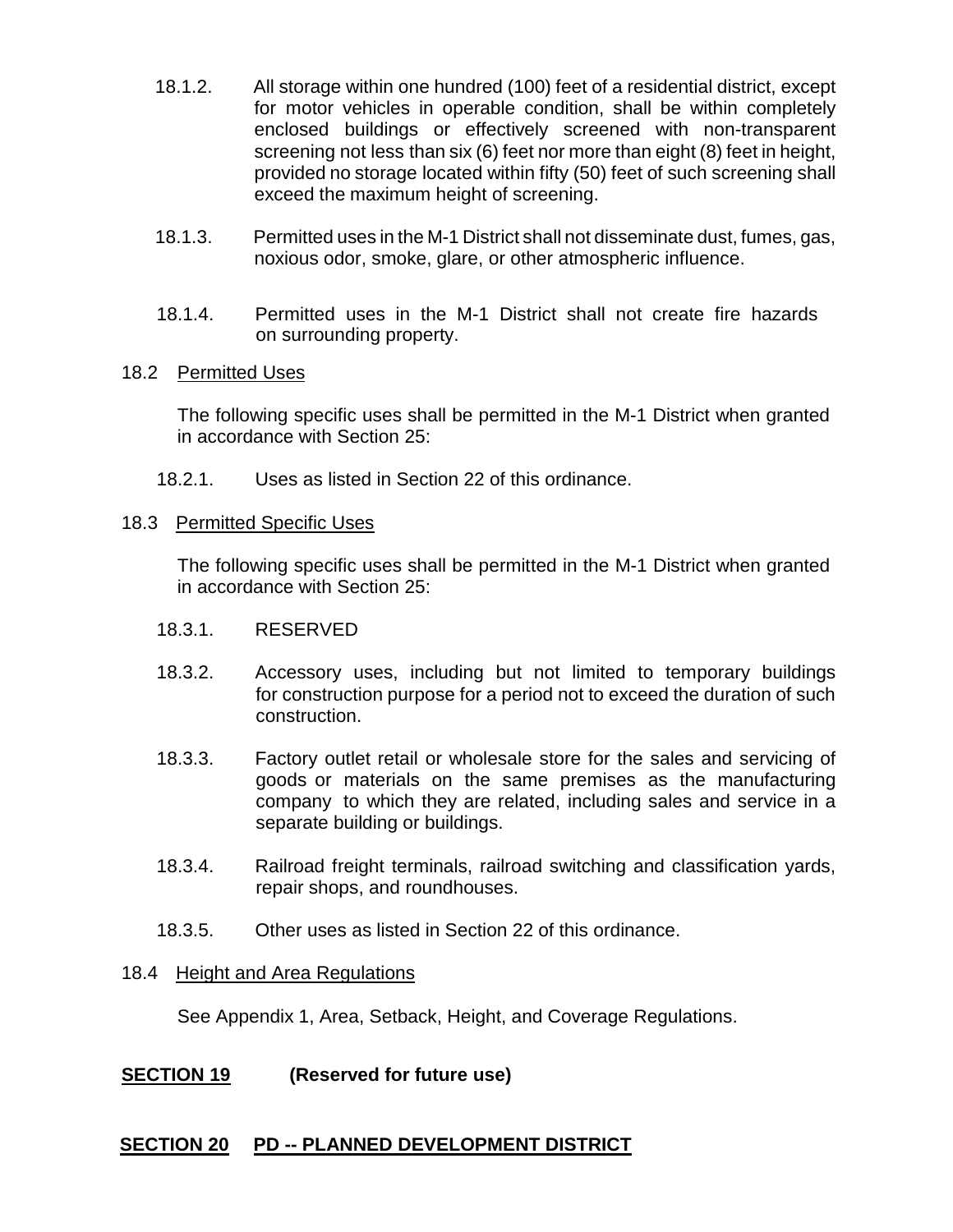## 20.1 General Purpose and Description

The Planned Development District "PD" prefix is intended to provide for combining and mixing of uses allowed in various districts with appropriate regulations and to permit flexibility in the use and design of land and buildings n situations where modification of specific provisions of this ordinance is not contrary to its intent and purpose or significantly inconsistent with the planning on which it is based and will not be harmful to the community. A PD District may be used to permit new and innovative concepts in land utilization. While great flexibility is given to provide special restrictions which will allow development not otherWise permitted, procedures are established herein to insure against misuse of the increased flexibility.

## 20.2. Permitted Uses

Any use specified in the ordinance granting a Planned Development District shall be permitted in that district. The size, location, appearance, and method of operation may be specified to the extent necessary to insure compliance with the purpose of this ordinance.

## 20.3 Development Standards

- 20.3.1. Development standards for each separate PD District shall be set forth in the ordinance granting the PD District and may include but shall not be limited to uses, density, lot area, lot width, lot depth, yard depths and widths, building height, building elevations, coverage, floor area ratio, parking, access, screening, landscaping, accessory buildings, signs, lighting, management associations, and other requirements as the City Council may deem appropriate.
- 20.3.2. In the PD District, the particular district(s) to which uses specified in the PD are most similar shall be stated in the granting ordinance. All PD applications shall list all requested variances from the standard requirements set forth throughout this ordinance (applications without this list will be considered incomplete).
- 20.3.3. The ordinance granting a PD District shall include a statement as to the purpose and intent of the PD granted therein. A specific list is required of variances in each district or districts and a general statement citing the reason for the PD request.
- 20.3.4. The Planned Development District shall conform to all other sections of the ordinance unless specifically exempted in the granting ordinance.

## 20.4 Conceptual and Development Plan

In establishing a Planned Development District, the City Council shall approve and file as part of the amending ordinance appropriate plans and standard for each Planned Development District. During the review and public hearing process, the City Council shall require a conceptual plan and a development plan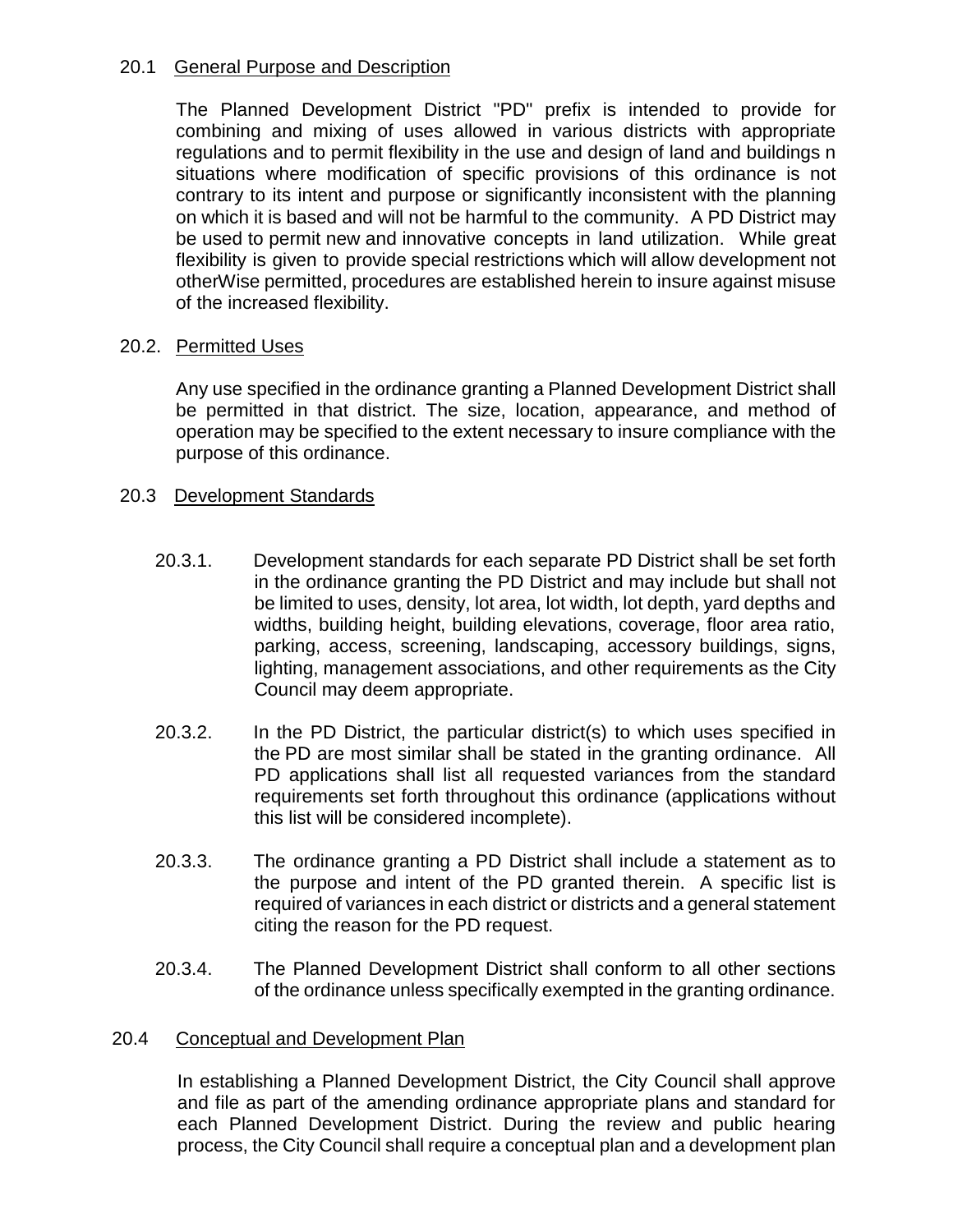(or detail site plan).

## 20.4.1 Conceptual Plan

This plan shall be submitted by the applicant. The plan shall show the applicant's intent for the use of the land within the proposed Planned Development District in a graphic manner and shall be supported by written documentation of proposals and standards for development.

- 20.4.1.1 A conceptual plan for residential land use shall show general use, thoroughfares, and preliminary lot arrangements. For residential development which does not propose platted lots, the conceptual plan shall set forth the size, type, and location of buildings and building sites, access, density, building height, fire lanes, screening, parking areas, landscaped areas, and other pertinent development data.
- 20.4.1.2 A conceptual plan for uses other than residential uses shall set forth the land use proposals in a manner to adequately illustrate the type and nature of the proposed development. Data which may be submitted by the applicant, or required by the City Council, may include but is not limited to the types of use(s), topography, and boundary of the PD area, physical features of the site, existing streets, alleys, and easements, location of future public facilities, building heights and locations, parking ratios, and other information to adequately describe the proposed development and to provide data for approval which is to be used in drafting the final development plan.
- 20.4.1.3 Changes of detail which do not alter the basic relationship of the proposed development to adjacent property and which do not alter the uses permitted or increase the density, building height, or coverage of the site and which do not decrease the off-street parking ratio, reduce the yards provided at the boundary of the site, or significantly alter the landscape plans as indicated on the approved conceptual plan may be authorized by the building official or his designated representative. If an agreement cannot be reached regarding whether or not a detail site plan conforms to the original concept plan, the City Council shall determine the conformity.

## 20.4.2 Development Plan or Detailed Site Plan

This plan shall set forth the final plans for development of the Planned Development District and shall conform to the data presented and approved on the conceptual plan. Approval of the development plan shall be the basis for issuance of a building permit. The development plan may be submitted for the total area of the PD or for any section by the City Council. A public hearing on approval of the development plan shall be required at the Council level, unless such a hearing is waived pursuant to Section 20.4.3.1. at the time of conceptual plan approval in the original amending ordinance. The development plan shall include: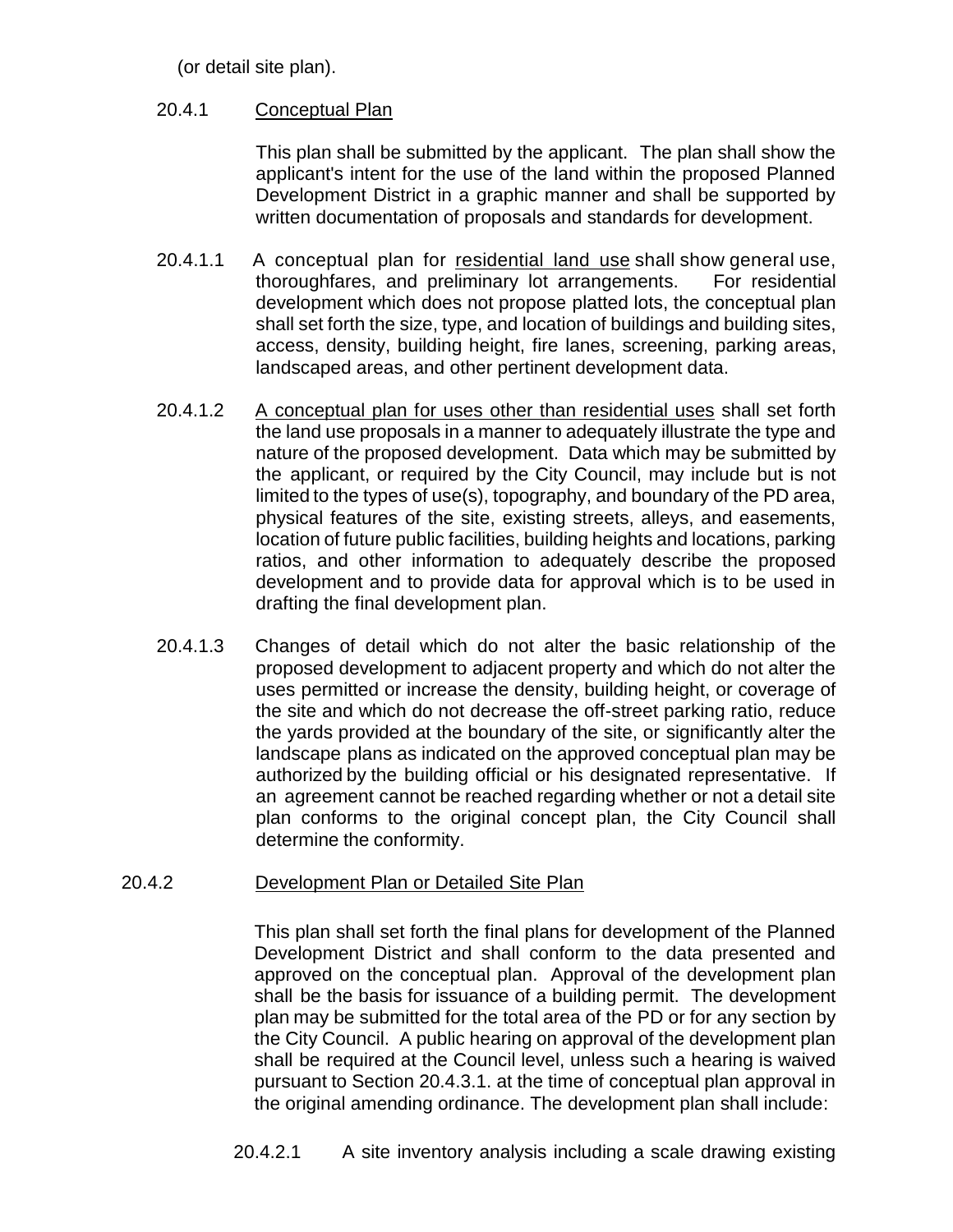vegetation, natural water courses, creeks or bodies of water, and an analysis of planned changes in such natural features as a result of the development. This should include a delineation of any flood prone areas.

- 20.4.2.2 A scale drawing showing any proposed public or private streets and alleys; building sites or lots; and areas reserved as parks, parkways, playgrounds, utility easements, school sites, street widening and street changes; the points of ingress and egress from existing streets; general location and description of existing and proposed utility services, including size of water and sewer mains; the location and width for al curb cuts and the land area of all abutting sites and the zoning classification thereof on an accurate survey of the tract with the topographical contour interval of not more than five (5) feet.
- 20.4.2.3 A site plan for proposed building complexes showing the location of separate buildings, and between buildings and property lines, street lines, and alley lines. Also to be included on the site plan is a plan showing the arrangement and provision of off-street parking.
- 20.4.2.4 A landscape plan showing screening walls, ornamental planting, wooded areas, and trees to be planted.
- 20.4.2.5 An architectural plan showing elevations and signage style to be used throughout the development in all districts except single family and two family may be required by the City Council if deemed appropriate. Any or all of the required information may be incorporated on a single drawing if such drawing is clear and can be evaluated by the building official or his designated representative.

#### 20.4.3. Procedure for Establishment

The procedure for establishing a Planned Development District shall follow the procedure for zoning amendments as set forth in Section 36. This procedure is expanded as follows for approval of conceptual and development plans.

- 20.4.3.1 Separate public hearings shall be held by City Council for the approval of the conceptual plan and the development plan or any section of the development plan, unless such requirements is waived by the City Council upon a determination that a single public hearing is adequate. A single public hearing is adequate when:
	- (a) The applicant submits adequate data with the request for the Planned Development District to fulfill the requirements for both plans; or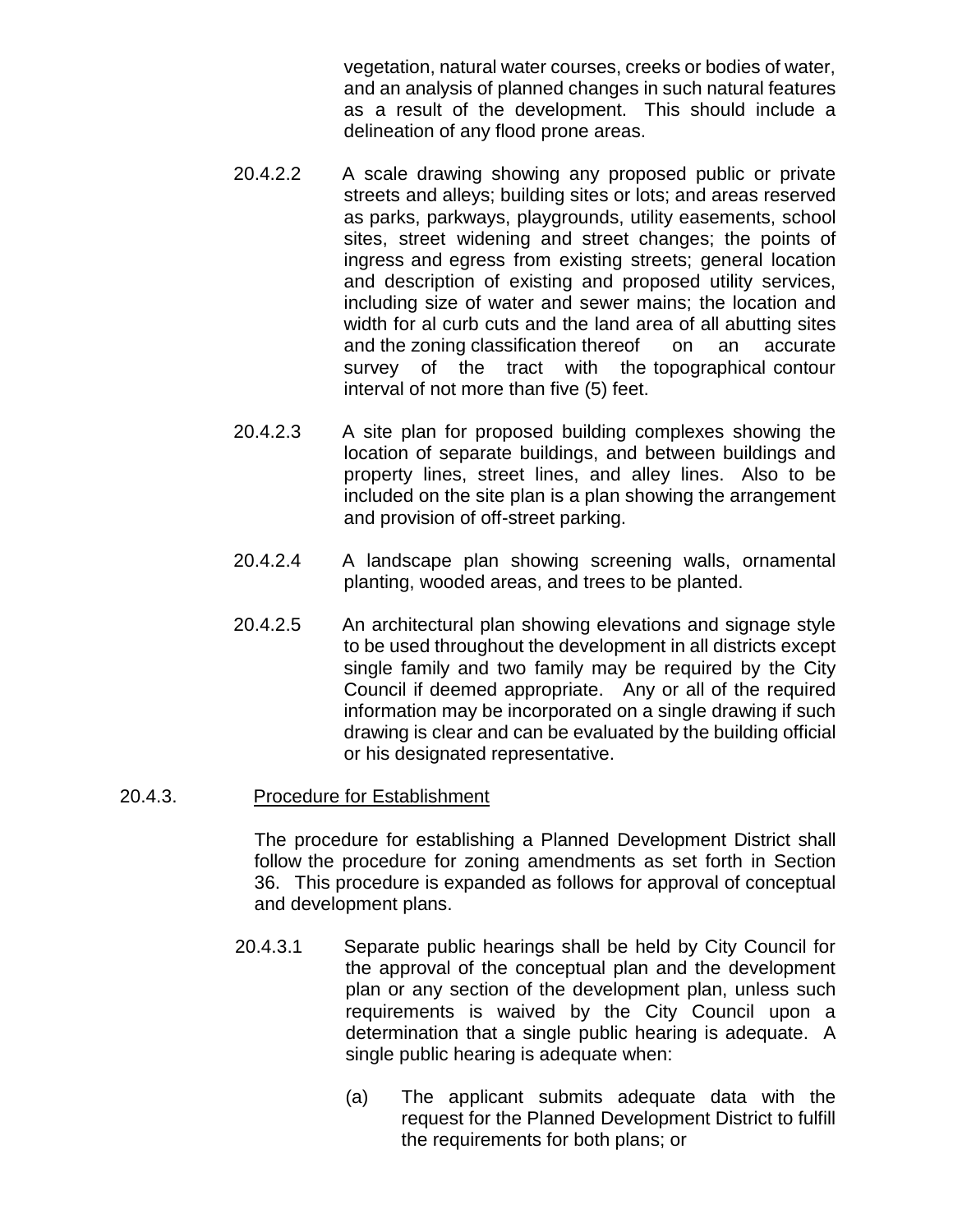- (b) Information on the concept plan is sufficient to determine the appropriate use of the land and the detail site plan will not deviate substantially from it; and
- (c) The requirement is waived at the time the amending ordinance is approved. If the requirement is waived, the conditions shall be specifically stated in the amending ordinance.
- 20.4.3.2 The ordinance establishing the Planned Development District shall not be approved until the conceptual plan is approved.
- 20.4.3.3 The development plan may be approved in sections. When the plan is approved in sections, the separate approvals by the City Council for the initial and subsequent sections will be required.
- 20.4.3.4 An initial development plan shall be submitted for approval within six (6) months from the approval of the conceptual plan or some portion of the conceptual plan. If the development plan is not submitted within six (6) months, the conceptual plan is subject to reapproval by the City Council. If the entire project is not completed within two (2) years, the City Council may review the original conceptual plan to ensure its continued validity.
- 20.4.3.5 Regardless of whether the pubic hearing is waived for the development plan, approval by the City Council is still required.

## 20.5 Written Report May Be Required

When a PD is being considered, a written report may be requested of the applicant discussing the impact on planning, engineering, water utilities, electric, sanitation, building inspection, tax, police, fire, and traffic. Written comments from the applicable public school district and from private utilities may be submitted to the City Council.

## 20.6 Planned Developments To Be Recorded

All Planned Development Districts approved in accordance with the provisions of this ordinance in its original form, or by subsequent amendment thereto, shall be referenced on the Zoning District Map, and a list of such Planned Development Districts, together with the category of uses permitted therein, shall be maintained in an appendix of this ordinance.

## **SECTION 21 FP -- FLOOD PLAIN DISTRICT**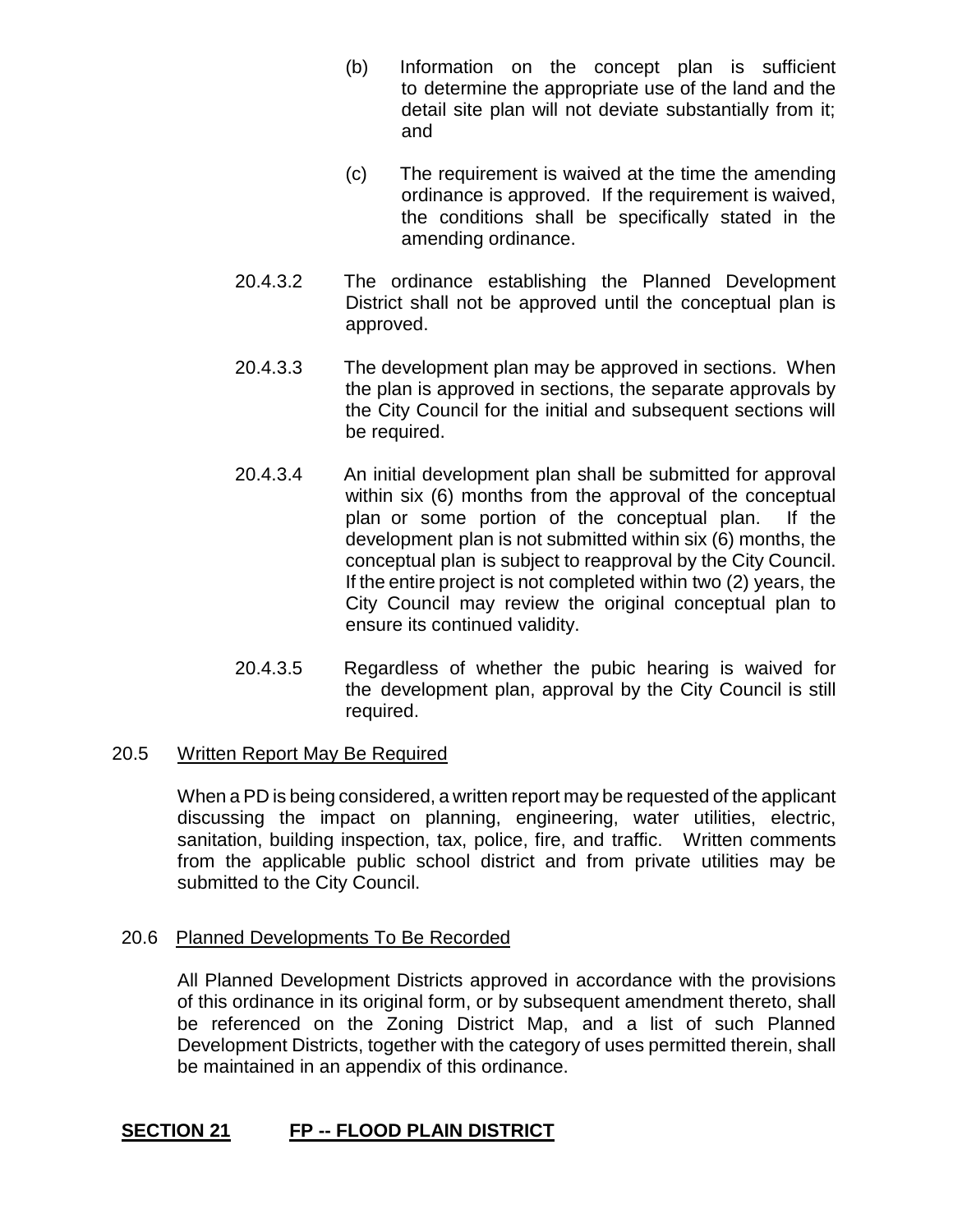## 21.1 General Purpose and Description

The Flood Plain District is designed to provide for the appropriate use of land which has a history of inundation or is determined to be subject to flood hazard, and to promote the general welfare and provide protection from flooding portions of certain districts. Such areas are designated with a Flood Plain Prefix, FP.

## 21.2 Permitted Uses

The permitted uses in that portion of any district having a Flood Plain (FP) prefix shall be limited to the following:

- 21.2.1 Agricultural activities including the ordinary cultivation or grazing of land and legal types of animal husbandry but excluding construction of barns or other outbuildings.
- 21.2.2 Off-street parking incidental to any adjacent main use permitted in the district.
- 21.2.3 Electrical substation.
- 21.2.4 All types of local utilities including those requiring specific use permits.
- 21.2.5 Parks, playgrounds, public golf courses (no structures), and other recreational areas.
- 21.2.6 Private open space as part of a Planned Residential Development.
- 21.2.7 Structures, installations, and facilities installed, operated, and maintained by public agencies for flood control purposes.
- 21.2.8 Bridle trail, bicycle, or nature trial.

## 21.3 City Council Approval Required

No structure shall be erected in that portion of any district designated with a Flood Plain, FP, prefix until and unless such structure has been approved by the City Council after engineering studies have been made and it is ascertained that such building or structure is not subject to damage by flooding and would not constitute an encroachment, hazard, or obstacle to the movement of flood waters and that such construction would not endanger the value and safety of other property or public health and welfare.

## **SECTION 22 USE OF LAND AND BUILDINGS**

No land shall hereafter be used and no building or structure shall hereafter be occupied, used, erected, altered, removed, placed, demolished or converted which is arranged or designed to be used for other than those uses specified for the district in which it is located as set forth in Schedule B.

## **SECTION 23 DESCRIPTIONS/DEFINITIONS OF USES**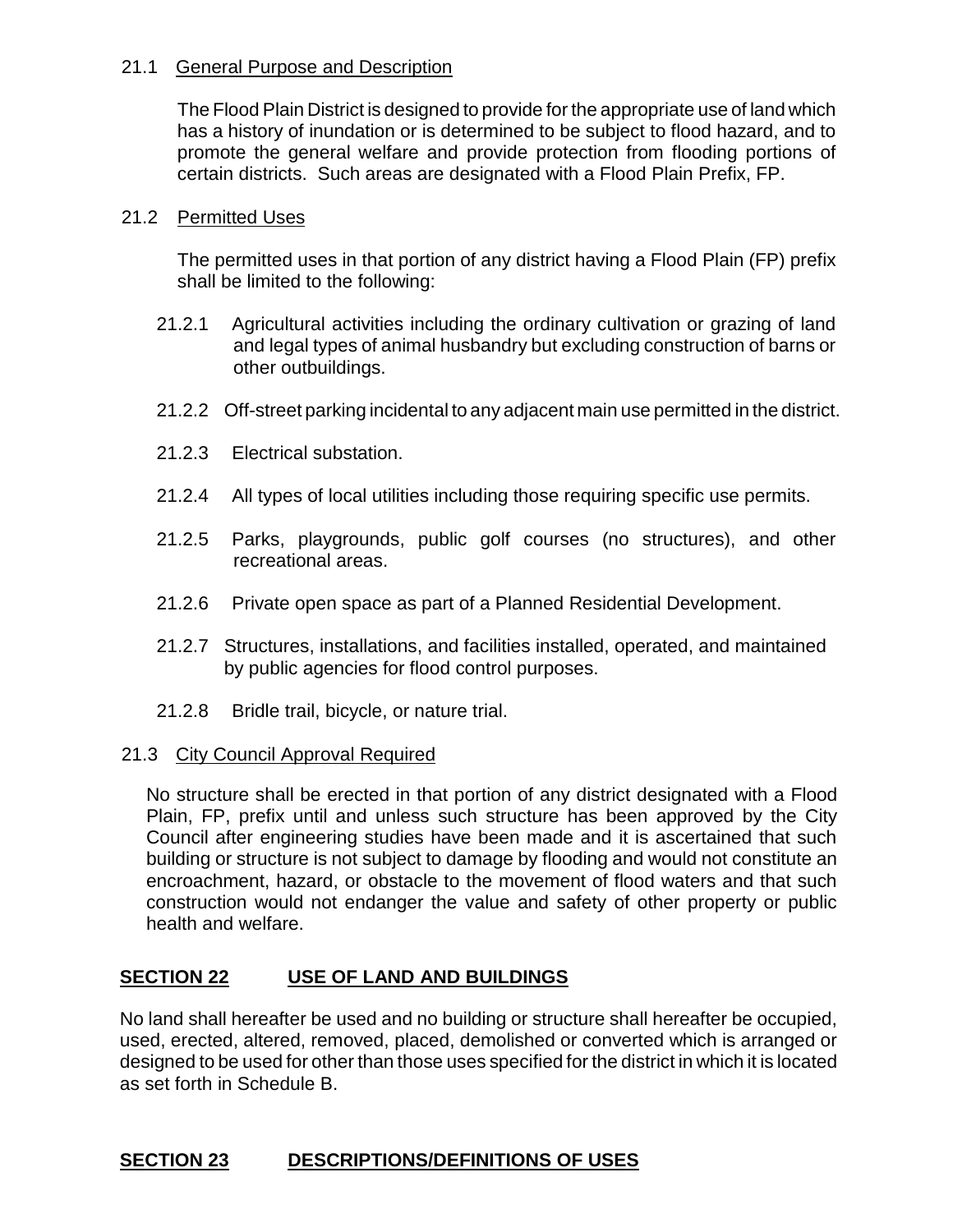### 23.1 Residential Users

- 23.1.1 Boarding or Rooming House: A building, other than hotel or multiple family dwelling, where lodging is provided to persons for compensation, and where facilities for food preparation are not provided in individual rooms. Facilities usually referred to as "bed and breakfast" arrangements are included in this definition.
- 23.1.2 Dormitory: A building in which housing is provided for individual students under the general supervision or regulation of an accredited college or university and as distinguished from an apartment, hotel, motel, or rooming house. A dormitory may provide apartment units for guests, faculty, or supervisory personnel on a ratio not to exceed one (1) such apartment unit for each fifty (50) students for which the building is designed. Individual rooms or suites of rooms may have cooking facilities. The dormitory may include facilities such as a commissary and/or snack bar, lounge, and study area, dining halls, and accessory kitchen, recreation facilities, and laundry, provided that these facilities are for the benefit and use of the occupants and their guests and not open to the general public.
- 23.1.3 Duplex. See Two Family Dwelling, Sec. 23.1.20.
- 23.1.4 Garden (Patio) Home: A free-standing, detached structure used for residential purposes, built in accordance with standards set out in Section 24.5.
- 23.1.5 Guest House: Living quarters within a detached accessory building located on the same premises with the main building, for use by temporary guests of the occupants of the premises, such quarters having kitchen facilities and not rented or otherwise used as a separate dwelling.
- 23.1.6 Manufactured Housing, HUD Code: A structure, constructed on or after June 15, 1976, according to the rules of the United States Department of Housing and Urban Development, transportable in one (1) or more sections, which, in the traveling mode, is eight (8) body feet or more in width or forty (40) body feet or more in length, or, when erected on site, is three hundred twenty (320) or more square feet, and which is built on a permanent foundation when connected to the required utilities, and includes the plumbing, heating, airconditioning, and electrical systems. All references in this ordinance to manufactured housing or manufactured home(s) shall be references to HUD Code Manufactured Housing, unless otherwise specified.
- 23.1.7 Manufactured Home Park: Any tract of land under single ownership of not less than one-half(1/2) acres and not more than ten (10) acres approved for occupancy by manufactured housing and accessory structures related thereto and designed and operated in accordance with standards herein set forth or as set forth in any other ordinance of the City of Cisco relating to the location, use, construction, operation, or maintenance of manufactured housing.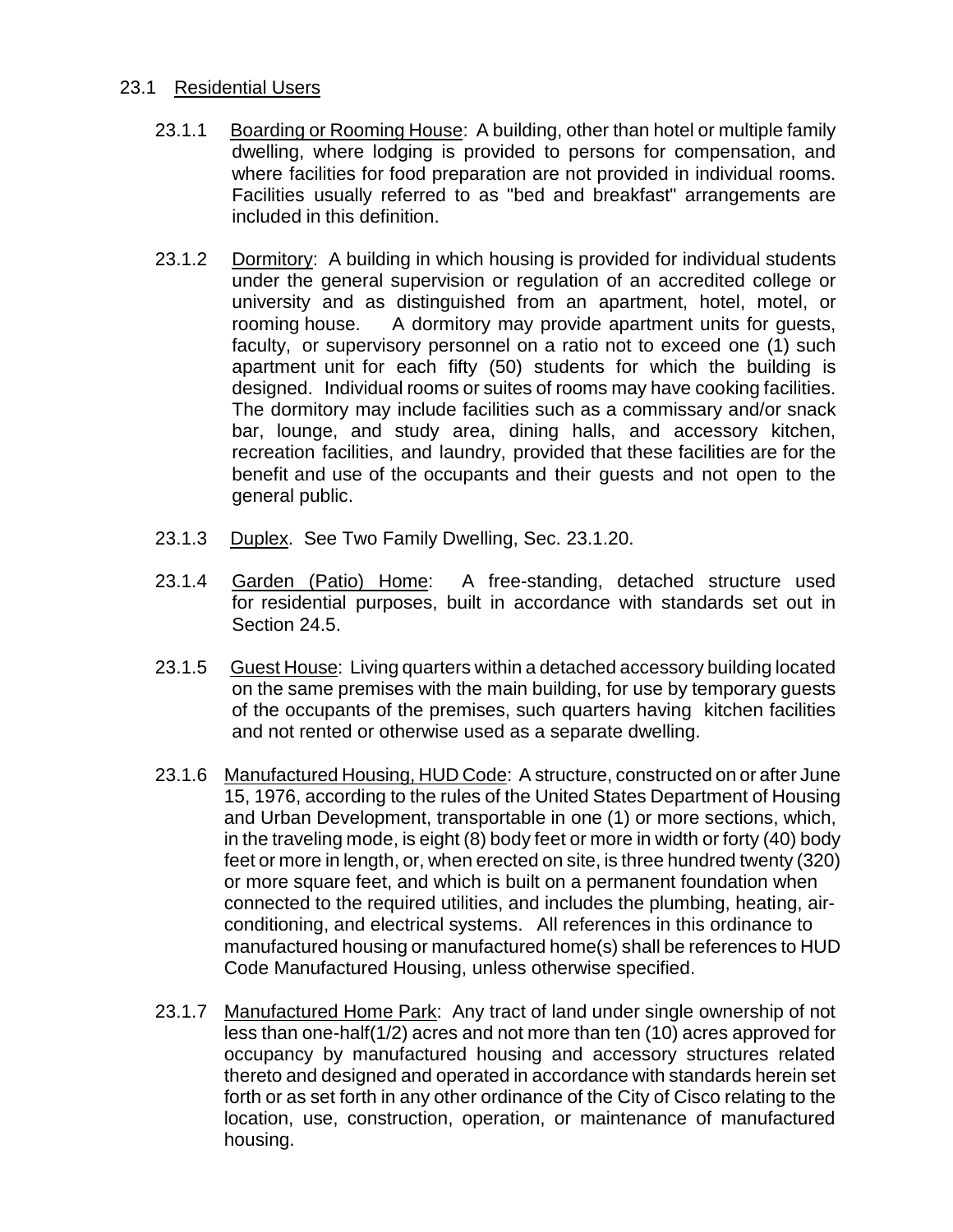- 23.1.8 Manufactured Home Subdivision: A tract of land of not less than two (2) acres which has been final platted of record in its entirety in accordance with the subdivision regulations of the City for occupancy primarily by HUD-Code manufactured housing and industrialized housing.
- 23.1.9 Mobile Home: A structure constructed before June 15 1976, transportable in one or more sections which, in the traveling mode, is eight (8) body feet or more in width or forty (40) body feet or more in length, or, when erected on site, is three hundred twenty (320) or more square feet, and which is built on a permanent foundation when connected to the required utilities, and includes the plumbing, heating, air-conditioning, and electrical systems.
- 23.1.10 Motel, Motor Hotel, or Motor Lodge: A building or group of buildings designed for and occupied as a temporary dwelling place, providing four (4) or more room units for compensation. Units provided for the customers and where the operation is supervised by a person or persons in charge at all hours. A motel, motor hotel, or motor lodge may include restaurants, club rooms, banquet halls, ballrooms and meeting rooms as accessory uses.
- 23.1.11 Multiple Family Residence. Any building or portion thereof which is designed, built, rented, leased, or let to be occupied as three (3) or more dwelling units or apartments or which is occupied as a home or place of residence by three (3) or more families living in independent dwelling units.
- 23.1.12 Residence Hotel. A multi-dwelling unit extended stay lodging facility consisting of efficiency units or suites with a complete kitchen suitable for long term occupancy. Customary hotel services such as linen, maid service, telephone, and upkeep of furniture shall be provided. Meeting room, club house and recreational facilities intended for the use of residents and their guests are permitted. This definition shall not include other dwelling units as defined in this ordinance.
- 23.1.13 Retirement Housing: A development providing dwelling units specifically designed for the needs of ambulatory or retired persons. The following subsidiary uses shall be permitted to provide on-site goods and services for residents and their guests, but are not intended for use by the general public:
	- a) cafeteria and/or dining room
	- b) library
	- c) game room
	- d) swimming pool and/or Jacuzzi
	- e) exercise room
	- f) arts and crafts facilities
	- g) greenhouse
	- h) housekeeping service
	- i) transportation service
	- j) snack bar with a maximum of 350 square feet per 100 dwelling units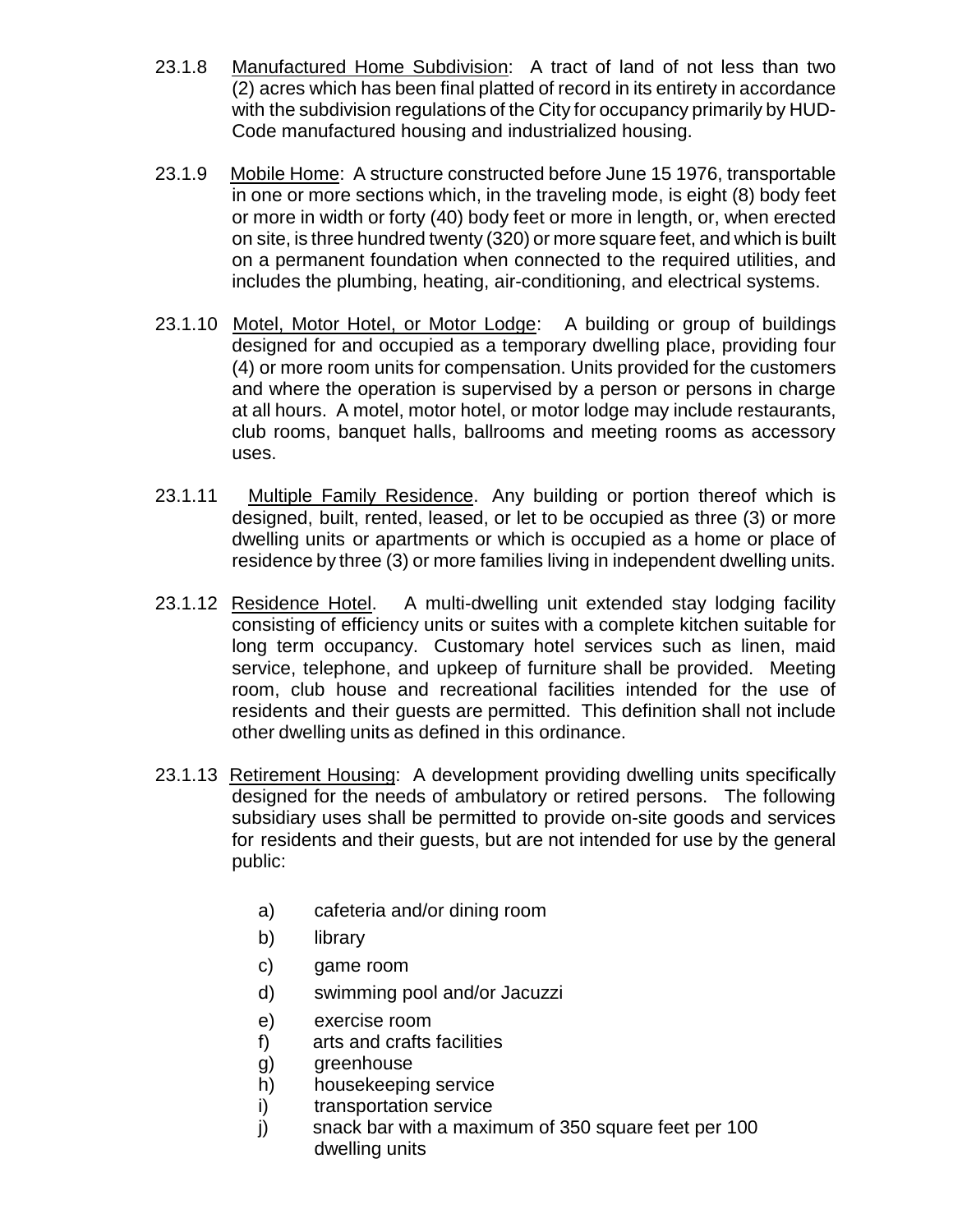- k) beauty/barber shop with a maximum of 250 square feet per 100 dwelling units or a maximum of 450 square feet per 100 dwelling units
- l) convenience retail shop with maximum of 350 square feet per 100 dwelling units to provide for sale of food items, nonprescription drugs, small household items, and gifts.
- 23.1.14 Servant's, Caretaker's, or Guards' Residence: An accessory building or portion of an accessory building located on the same lot or grounds with the main building, containing not more than one kitchen and at least one bathroom facility and used as living quarters for a person or person employed on the premises for not less than fifty percent (50%) of his/her actual working time, and not otherwise used or designed as a separate place of abode, provided the living area of such quarters shall not exceed six hundred (600) square feet.
- 23.1.15 Single Family Dwelling Attached: A dwelling that is part of a structure containing three (3) or more dwellings, each designed and constructed for occupancy by one family, with each dwelling unit attached by a common wall to another with a minimum length of attachment of twenty (20) feet, in which each dwelling is located on a separate platted lot.
- 23.1.16 Single Family Dwelling, Detached: A detached building designed exclusively for occupancy by one (1) family, excluding manufactured housing and modular homes.
- 23.1.17 Townhouse or Row Dwelling: One of a series of not less than three (3) nor more than ten (10) attached one (1) family dwellings under common roof with common exterior wall, and separated from one another by single partition walls without openings from basement to roof. No townhouse dwelling unit is to be constructed above another townhouse dwelling unit.
- 23.1.18 Reserved for future use.
- 23.1.19 Travel Trailer Park: Any tract of land under single ownership, two (2) acres or more, where accommodations are provided for travel trailer use.
- 23.1.20 Two Family Dwelling: A building designed for occupancy by two (2) individuals or families living independently of each other within separate units which have a common wall and are under one (1) roof.
- 23.1.21 Zero Lot Line House: A residence allowed to have little or no side yard on one side, where the wall on that side has no doors, windows, or other openings and which otherWise qualifies for a one-hour fire rating as defined in the building code.
- 23.2 Educational, Institutional, and Special Uses
	- 23.2.1 Child Care Center: An establishment where four (4) or more children are provided care, training, education, custody, treatment, or supervision for less than 24 hours a day. The term "day care center" shall not include overnight lodging, medical treatment, counseling, or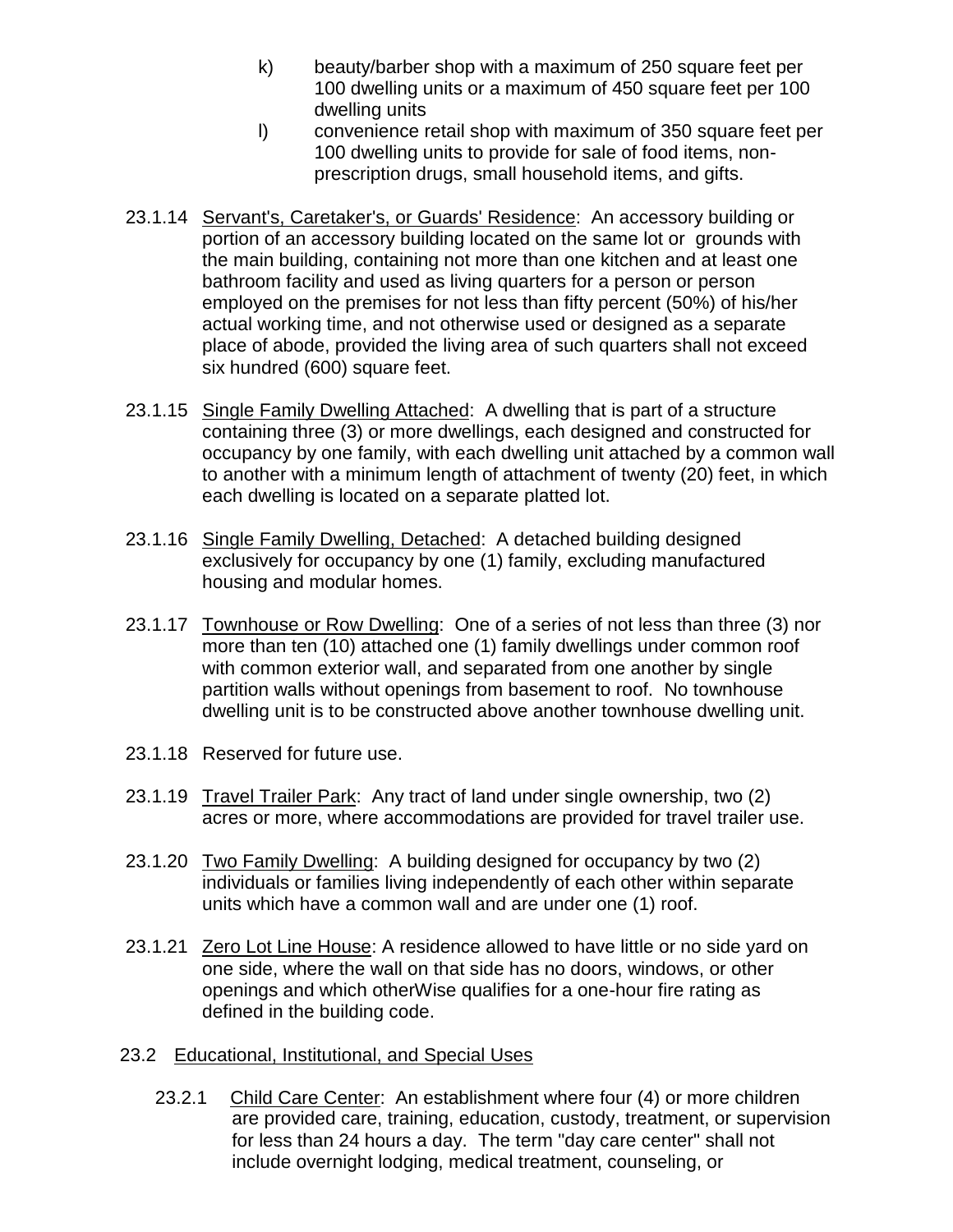rehabilitative services and does not apply to any school (Also see Registered Family Home).

- 23.2.2 Church, Rectory, or Place of Worship: A building for regular assembly for religious worship which is used primarily for such purpose and customary accessory activities including a place of residence for ministers, priests, rabbis, teachers, or directors on the premises.
- 23.2.3 Civic Center: A building or complex of buildings that houses municipal offices and services and which may include cultural, convention and/or entertainment facilities owned and/or operated by a governmental agency.
- 23.2.4 College or University. An institution established for educational purposes offering courses of study beyond the secondary education level, but excluding trade and commercial schools.
- 23.2.5 Community Center, Public: A building or buildings dedicated to social and/or recreational activities, serving the city or a neighborhood and owned and operated by the city or by a non-profit organization dedicated to promoting the health, safety, morals, or general welfare of the city.
- 23.2.6 Community Center, Private: A building or buildings dedicated to social and/or recreational activities serving residents of a subdivision or development which is operated by an association or incorporated group for their use and benefit.
- 23.2.7 Continuing Care Facility: A place as defined in the Texas Continuing Care Facility Disclosure and Rehabilitation Act in which a person provides board and lodging, together with personal care services and nursing services, medical services, or other health-related services, regardless of whether the services and lodging are provided at the same location, under an agreement that requires the payment of a fee and that is effective for the life of the individual or for a period of more than one (1) year, such individual or individuals being cared for not being related by consanguinity or affinity to the person providing the care. (Also see Household Care Facility and Household Care Institution, and Personal Care Home).
- 23.2.8 Country Club (Private): Land and buildings customarily containing a golf course and a clubhouse and available only to specific private membership; such a club may contain adjunct facilities such as private club, dining room, swimming pool, tennis courts, and similar recreational or service facilities.
- 23.2.9 Reserved for future use.
- 23.2.10 Exhibition Area: An area or space either outside or within a building for the display of topic-specific goods or information.
- 23.2.11. Fairgrounds: An area where outdoor fairs, circuses or exhibitions are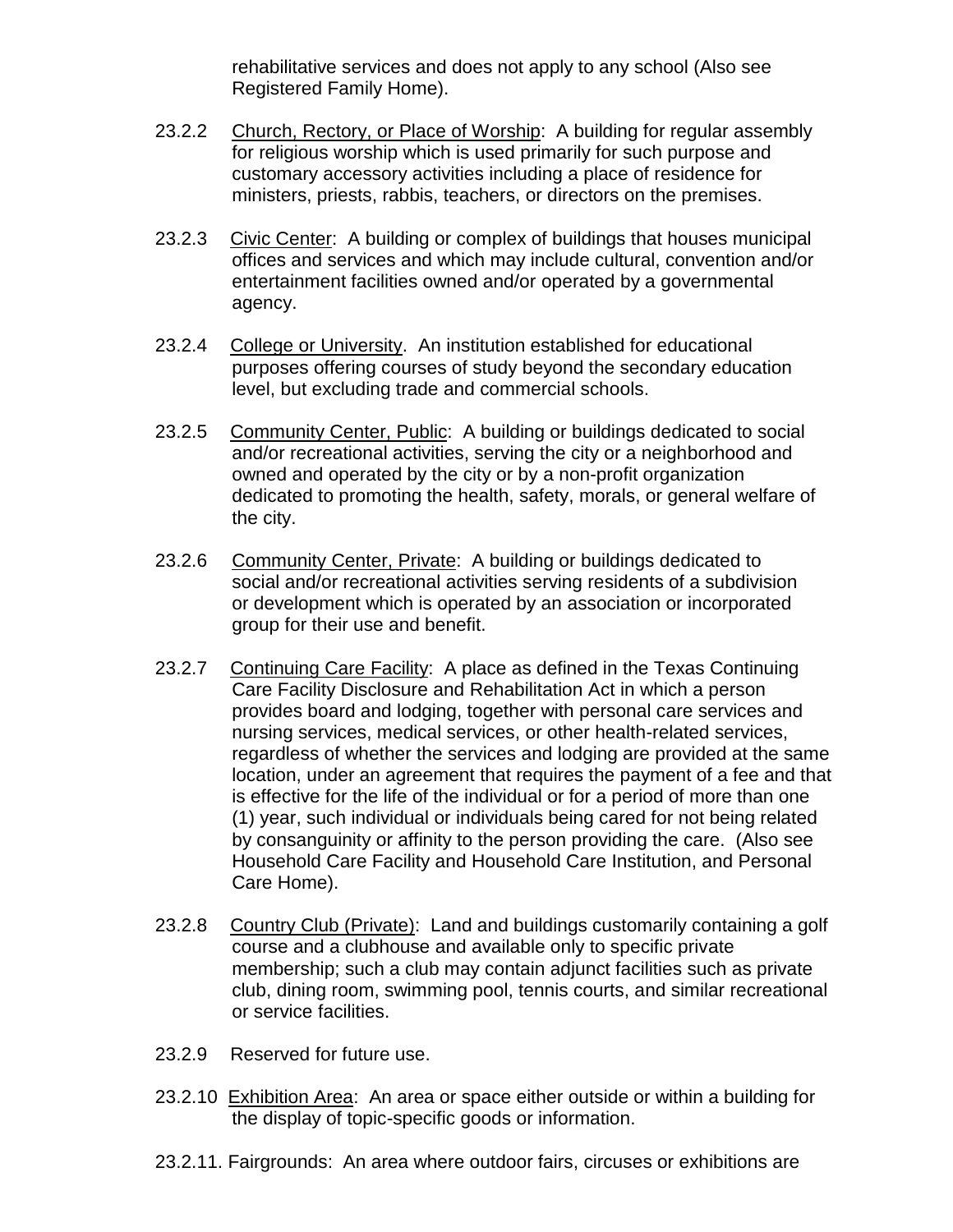held.

- 23.2.12. Family Home: A community-based residential home operated by either the State of Texas, a non-profit corporation, a community center organized pursuant to State statute, or an entity which is certified by the State as a provider for a program for the mentally retarded. Family homes provide care for persons who have mental and/or physical impairments that substantially limit one or more major life activities. To qualify as a family home, a home must meet the following requirements:
	- a. Not more than six (6) disabled persons and two (2) supervisory personnel may reside in a family home at the same time.
	- b. The home must provide food and shelter, personal guidance, care, rehabilitation services, or supervision.
	- c. All applicable licensing requirements must be met.
- 23.2.13 Farm, Ranch, or Orchard: An area of five (5) acres or more which is used for growing of usual farms products and/or raising of usual farm products and animals and including the necessary accessory uses for raising, treating, and storing products raised on the premises, but not including the commercial feeding of offal or garbage to swine or other animals and not including any type of agriculture or husbandry specifically prohibited by ordinance of law. Farm, ranch, or orchard use shall not cause a hazard to health by reason of unsanitary conditions and shall not be offensive by reason of odors, dust, fumes, noise, or vibrations or be otherwise detrimental to the public welfare.
- 23.2.14 Fraternal Organization, Lodge, or Civic Club: An organized group having a restricted membership and specific purpose related to the welfare of the members.
- 23.2.15 Golf Course: An area of twenty (20) acres or more improved with trees, greens, fairways, hazards and which may include clubhouses.
- 23.2.16 Greenhouse or Plant Nursery, Commercial: A place, often including artificially heated and/or cooled buildings, where trees or plants are raised and/or sold including relate storage of equipment for landscape contracting.
- 23.2.17 Greenhouse, Non-Commercial: A building, often artificially heated and/or cooled, used as a location for cultivating plants which are used by the grower and not sold as a commercial activity.
- 23.2.18 Hospital (Chronic and Acute Care); Long Term Health Care Facility: An institution providing both in-patient health, personal care, or rehabilitative services over a long period of time to persons chronically ill, aged, or disabled due to injury and disease or to injured patients who need medical or surgical treatment intended to restore them to health and an active life and which is licensed by the State of Texas.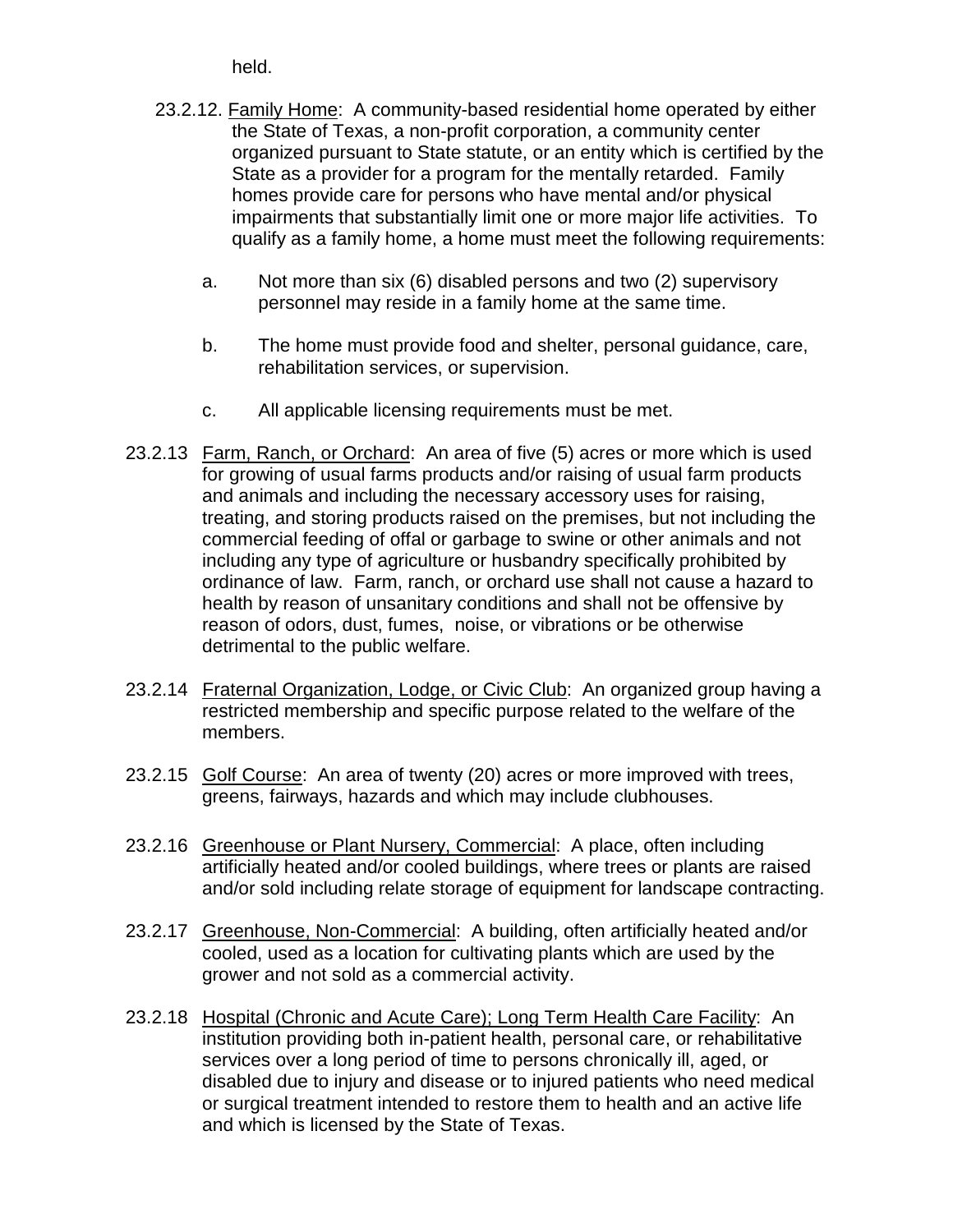- 23.2.19 Household Care Facility: A dwelling unit which provides residence and care to not more than nine (9) persons, regardless of legal relationship, who are elderly; disabled; orphaned, abandoned, abused, or neglected children; victims of domestic violence; or rendered temporarily homeless due to fire, natural disaster, or financial adversity; living together with no more than two supervisory personnel as a single housekeeping unit. (See also Household Care Facility, Personal Care Home and Continuing Care Facility.
- 23.2.20 Kennel: Any lot or premises on which four (4) or more dogs, cats or other domestic animals more than four (4) months of age are housed or accepted for boarding, breeding, training, selling, grooming and/or bathing for which remuneration is received.
- 23.2.21 Library: Any institution for the loan or display of books, tapes, objects of art or science which is sponsored by a public or responsible quasi-public agency and which institution is open and available to the general public.
- 23.2.22 Museum or Art Gallery: An institution for the collection, display and distribution of objects of art or science and which is sponsored by a public or quasi-public agency and which facility is open to the general public.
- 23.2.23 Nursery School; Kindergarten: A child care facility offering a program four (4) hours or less per day for children who have passed their second birthday but who are under seven years old.
- 23.2.24 Nursing Home: See Rest Home or Nursing Home.
- 23.2.25 Park, Playground, or Recreation Center (Public): An open recreation facility or park owned and operated by a public agency and available to the general public.
- 23.2.26 Park, Playground, or Recreation Center (Private): A privately owned park, playground, open space or building dedicated to recreational activities, maintained by a community club, property owner's association, or similar organization.
- 23.2.27 Personal Care Home (Custodial Care): An owner-occupied, homeoperated non-licensed facility for the elderly providing custodial care to not more than three (3) individuals not related to the provider of such care. Custodial care is that of care which assists elderly persons who are incapable because of physical or mental limitations of performing routine daily activities and which do not require the continuing attention of trained medical or paramedical personnel. (Also see Continuing Care Facility).
- 23.2.28 Reserved for future use.
- 23.2.29 Race Track: A facility used for the racing of motor-driven vehicles and/or animals.
- 23.2.30 Registered Family Home: A child care facility that regularly provides care in the caretaker's own residence for not more than six (6) children under 14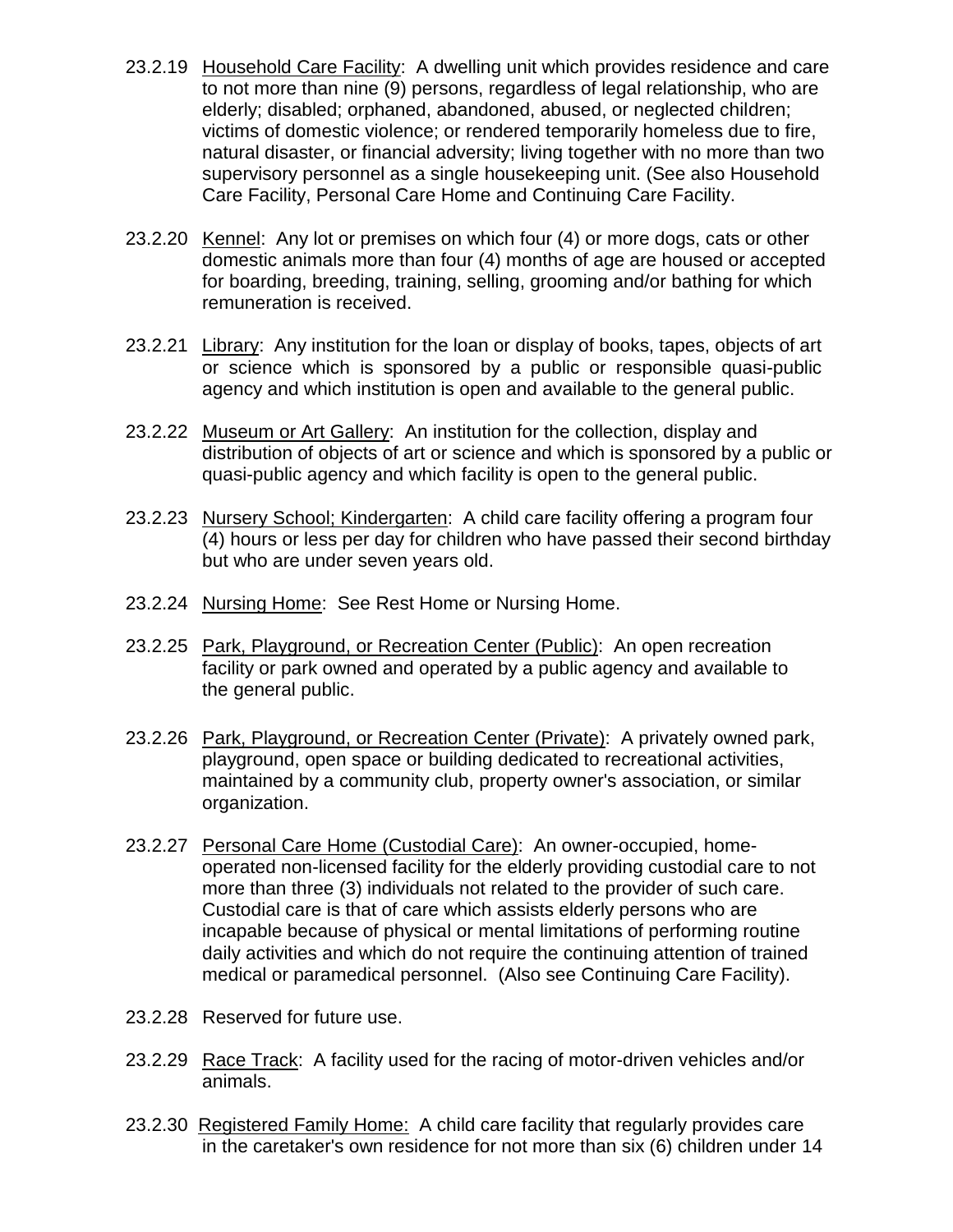years of age, excluding the caretaker's own children , and that provides care after school hours for not more than six (6) additional elementary school siblings of the other children given care, but the total number of children, including the caretaker's own, does not exceed twelve (12) at any given time. (Also see Child Care Center).

- 23.2.31 Rehabilitation Care Facility: A dwelling unit which provides residence and care to not more than four (4) persons, regardless of legal relationship, who have demonstrated a tendency towards alcoholism, drug abuse, mental illness or antisocial or criminal conduct living together with not more than two supervisory personnel as a single housekeeping unit.
- 23.2.32 Rehabilitation Care Institution: A facility which provides residence and care to five (5) or more persons, regardless of legal relationship , who have demonstrated a tendency towards alcoholism, drug abuse, mental illness or antisocial or criminal conduct together with supervisory personnel.
- 23.2.33 Rest Home or Nursing Home: A place of residence or care for persons suffering from infirmities of age or illness where care is provided on a prolonged or permanent basis. This term shall include a convalescent home.
- 23.2.34 School, Private (Primary or Secondary): An institution of learning having a curriculum equivalent to public schools but not including specialty schools such as dancing, music, beauty, mechanical, trade, or commercial schools.
- 23.2.35 School, Private (Primary or Secondary): An institution under the sponsorship of a public agency which offers instruction in the several branches of learning and study required to be taught in the public schools by the Education Code of the State of Texas but not including specialty schools such as dancing, music, beauty, mechanical, trade, or commercial schools.
- 23.2.36 School, Trade or Commercial: Establishments, other than public or parochial schools, private primary and secondary schools or colleges, offering training or instruction on a trade, art, or occupation.
- 23.2.37a Stable, Commercial: A structure housing horses which are boarded or rented to the public or any stable other than a private stable, but not including a sale barn, auction or similar trading activity.
- 23.2.37b Stable, Private: An accessory building set back from adjacent property lines a minimum distance of one hundred (100) feet and used for quartering horses, not to exceed one (1) horse per one acre area of a farm or lot.
- 23.2.38 Stadium or Play field, Public: An athletic field or stadium owned and operated by a public agency for the general public including a baseball field, golf course, football field or stadium which may be lighted for nighttime play.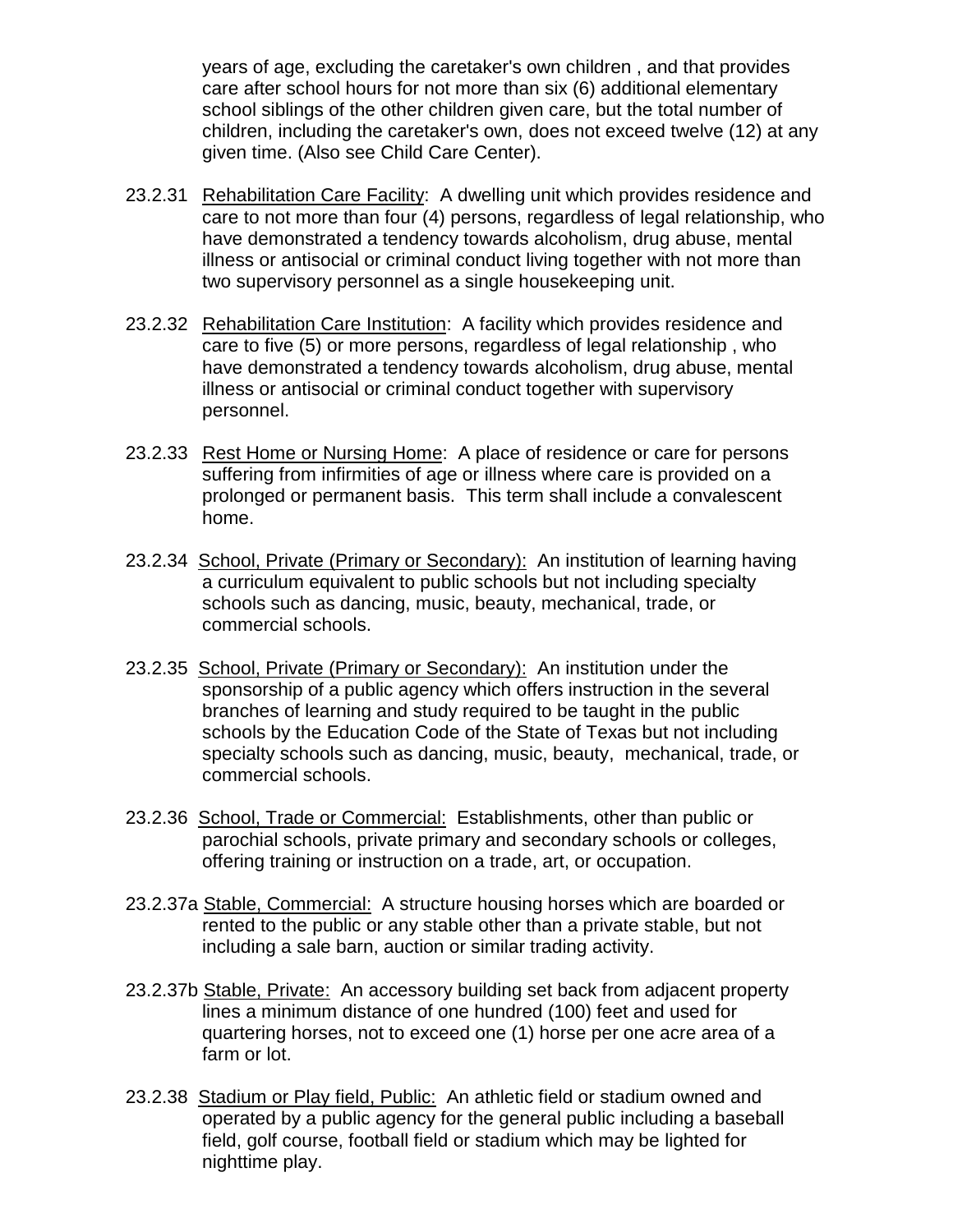- 23.2.39 Swimming Pool, Commercial: A swimming pool with accessory facilities, part of the facilities are available to the general public for a fee.
- 23.3 Transportation, Utility and Communications Uses
	- 23.3.1 Airport, Landing Field: A place where an aircraft can land and take off, usually equipped with hangars, facilities for refueling and repair, and various accommodations for passengers and/or freight.
	- 23.3.2 Electrical Substation: A subsidiary station in which electric current is transformed.
	- 23.3.3 Gas Metering Station: Facility at which natural gas flows are regulated and recorded.
	- 23.3.4 Heliport or Helistop: A landing facility for rotary wind aircraft which may include fueling or servicing facilities for such craft.
	- 23.3.5 Radio, Television, or Microwave Communications Operators, Amateur: The transmission, retransmission, or reception of radio, electromagnetic, or microwave signals for private or personal use and not for the purpose of operating a business and/or financial gain.
	- 23.3.6 Radio, Television, or Microwave Communications Operations, Commercial: The transmission, retransmission, or reception of radio, electromagnetic, or microwave signals primarily for the purpose of operating a business and/or financial gain.
	- 23.3.7 Railroad Station: Any premises for the transient parking of trains and the loading and unloading of passengers.
	- 23.3.8 Railroad Team Track and Right-Of-Way: A facility/place for the loading and unloading of materials on trains.
	- 23.3.9 Railroad Track and Right-Of-Way: Includes track and undeveloped right- of- way, but does not include railroad stations, sidings, team tracks, loading facilities, dock yards, or maintenance areas.
	- 23.3.10 Service Yard of Governmental Agency: An area for the servicing and storage of vehicles or other property of a governmental agency.
	- 23.3.11 Shops, Office, and/or Storage Area of Public or Private Utility: The pole yard, maintenance yard, and/or administrative offices of a municipality or franchised utility.
	- 23.3.12 Solid Waste Transfer Station: A facility and/or premises at which solid waste is temporarily deposited prior to ultimate removal to a permanent solid waste storage site.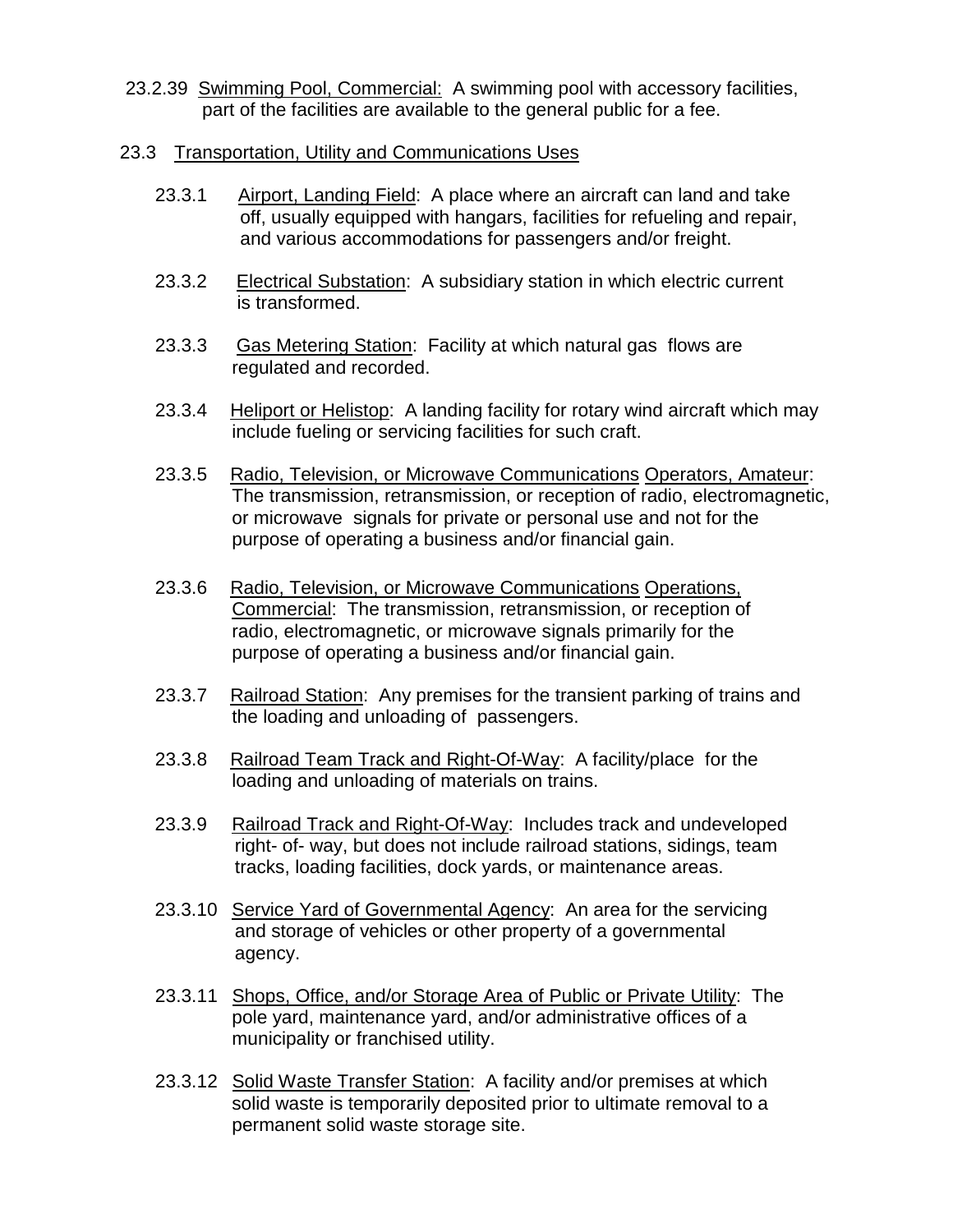- 23.3.13 Telephone Exchange: A switching or transmitting station owned by a public utility but not including business offices, storage, or repair shops or yards.
- 23.4 Automobile and Related Service Uses
	- 23.4.1 Auto Laundry: See Car Wash.
	- 23.4.2 Auto Leasing: Storage and leasing of automobiles, motorcycles, and light load vehicles.
	- 23.4.3 Auto Parts Sales (Inside): The use of any building or other premise for the display and sale of new or used parts for automobiles, panel trucks, vans, tractor trailers, or recreational vehicles.
	- 23.4.4 Auto Parts Sales (Outside): The use of any land area for the display and sale of new or used parts for automobiles, panel trucks, vans, tractor trailers, or recreation vehicles.
	- 23.4.5 Automobile Repair, Major: General repair or reconditioning of engines and air-conditioning systems for motor vehicles; wrecker service; collision customizing; overall painting or paint shop; vehicle steam cleaning; those uses listed under "automobile repair, minor", and other similar uses.
	- 23.4.6 Automobile Repair, Minor: Minor repair or replacement of parts, tires, tubes, and batteries; diagnostic services; minor motor services such as grease, oil, spark plug, and filter changing; tune-ups; emergency road service; replacement of starters, alternators, hoses, brake parts; automobile washing and polishing; performing state inspections and making minor repairs necessary to pass said inspection; normal servicing of air-conditioning systems, and other similar minor services for light load vehicles, but not including any operation named under "automobile repair, major" or any other similar use.
	- 23.4.7 Automobile and Trailer Sales, New: Building(s) and associated open area other than a street or required automobile parking space used for the display or sale of primarily new automobiles, light trucks, and trailers, to be displayed and sold on premises, and where no repair work is done except minor reconditioning of the automobiles and trailers to be displayed and sold on the premises, and no dismantling of automobiles or trailers for sale or keeping of used automobile and trailer parts or junk on the premises.
	- 23.4.8 Automobile and Trailer Sales, Used: Building(s) and associated open area other than a street or required automobile parking space used for the display and sale of used automobiles, light trucks, or trailers in operating condition and where no repair work is done except the minor adjustments of the vehicles to be displayed or sold on the premises. A used car sale area shall not be used for the storage of wrecked automobiles or the dismantling of automobiles or the storage of automobile parts or junk on the premises.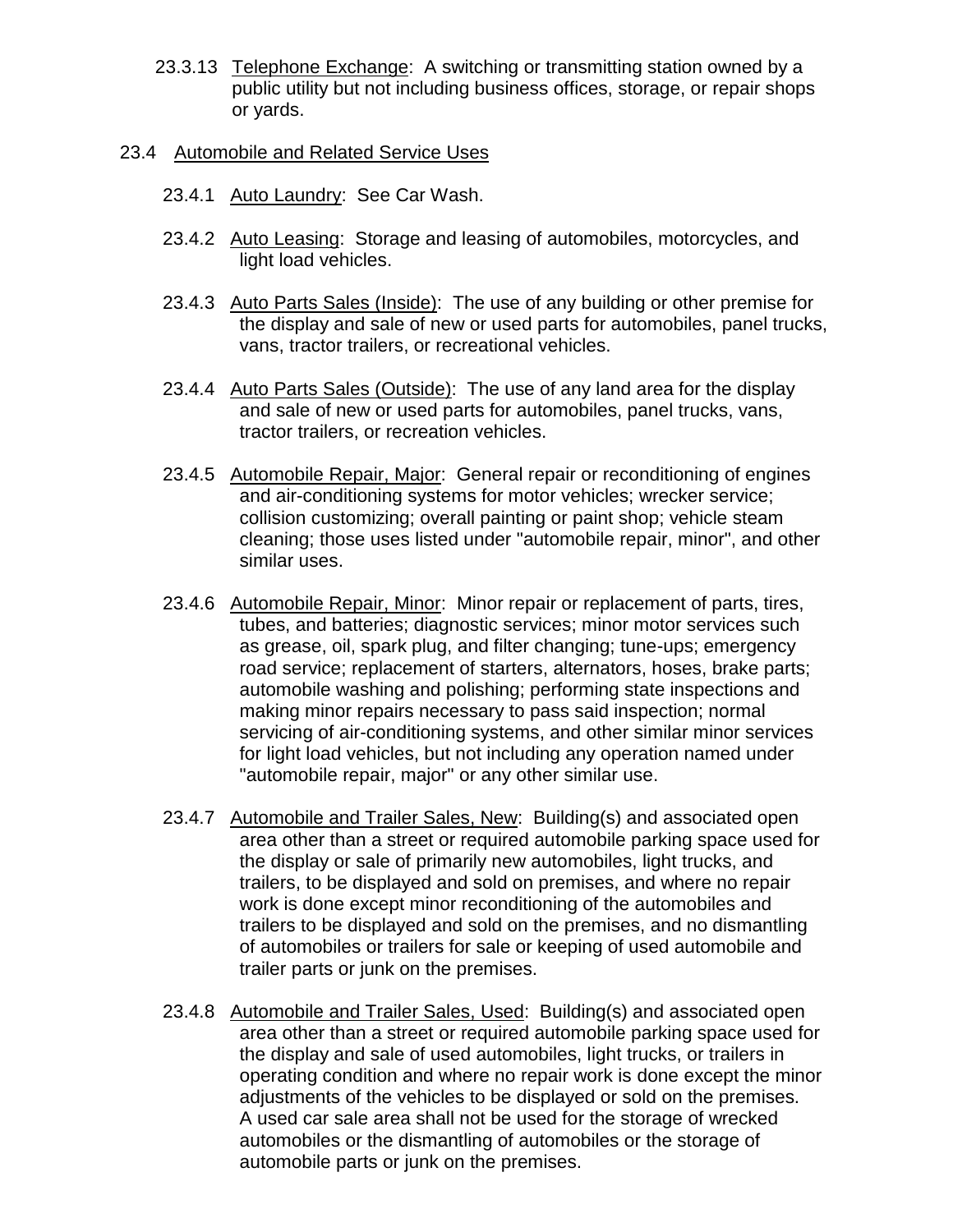- 23.4.9 Automobile Service Station: A building or place arranged, designed, used, or intended to be used for the primary purpose of dispensing gasoline, oil, diesel fuel, liquified petroleum gases, greases, batteries, and other automobile accessories at retail direct to the on-premise motor vehicle trade provided that the above services shall not be construed to include major overhaul, the removal and/or rebuilding of an engine, cylinder head, oil pan, transmission, differential, radiator springs, or axles; steam cleaning, body or frame work, painting, upholstering and replacement of glass. If the dispensing or offering for sale of auto fuel at retail is incidental, the premises shall be classified as a public garage. Service stations shall not allow automobiles which are inoperative or are being repaired to remain outside such service station for a period greater than seven (7) days.
- 23.4.10 Auto Storage: The storage on a lot or tract of operable automobiles for the purpose of holding such vehicles for sale, distribution, or storage.
- 23.4.11 Automobile Wrecking Yard or Junk Yard: Any building, structure, or open area used for the dismantling or wrecking of any type of used vehicles or the storage, sale, or dumping of dismounted or wrecked vehicles or their parts and accessories, including any farm vehicles or farm machinery or parts thereof, stored in the open and not being restored to operating condition, including the commercial salvaging, storage, and scraping of any other goods, articles, or merchandise.
- 23.4.12 Bus Terminal: Any premises for the transient housing or parking of motor- driven buses and the loading and unloading of passengers.
- 23.4.13 Car Wash: Facility or structure used to wash motorcycles, automobiles, vehicles and trucks.
- 23.4.14 Parking Lot or Parking Garage, Automobile: Area for parking light load vehicles.
- 23.4.15 Parking Lot or Parking Garage, Truck: Area for parking heavy load vehicles.
- 23.4.16 Quick Oil Change Facility: A business engaging in the changing of oil, oil filters, and the chassis lubrication of motor vehicles. All new oil shall be dispensed from drums and all old oil shall be kept in sumps until removed by pumper trucks.
- 23.4.17 Quick Tuneup Facility: A business engaging in engine adjustment and minor part replacement for motor vehicles, limited to spark plugs, condensers, spark plug wires, distributor caps, distributor points, PVC valves, air cleaners, fan belts and radiator hoses. Such a facility shall not repair or replace carburetors, starters, alternators, generators, radiators, water pumps, or other major engine parts, brake shoes, or mufflers.
- 23.4.18 Truck and Bus Leasing: The rental of new or used panel trucks, vans,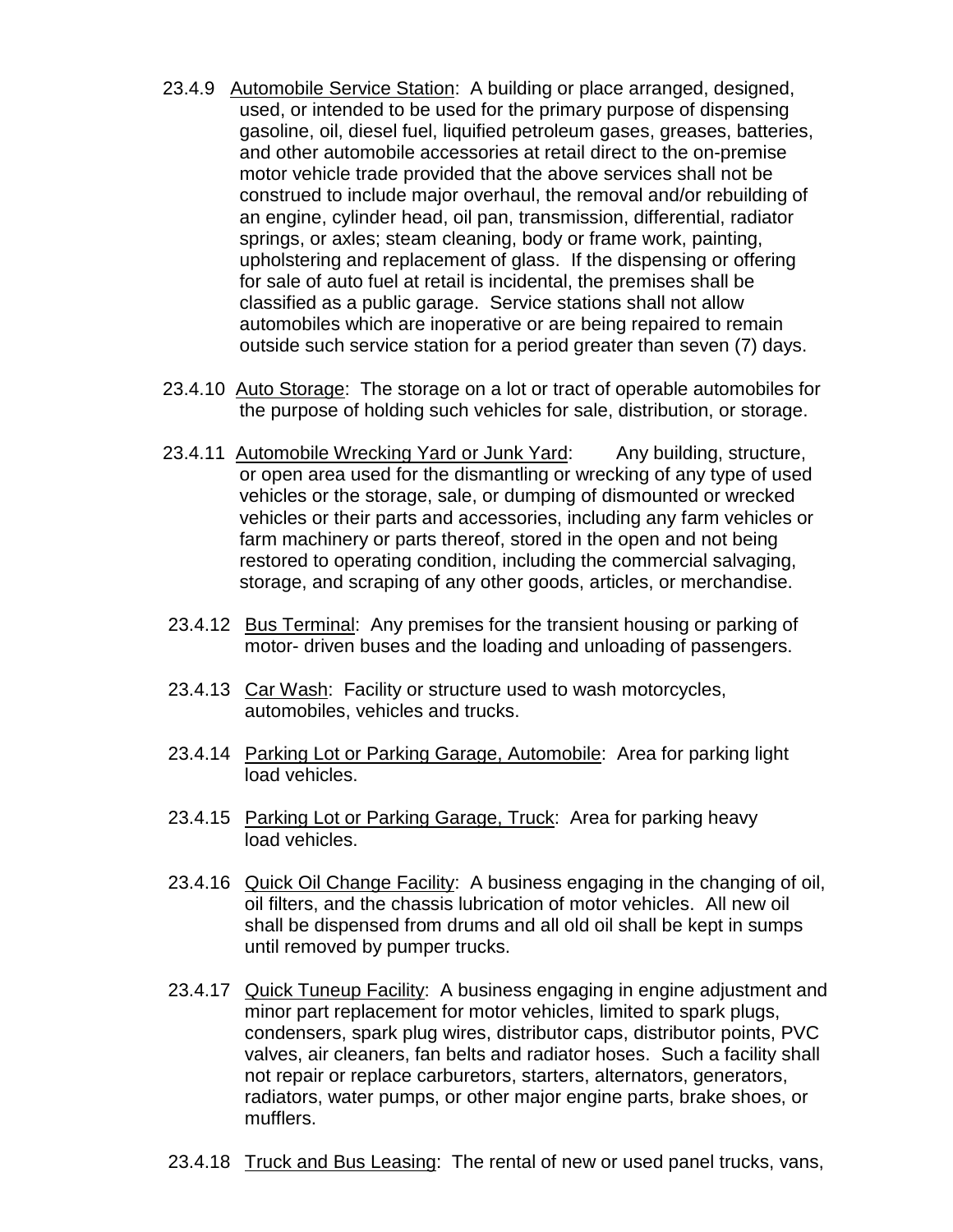trailers, recreational vehicles, or motor-driven buses in operable condition and where no repair work is done.

- 23.4.19 Truck and Bus Repair: An establishment providing major and minor automobile repair services to heavy load vehicles.
- 23.4.20 Truck or Motor Freight Terminal: A building or area in which freight brought by motor truck is assembled and/or stored for shipping by motor truck.
- 23.4.21 Truck Sales: Building(s) and associated open area other than a street or required automobile parking space used for the display or sale of primarily new heavy load vehicles, to be displayed and sold on premises, and where no repair work is done except minor reconditioning of the vehicles to be displayed and sold on the premises, and no dismantling of vehicles for sale or keeping of used vehicle parts or junk on the premises.

### 23.5 Retail and Service Type Uses

- 23.5.1 Air Conditioning and Refrigeration Contractor: A place from which a person performs design, installation, construction, maintenance, service, repair, alteration or modification of a product or of equipment in environmental air conditioning, commercial refrigeration, or process cooling or heating systems, under terms and conditions described in the Texas Air Conditioning and Refrigeration Contractor License Law, Vernon's Ann.Civ.St.,art. 8861.
- 23.5.2a Amusement, Commercial (Indoor): An establishment providing for activities, services and instruction for the entertainment, exercise and improvement of fitness and health of customers, clients or members but not including hospitals, clinics, massage parlors or arcades. Uses would typically include bowling alleys, ice or roller skating rinks, racquetball and handball courts, indoor tennis courts, weight lifting and nautilus facilities, exercise areas, swimming pools and spas, bingo parlors, martial arts, classrooms and/or practice areas, gymnasiums and indoor running or jogging tracks.
- 23.5.2b Amusement, Commercial (Outdoor): An outdoor area or structure, open to the public, which provides entertainment or amusement for a fee or admission charge, including but not limited to batting cages, miniature golf, go-kart tracks and carnivals.
- 23.5.3 Antique Shop: A retail establishment engaged in the selling of works of art, furniture or other artifacts of an earlier period, with all sale and storage occurring inside a building.
- 23.5.4 Arcade: An establishment in which there are located six (6) or more coin operated skill or pleasure machines.
- 23.5.5a Bakery and Confectionery, Retail Sales: A place for preparing, cooking, baking and selling of products on the premises.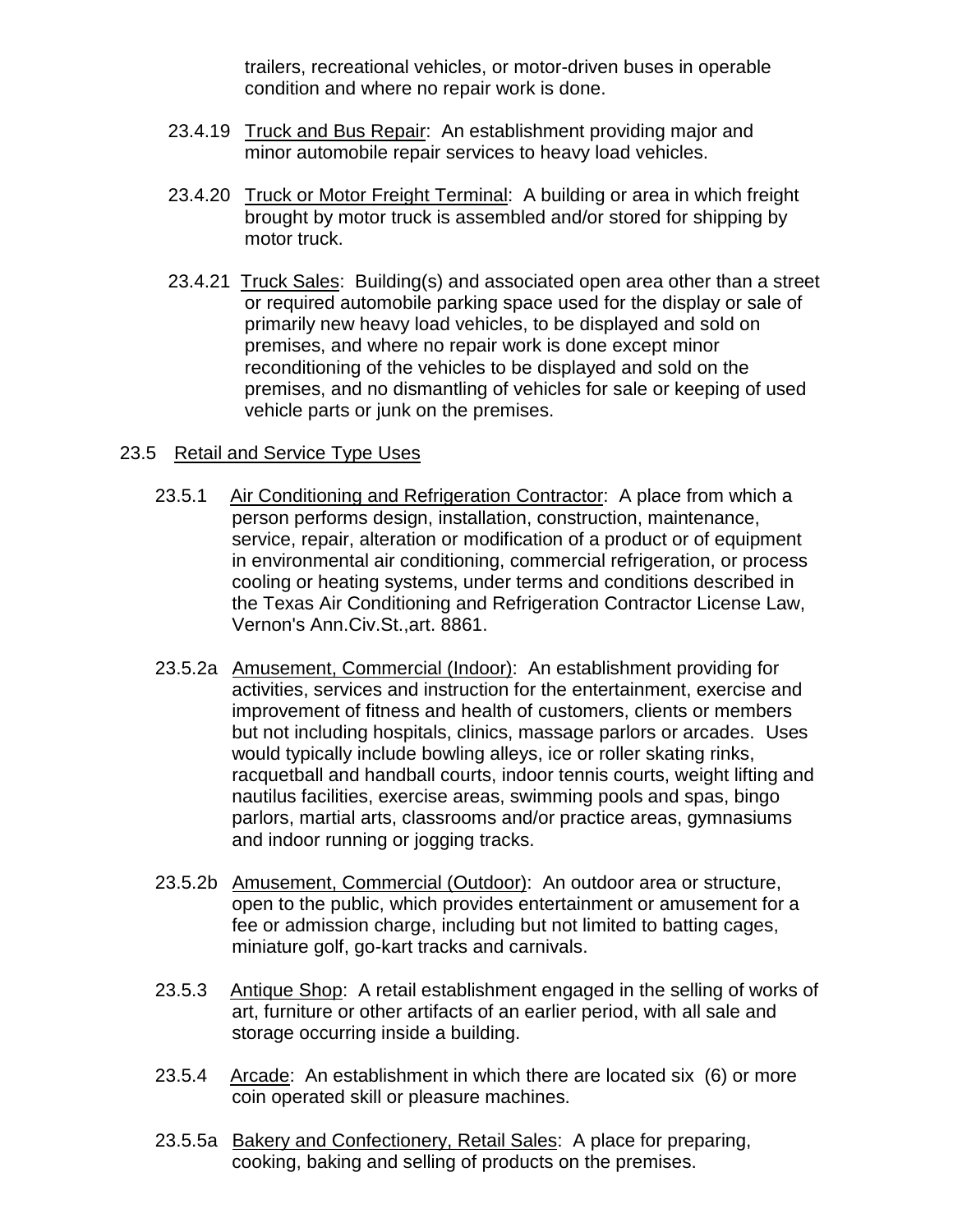- 23.5.5b Bakery and Confectionery, Commercial: A place for preparing, cooking or baking of products primarily intended for off-premise distribution.
- 23.5.6 Bank, Savings and Loan, Credit Union: An establishment for the custody, loan, exchange or issue of money, the extension of credit, and/or facilitating the transmission of funds.
- 23.5.7a Barber Shop: A place where barbering, as defined in Texas Barber Act, Vernon's Annotated Civil Statutes (Vernon's Ann.Civ.St.), art. 8407, is practiced, offered, or attempted to be practiced, except when such place is duly licensed as a barber school or college.
- 23.5.7b Barber School or College: A place of training for practice of barbering, as defined in Texas Barber Act, Vernon's Ann.Civ.St., art. 8407, meeting standards established in Section 9 of said Texas Barber Act.
- 23.5.7c Beauty Culture School; Cosmetology Specialty Shop: A specialized place of training, as defined in the Cosmetology Regulatory Act, Vernon's Ann.Civ.St., art. 8451.
- 23.5.7d Beauty Shop: A place where cosmetology, as defined in the Cosmetology Regulatory Act, Vernon's Ann.Civ.St., art. 8451, is practiced.
- 23.5.8 Building Materials, Hardware Sales: The sale of new building materials and supplied indoors with related sales for hardware, carpet, plants, electrical and plumbing supplies all of which are oriented to the retail customer, rather than contractor or wholesale customer.
- 23.5.9 Business Service. Establishments primarily engaged in providing services not elsewhere classified to business enterprises on a fee contract basis including but not limited to advertising agencies, computer programming and software services, and office equipment rental or leasing.
- 23.5.10 Cabinet and Upholstering Shop: An establishment used for the production, display and sale of furniture and soft coverings for furniture.
- 23.5.11 Cleaning and Dyeing, Small Plant or Shop: A custom cleaning shop not exceeding five thousand (5,000) square feet of floor area or a pickup station. (Also see Cleaning and Dyeing; Dry Cleaning Plant).
- 23.5.12 Clinic, Medical or Dental: A facility or station designed and used for the examination and treatment of persons seeking medical care as outpatients who do not remain on the premises overnight.
- 23.5.13 Convenience Store: A retail establishment providing for the sale of food items, non-prescription drugs, small household items, and gifts. Gasoline and diesel fuel may be offered for sale provided they are not the primary source of income for the store and that no more than six (6) pumps are offered. Maximum size of the establishment will be no more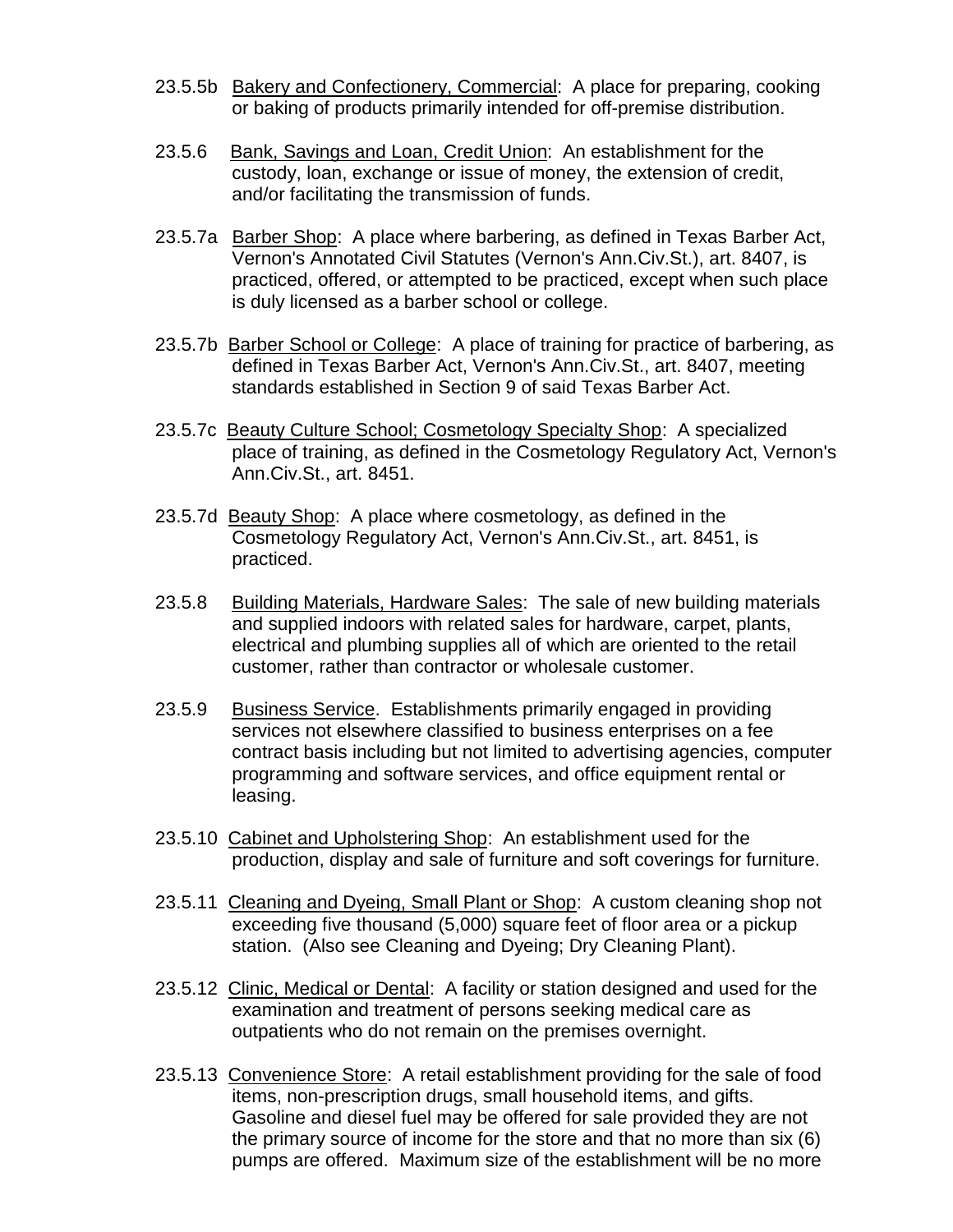than 2,500 square feet not including storage areas and administrative offices.

- 23.5.14 Custom Personal Service Shop: Includes such uses as tailor, shoe repair, barber/beauty shop, health studio, or travel consultant.
- 23.5.15 Discount, Variety, or Department Store: A retail store offering a wide variety of merchandise in departments and exceeding 7,000 square feet of floor area.
- 23.5.16 Feed and Farm Supply Store: An establishment for the selling of food stuffs for animals and including implements and goods related to agricultural processes but not including farm machinery.
- 23.5.17 Flea Market: A site where space inside or outside a building is rented to vendors on a short-term basis for the sale of merchandise. The principal sales shall include new and used household goods personal effects, tools, art work, small household appliances, and similar merchandise, objects or equipment in small quantities. The term flea market shall not be deemed to include wholesale sales establishments or rental services establishments, but shall be deemed to include personal services establishments, food services establishments, retail sales establishments, and auction establishments.
- 23.5.18 Florist: An establishment displaying plants, flowers, floral supplies, and similar items.
- 23.5.19 Food Store, Grocery Store: An establishment that displays and sells consumable goods that are not to be eaten on the premises.
- 23.5.20 Furniture, Appliance Store: Retail stores selling goods used for furnishing the home, including but not limited to furniture, floor coverings, draperies, glass and chinaware, domestic stoves, refrigerators and other household electrical and gas appliances.
- 23.5.21 Garden Center (Retail Sales): Location including land and buildings at which plants, trees, shrubs, horticultural supplies, and similar items are displayed for sale to the general public. All such displays shall be located behind the front yard line established in the district in which the garden center is located.
- 23.5.22 General Merchandise Store: Retail stores which sell a number of lines of merchandise including but not limited to dry goods apparel and accessories, furniture and home furnishings, small wares, hardware, and food. The stores included in this group are known as department stores, variety stores, general stores, and other similar stores.
- 23.5.23 Household Appliance Service and Repair: The maintenance and rehabilitation of appliances customarily used in the home including but not limited to washing and drying machines, refrigerators, dishwashers, trash compactors, ovens and rangers, kitchen appliances, vacuum cleaners, and hair dryers.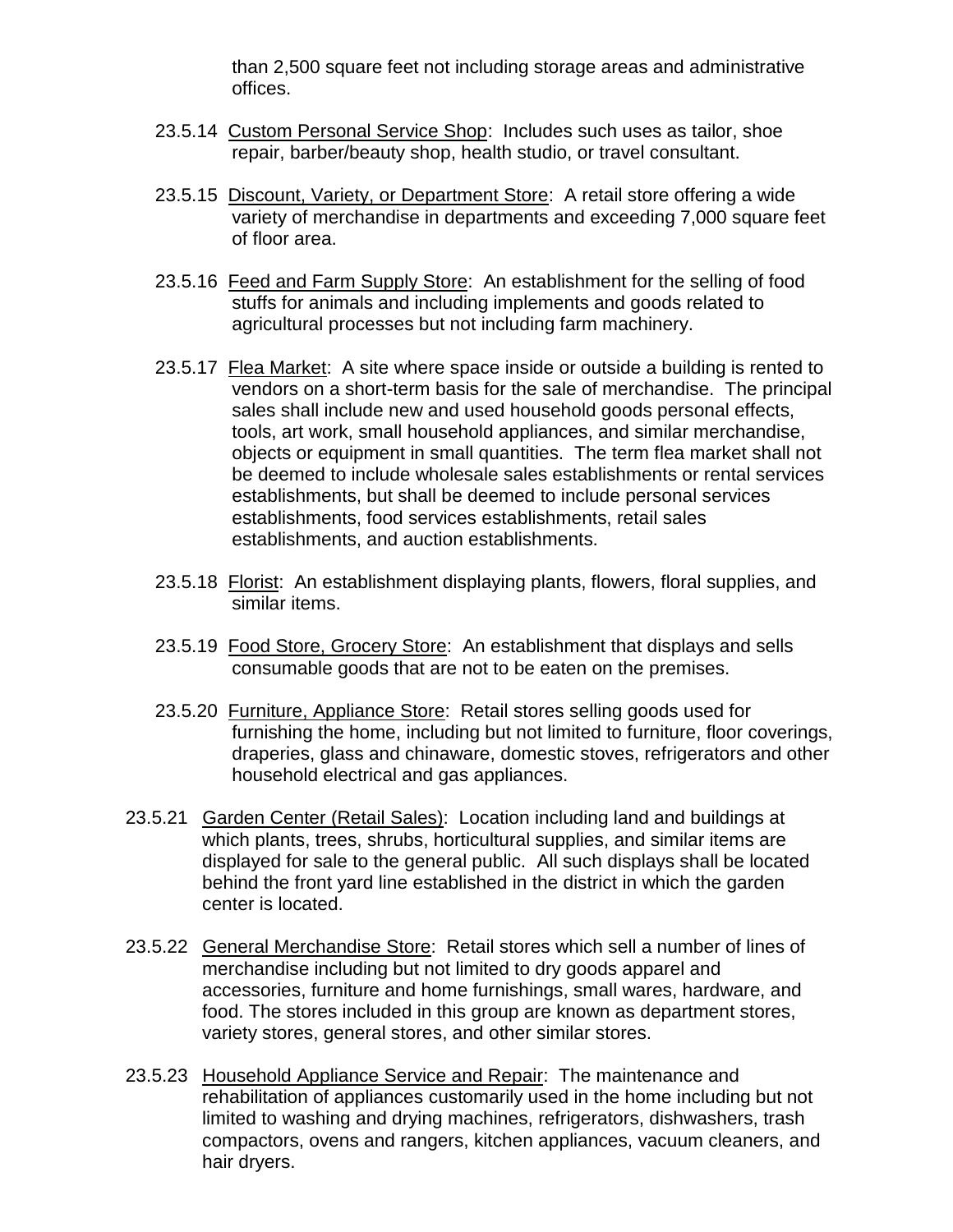- 23.5.24 Laboratory, Scientific or Research: Facilities for research including laboratories, experimental equipment, and operations involving compounding or testing of materials or equipment.
- 23.5.25 Laundry and Cleaning Self-Service: An establishment including facilities for laundering and cleaning of clothing and similar items to be operated by the patron; not a commercial laundry or cleaning plant.
- 23.5.26a Metal Dealer, Secondhand: A place of business in which a person purchases, gathers, collects, solicits or procures scrap metal or where scrap metal is gathered together or kept for shipment, sale, or transfer, under terms and conditions found in Vernon's Ann.Civ.St.,art.9009. (Also see Junk or Salvage Yard).
- 23.5.26b Metal Dealer, Crafted Precious: A place of business in which a person engages in the business of purchasing and selling crafted precious metals, including jewelry, silverware, art objects, or any other thing or object made in whole or in part from gold, silver, platinum, palladium, iridium, rhodium, osmium, ruthenium, or heir alloys, including coins and commemorative medallions, under terms and conditions found in Vernon's Ann.Civ.St.,art.990a.
- 23.5.27 Reserved for future use.
- 23.5.28 Office Center. A building or complex of buildings used primarily for conducting the affairs of a business, profession, service, industry, or government, or like activity that may include ancillary services for office workers such as a restaurant, coffee shop, newspaper, or candy stand.
- 23.5.29 Office, Professional or General Administrative: A room or group of rooms used for the provision of executive management, or administrative services. Typical uses include administrative offices and services including real estate, insurance, property management, investment, personnel, travel, secretarial services, telephone answering, and business offices of public utilities, organizations, and association but excluding medical offices.
- 23.5.30 Office Showroom/Warehouse: An establishment with a minimum of seventy-five percent (75%) of its total floor area devoted to storage and warehousing not accessible to the public. The remaining area may include retail and wholesale sales areas, sales offices, and display areas for products sold and distributed from the storage and warehousing areas.
- 23.5.31 Pawn Shop: An establishment where money is loaned on the security of personal property pledged in the keeping of the owner (pawnbroker).
- 23.5.32 Personal Service Shop: An establishment primarily engaged in providing services generally involving the area of the person or his apparel including but not limited to barber and beauty shops, dry cleaning and laundry pickup stations and reducing salons/health clubs.
- 23.5.33 Pet Shop or Animal Salon: A retail establishment offering small animals,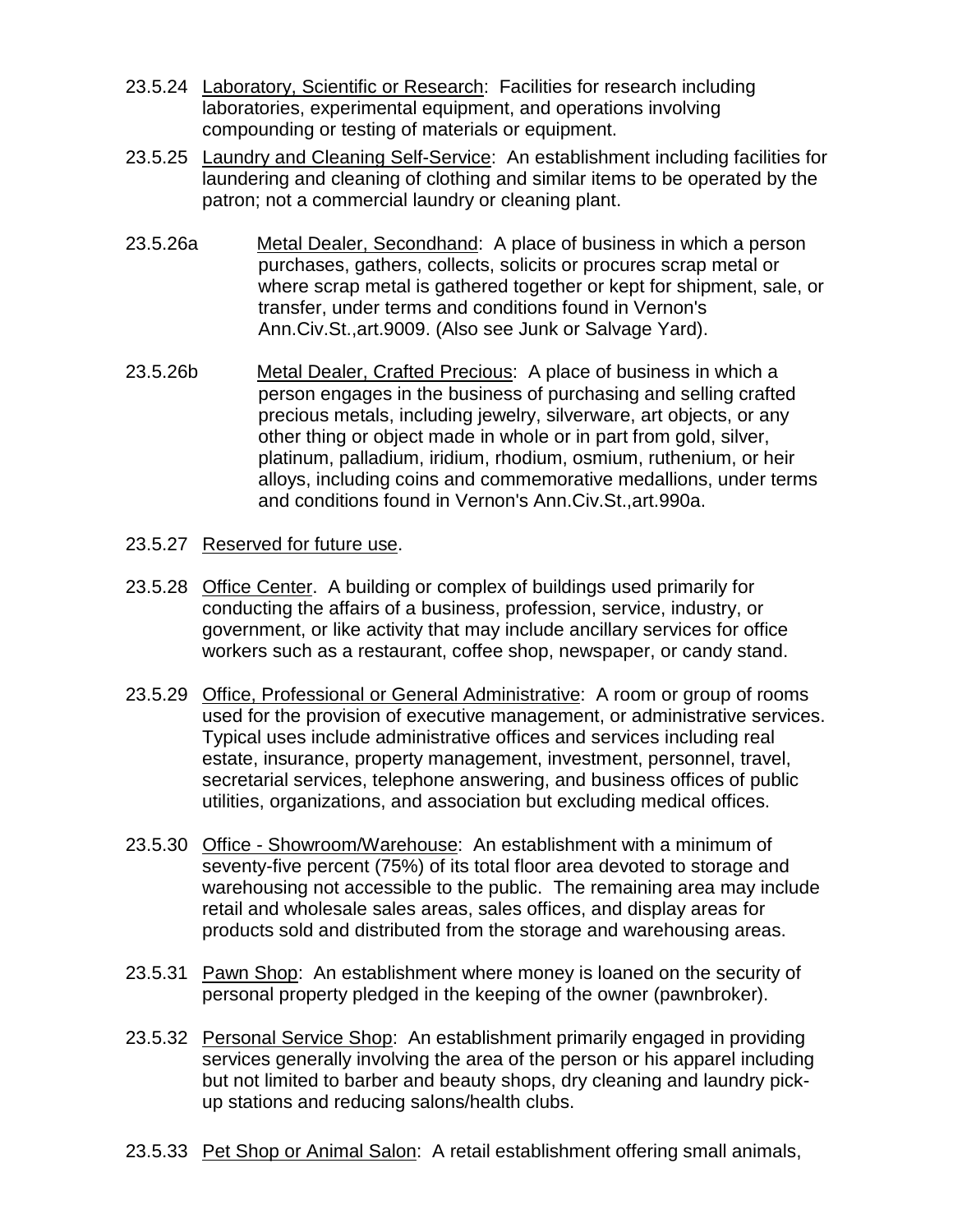fish, or birds for sale as pets and where all such creatures are housed within the building.

- 23.5.34 Plumbing, Heating, Refrigeration, or Air-Conditioning Business: An establishment primarily engaged in the sales, service, or installation of equipment pertaining to plumbing, heating, refrigeration, or air conditioning. (Also see Air Conditioning and Refrigeration Contractor).
- 23.5.35 Plumbing Service: The operation of a business which involves only retail sales and off-premises service, installation, and repair of units and fixtures. The premises shall not include a workshop for repair or fabrication of parts, fixtures, or units. Sheet metal work of any type shall not be permitted. Storage shall be permitted for units and supplies incidental to retail sales, off-premises service and repair only. No outside storage shall be permitted. This section shall not be interpreted to allow a plumbing, heating, refrigeration, or air conditioning contractor or similar type wholesale operation.
- 23.5.36 Portable Building Sales: An establishment which displays and sells structures which are capable of being carried and transported to another location, not including mobile homes or manufactured housing.
- 23.5.37 Post Office, Government or Private: Local branch of the United States Postal Service or private commercial venture engaged in the distribution of mail and incidental services.
- 23.5.38 Print Shop: An establishment which reproduces printed or photographic impressions including but not limited to the process of composition, binding, plate making, microform, type casting, press work, and printmaking.
- 23.5.39 Racquetball Facilities: Courts housed in an acoustically-treated building and designed for one (1) to four (4) persons to play racquetball, plus subsidiary uses to include office, pro shops, locker rooms, sauna, exercise rooms, waiting area, child nursery, and related uses up to a maximum of forty percent (40%) of the total floor area.
- 23.5.40 Retail Stores and Shops: Establishments offering all types of consumer goods for sale, not elsewhere classified, but excluding the display and sale in the open outside a building of new or used automobiles, heavy machinery, building materials, used appliances, furniture, or salvage materials.
- 23.5.41 Second Hand Store, Furniture or Clothing: An establishment offering for sale used merchandise, with the storage and display of such items wholly contained inside a building or structure.
- 23.5.42 Service, Retail: An establishment engaged in the selling and/or servicing of goods where a minimum of eighty percent (80%) of the floor area is devoted to service, repair or fabrication of such goods. The service area must not be accessible to the general public. Automotive uses and rental stores are specifically excluded.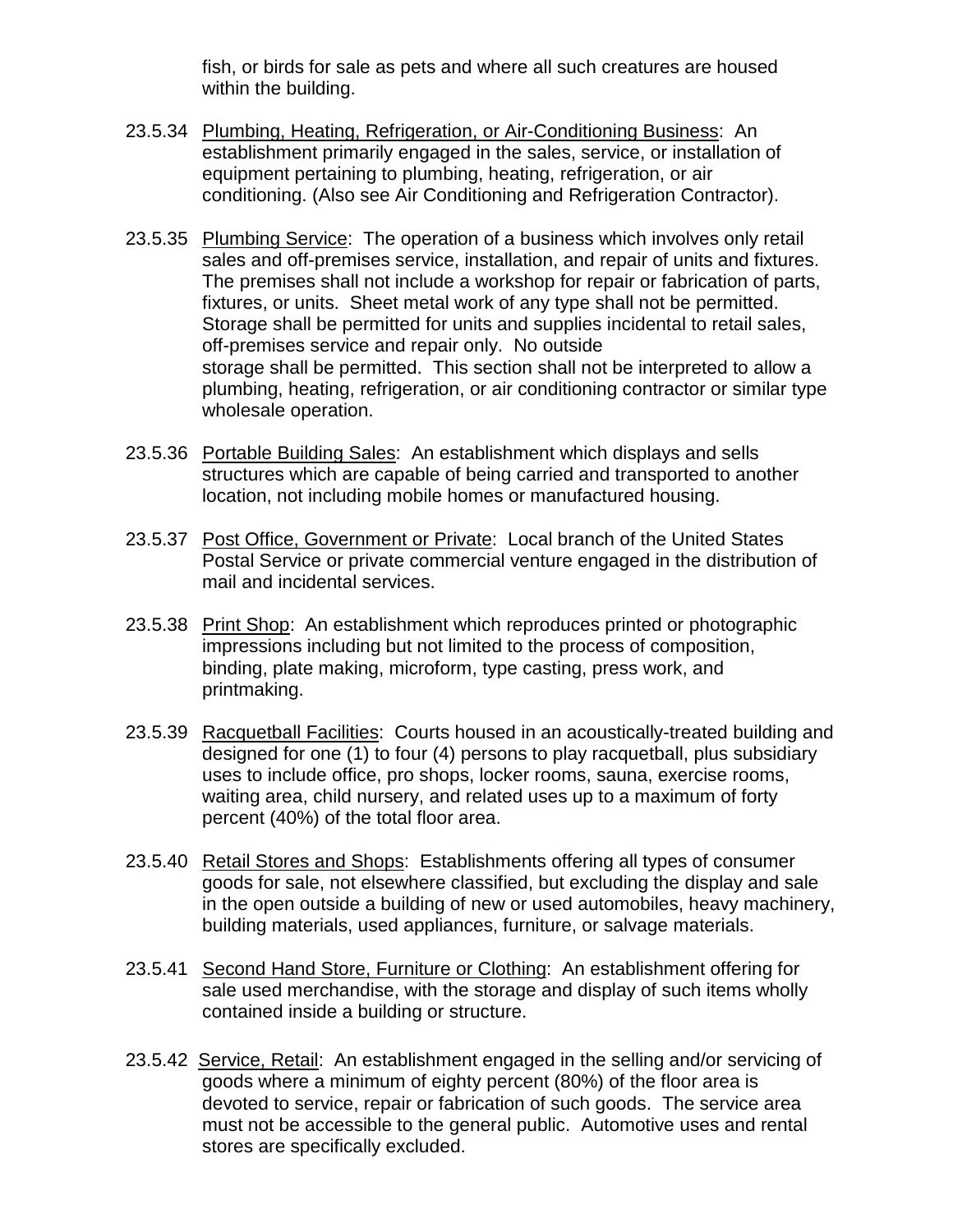- 23.5.43 Shopping Center: A group of primarily retail and service commercial establishments planned, constructed and managed as a total entity with customer and employee parking provided on-site, provision for goods delivery separated from customer access, provision of aesthetically appropriate design and protection from the elements.
- 23.5.44 Theater (Outdoor): An open lot with its appurtenant facilities devoted primarily to the showing of motion picture or theatrical productions on a paid admission basis to patrons seated in automobiles.
- 23.5.45 Trailer, Manufactured Housing, or Mobile Home Display and Sales: The offering for sale, storage, or display of trailers, manufactured housing, or mobile homes on a parcel of land but excluding the use of such facilities as dwellings either on a temporary or permanent basis.
- 23.5.46 Trailer Rental: The display and offering for rent of trailers designed to be towed by passenger cars or other prime movers.
- 23.5.47 Washateria: A building or place where clothes and linens are washed and thoroughly dried by the use of not exceeding three (3) employees and four (4) automatic single family machines and where the operation of washing and/or drying and/or mangle machines is done exclusively by the customer on a self-service basis, and where the fuel and power for the heating of water and drying shall be smokeless and odorless. (See Laundry and Cleaning, Self-Service).
- 23.6 Manufacturing, Storage, and Warehousing Uses
	- 23.6.1 Bottling Works: A manufacturing facility designed to place a product into a bottle for distribution.
	- 23.6.2 Cleaning and Dyeing: Dry Cleaning Plant: An industrial facility where fabrics are cleaned and substantially nonaqueous organic solvents. (Also see Cleaning and Dyeing, Small Plant or Shop, Section 23.5.11).
	- 23.6.3 General Commercial Plant: An establishment other than a personal service shop for the treatment and/or processing of products as a service on a for-profit basis including but not limited to newspaper printing, laundry plant, or cleaning and dyeing plant.
	- 23.6.4 General Manufacturing: Manufacturing of finished products and component products or parts from the transformation, treatment, or processing of materials or substances, including basic industrial processing. Such operations must meet the performance standards, bulk controls, and other requirements in this ordinance.
	- 23.6.5 Industrial Park: A large tract of land that has been planned, developed, and operated as an integrated facility for a number of individual industrial uses, with special attention to circulation, parking, utility needs, aesthetics, and compatibility.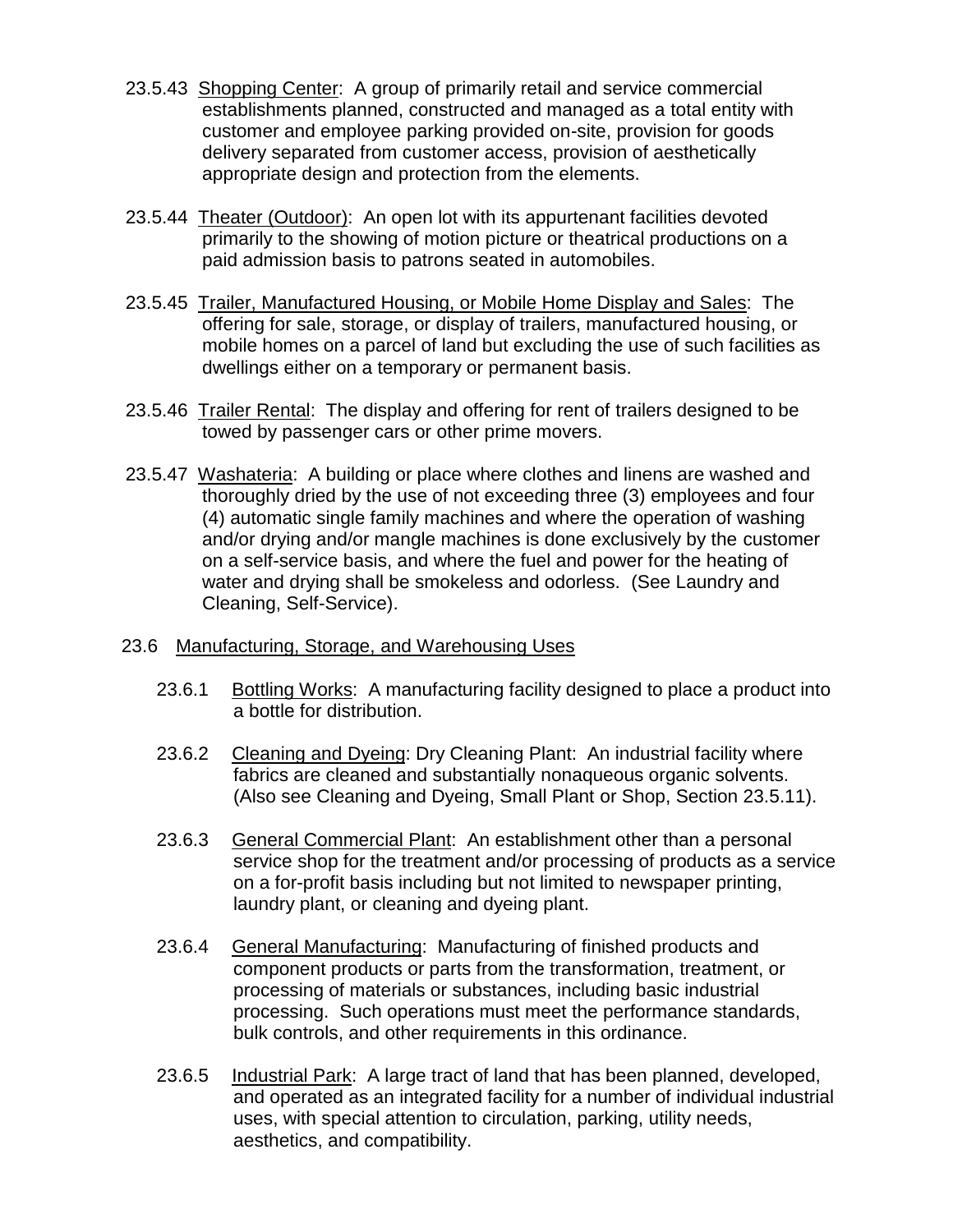- 23.6.6 Junk or Salvage Yard: A lot upon which waste or scrap materials are bought, sold, exchanged, stored, packed, disassembled, or handled, including but not limited to scrap iron and other metals, paper, rags, rubber tires and bottles. A "junk yard" includes an automobile wrecking yard and automobile parts yard. A "junk yard" does not include such uses conducted entirely within an enclosed building. (Also see Metal Dealer, Secondhand)
- 23.6.7 Light Manufacturing: Manufacturing of finished products or parts, predominantly from previously prepared materials, including fabrication, assembly, and packaging of such products, and incidental storage, sales, and distribution of such products, but excluding basic industrial processing.
- 23.6.8 Self-Storage, Mini-Warehouse: A facility used for storage of goods and/or materials with separate access to individual storage units by persons renting the individual units.
- 23.6.9 Storage or Wholesale Warehouse, Light: A building used primarily for the storage of goods and materials, containing less than 5,000 square feet of floor space.
- 23.6.10 Storage or Wholesale Warehouse, Heavy: A building used primarily for the storage of goods and materials, containing more than 5,000 square feet of floor space.
- 23.7 Accessory Uses
	- 23.7.1 Accessory Building or Use: An accessory building or use is one which: (a) is subordinate to and serves a principal building or principal use; and (b) is subordinate in area, extent, or purpose to the principal building or principal use served; and (c) contributes to the comfort, convenience and necessity of occupants of the principal building or principal use served; and (d) is located on the same building lot as the principal use served.
	- 23.7.2 Carport: A structure used to shelter vehicles, not to exceed set back lines.
	- 23.7.3 Construction Yard (Temporary): A storage yard or assembly yard for building materials and equipment directly related to a construction project and subject to removal at completion of construction and subject to same restrictions as Field Office. (Also see Section 24.2).
	- 23.7.4 Field or Sales Office (Temporary): A building or structure, of either permanent or temporary construction, used in connection with a development or construction project for display purposes or for housing temporary supervisory or administrative functions related to development, construction or the sale of real estate properties within the active development or construction project. Permits for "temporary buildings" shall be issued for a period of time not to exceed eighteen (18) months. Extensions may be granted only by the City Council, any such permits granted may be revoked if the City Council finds the use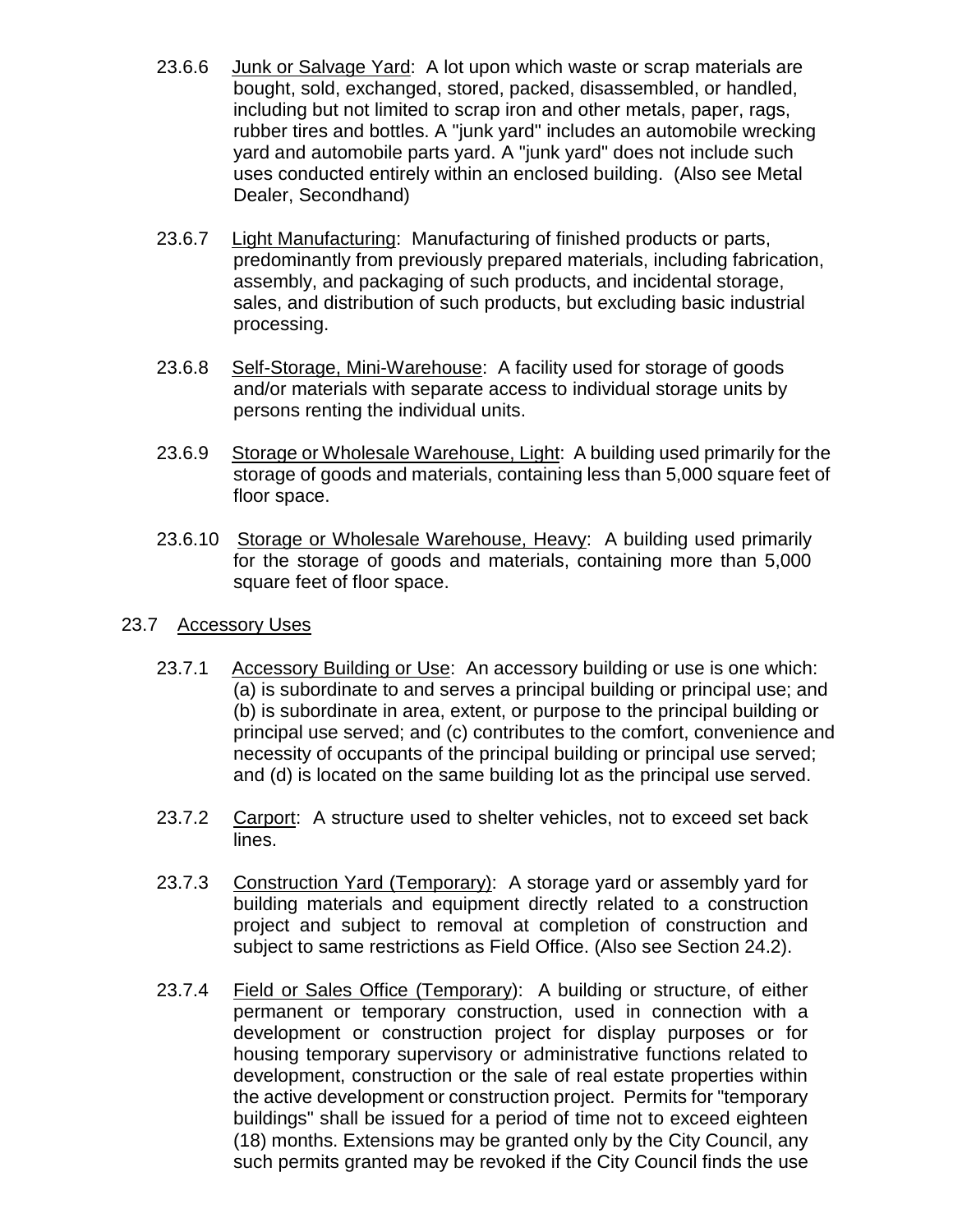of the building or structure is contrary to the intent of this section or results in increased noise, traffic, or other conditions considered to be a nuisance or hazard (Also see Section 23.7.3. above.)

- 23.7.5 Customary Home Occupation: An occupation, profession, domestic craft, or economic enterprise which is customarily conducted in a "residential dwelling" as hereinafter defined, subject to compliance with each of the following conditions:
	- a) "Residential dwelling" shall mean a detached building designed, used and occupied exclusively by members of one (1) family as a residence.
	- b) Such use shall be and remain incidental and subordinate to the principal use of the residential dwelling as a family residence and the area utilized for such occupation, profession, domestic craft, or economic enterprise shall never exceed twenty-five percent (25%) of the total of the floor area of the residential dwelling.
	- c) Not more than one (1) non-illuminated sign advertising the home occupation shall be allowed; said sign shall be not more than one (1) square foot in area and shall be mounted on the building in which the home occupation is being conducted.
	- d) The residential dwelling shall maintain its residential character and shall not be altered or remodeled in order to create any type of exterior commercial appeal.
	- e) No exterior storage of material, equipment, and/or supplies used in conjunction with such occupation, profession, domestic craft, or enterprise shall be placed, permitted, or allowed on the premises occupied by the residential dwelling.
	- f) No offensive noise, vibration, smoke, dust, odors, heat, or glare generated by or associated with the home occupation shall extend beyond the property line of the lot or tract on which the home occupation is being conducted.
	- g) The occupation, profession, domestic craft, or enterprise shall be conducted wholly within the residential dwelling and no accessory building shall be used in conjunction therewith.
	- h) The only equipment to be used in such occupation, profession, domestic craft, or enterprise shall be that which is ordinarily used in a private home in a like amount and kind.
	- i) A home occupation shall not generate such additional traffic as to create a traffic hazard or disturbance to nearby residents.
	- 23.7.6 Garage, Private: A detached accessory building or portion of the main building for the parking or temporary storage of automobiles of the occupants of the premises; if occupied by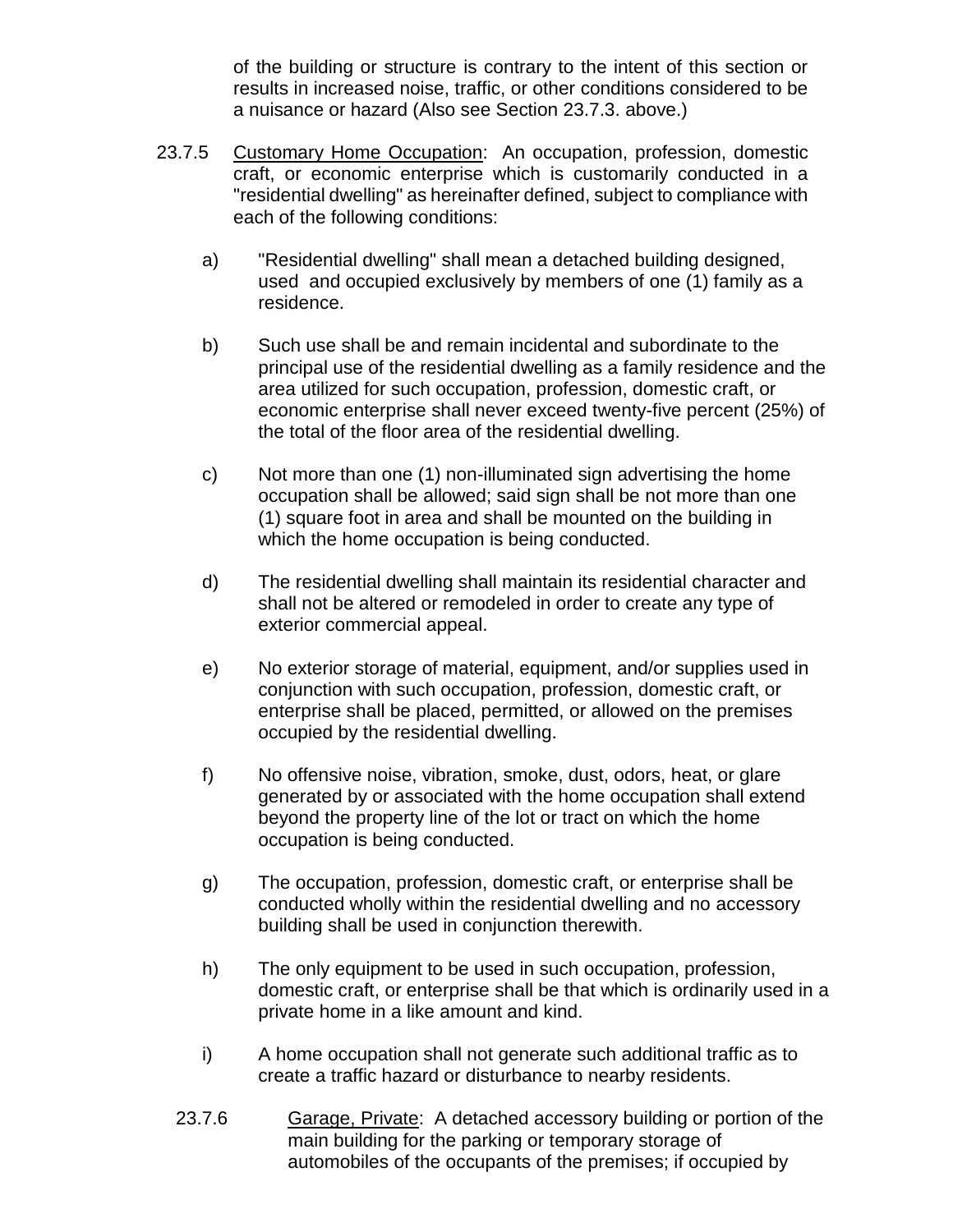# **SECTION 24 SPECIAL USES**

- 24.1 Child Care Centers
	- 24.1.1 No portion of a child care center site may be located within three hundred (300) feet of gasoline pumps or underground gasoline storage tanks, or any other storage area for explosive or highly combustible materials.
	- 24.1.2 RESERVED
	- 24.1.3 Site plan approval by the Planning and Zoning Commission shall be required for all child care center sites, whether or not a Specific Use Permit is required.
	- 24.1.4 Child care centers located within any single family or two family residential district shall be required to plat in multiples of the minimum lot width of the district classification requirements. The lot depth shall meet the minimum district requirements and must be platted in a configuration which cam be converted into standard lots for residential development.
	- 24.1.5 All child care centers shall comply with the following standards:
		- 24.1.5.1 All vehicular entrances and exits shall be clearly visible from the street.
		- 4.1.5.2 All passenger loading and unloading areas shall be located so as to avoid safety hazards from vehicular traffic and adequate walkways shall be provided.
		- 24.1.5.3 Outdoor play areas shall be provided at a rate of 65 square feet per child based on maximum design capacity of the center. This requirement may be waived by the Planning and Zoning Commission if the child care is provided for less than four (4) hours per day for an individual person.
		- 24.1.5.4 In residential districts, a maximum of one-half of the required outdoor play space may be provided off-site. When off- premises outdoor play area s utilized, it must be located within one hundred (100) feet of the child care facility premises and safely accessible without crossing, atgrade, any major or secondary thoroughfare.
		- 24.1.5.5 No child care center shall be part of a one family or two family dwelling.
- 24.2 Construction Yards, Field Offices, and Other Temporary Buildings.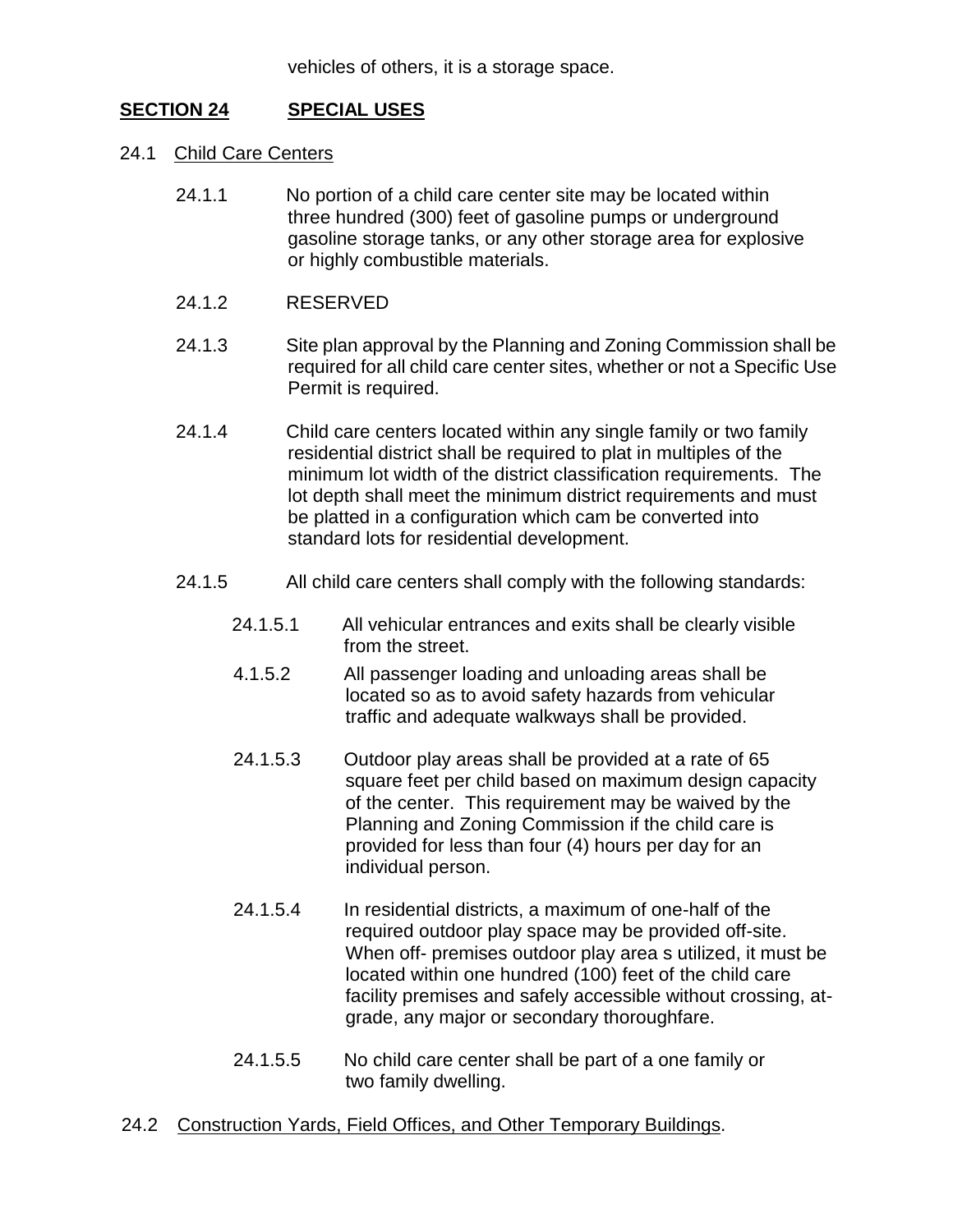Temporary permits for construction yards and field offices and special use permits or variances regulating temporary buildings shall be issued for a period of time not to exceed eighteen (18) months. Extensions may be granted by the City Council. Upon due notice and hearing before the City Council, any such permit may be revoked if the City Council finds the use of the building or structure is contrary to the intent of this ordinance or results in increased noise, traffic, or other conditions considered to be a nuisance or hazard.

## 24.3 Radio, Television, and Microwave Towers

- 24.3.1 No radio, television, or microwave tower shall be located within a distance equal to at least the height of such tower from any residential structure or from any area zoned residential, or shown as residential on the current Comprehensive Plan. Such distance shall be measured as the shortest possible distance in a straight line from the closes point of the tower to the closest point of such area or residence.
- 24.3.2 No commercial, radio, television, or microwave reflector antenna support structure shall be closed to any residential district boundary line or any area shown as residential on the current Comprehensive Plan than a distance equal to the sum of the required yard specified for the zoning district in which such building or structure is located, plus 25 feet, plus twice the height of the portion of the structure above two (2) stories. Such distance shall be measured as the shortest possible distance in a straight line from the structure to the closest point of such area or residence.
- 24.3.3 The location of radio, television, or microwave reflectors, antennas, or support structures and associated foundations and any support wires shall be prohibited within any required front or side yard.
- 24.3.4 All commercial communication operations or radio, television, or microwave reflectors, antennas, or structures shall be prohibited in residential districts.
- 24.3.5 All commercial signs, flags, lights and attachments other than those required for communications operations, structural stability, or as required for flight visibility by the Federal Aviation Administration (FAA) and Federal Communications Commission (FCC) shall be prohibited.

## 24.4 Residence Hotels

Residential hotels shall be designed to allow for their potential conversion to multifamily residences and as such shall comply with all minimum standards set forth in Section 15. Residence hotels constructed in the MF district shall comply with the MF district requirements. Open space shall be provided in sufficient quantity and locations to allow for required additional parking should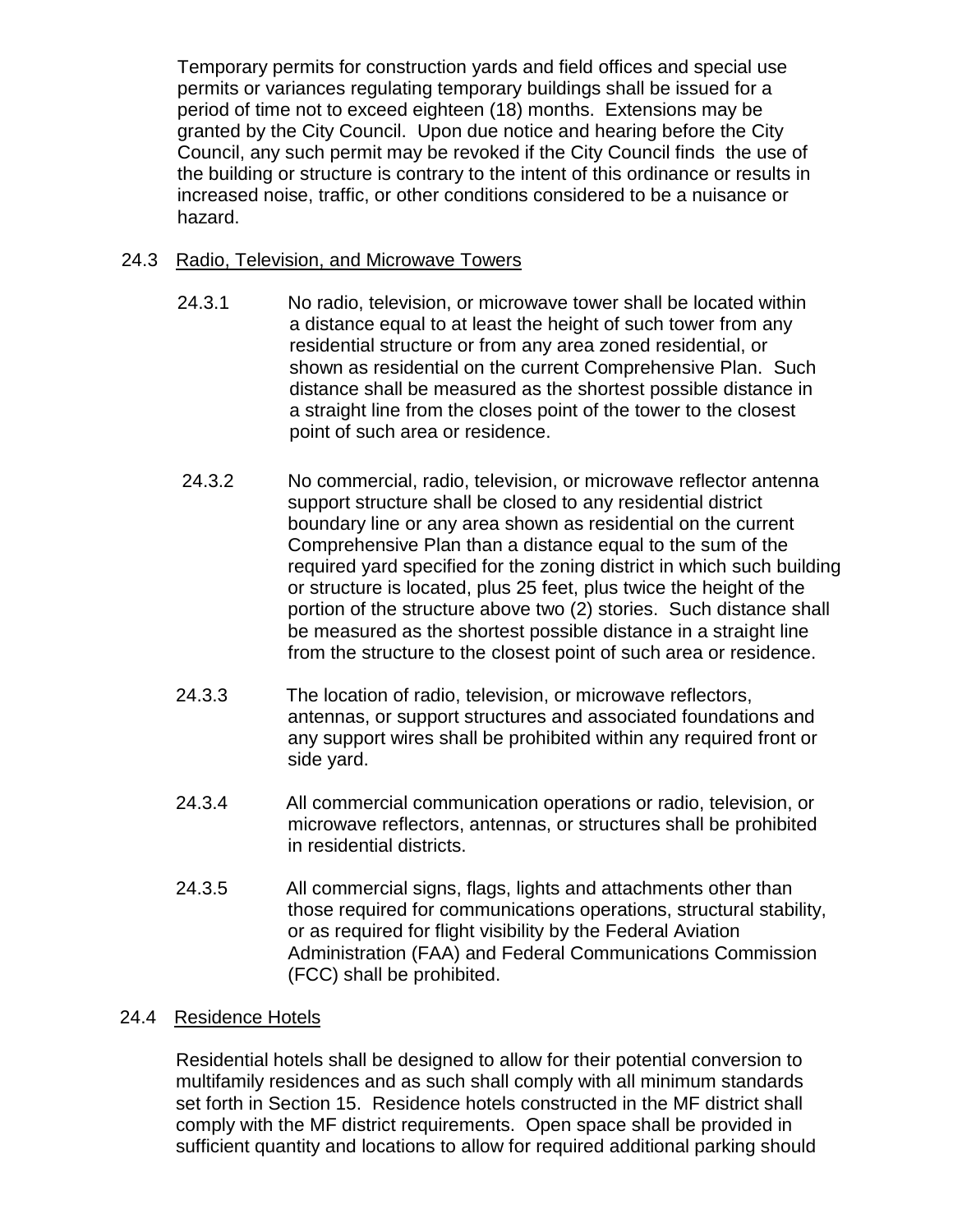the residence hotel convert to multifamily residences.

## 24.5 Garden (Patio) Homes

- 24.5.1 Location on Lot: Garden (patio) home developments shall be developed as zero lot line homes. One side yard shall be reduced to zero feet, while the other side yard shall be increased to a minimum of ten feet. A minimum three-foot wide maintenance easement shall be placed on the adjacent lot to enable the property owner to maintain his house. Side yards and maintenance easements shall be placed on the subdivision plat. A minimum separation between patio homes of ten (10) feet shall be provided. The combined area of all structures shall not exceed sixty-five (65) percent of the lot area.
- 24.5.2 Front Yard Setback: The minimum front yard shall be fifteen (15) feet, provided that in no case shall a garage or carport fronting onto a street be less than twenty (20) feet from the property line adjacent to the street. The front yard setback may be staggered, varied, or reduced to a minimum setback of ten (10) feet for lots facing cul-de- sac or loop streets not exceeding four hundred (400) feet in length, with the approval of a site plan or subdivision plat. Under this provision the maximum setback shall be twenty-five (25) feet. A minimum lot depth of sixty-five (65) feet, as measured from front building line to the rear lot line, shall be maintained.
- 24.5.3 Rear Yard Setback: The minimum rear yard shall be five (5) feet for a single story structure and fifteen (15) feet for any two story structure. If access is from an alley, the minimum setback will be twenty (20) feet for garages or carports.
- 24.5.4 Side Yard Setback: The minimum side yard shall be zero (0) feet except that there shall be at least ten (10) feet of separation between structures. When garden (patio) homes are constructed with a zero (0) side yard, five (5) feet on the lot adjacent to the zero (0) setback shall be dedicated as an access easement for the zero (0) setback garden (patio) home. There shall be a minimum of twenty (20) feet from any property line adjacent to a street.
- 24.5.5 Lot Frontage: The minimum frontage of any garden (patio) home shall be twenty-five (25) feet on residential streets and thirty-five (35) feet on collector and thoroughfare streets.
- 24.5.6 Lot Area: The minimum lot area for any development lot for garden (patio) homes shall be two thousand eight hundred (2,800) feet.
- 24.5.7 Maximum Length of Structures: No zero lot line structure shall have an overall length exceeding two hundred and fifty (250) feet.
- 24.5.8 Maximum Height of Structures: No structure shall exceed two (2)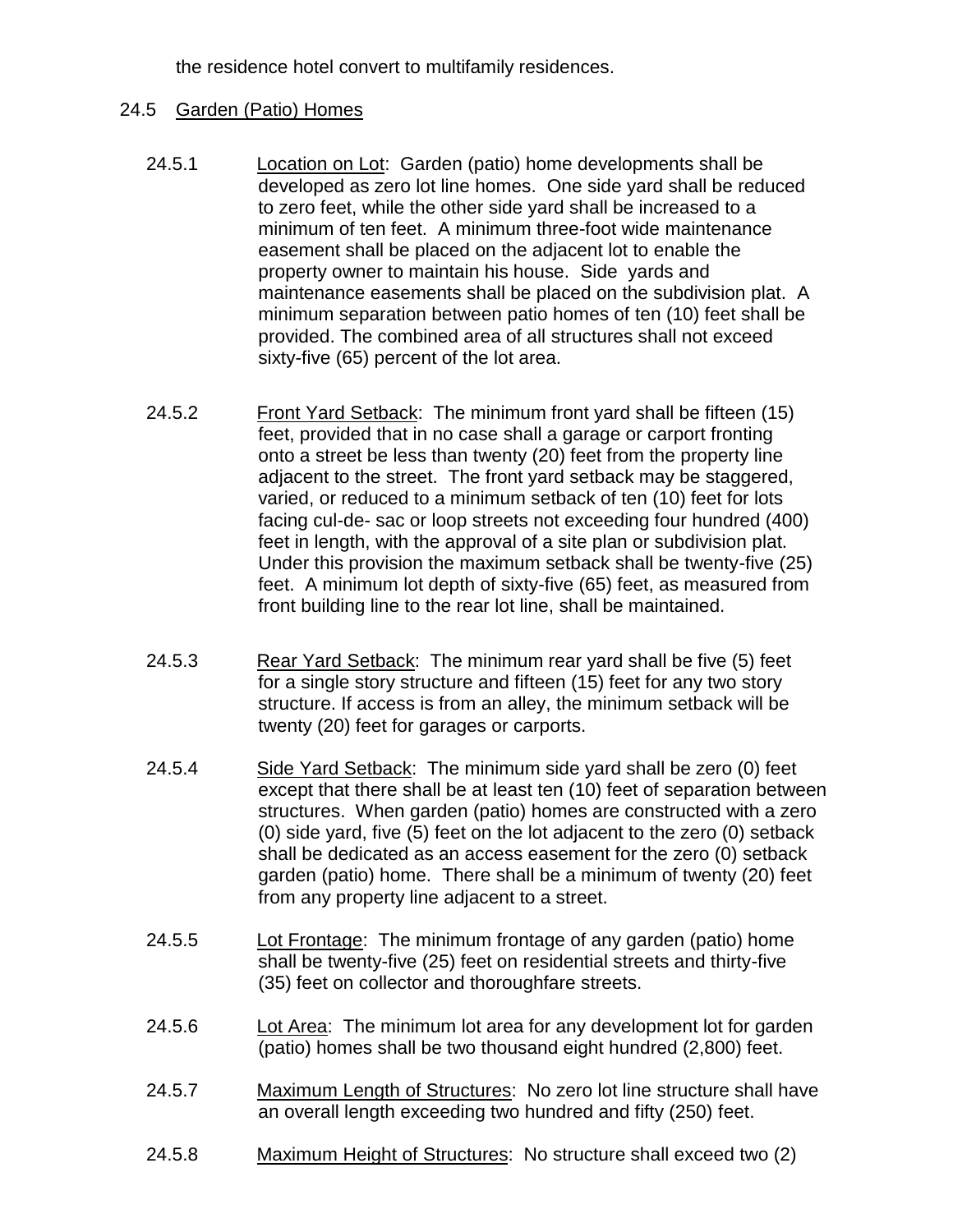stories or thirty-five (35) feet in height.

- 24.5.9 Parking: Two (2) off-street spaces per dwelling unit plus one-half (1/2) space per dwelling unit for visitor parking within six hundred (600) feet of each dwelling unit. the visitor parking requirements may be eliminated or reduced at the time of site plan or subdivision plat approval with a finding that there is adequate on-street parking for visitors.
- 24.5.10 Common Area Maintenance: To insure the long term maintenance of common land and facilities in patio home developments, the following shall be required:
	- (a) Plats and site plans shall be approved subject to the submission of a legal instrument setting forth a plan or manner of permanent area and maintenance of open spaces, recreational areas and other communally owned facilities. No such instrument shall be acceptable until approved by the City Attorney as to legal form and effect. A Homeowners Association (HOA) is the most widely accepted technique for managing commonly owned property. Such association shall provide proof of incorporation prior to issuance of a construction permit.
	- (b) The HOA or other similar management entity shall be organized as a non-profit corporation with automatic membership in the management entity when property is purchased. This shall be specified in the covenants which run with the land and which bind all subsequent owners. Covenants for maintenance assessments shall also run with the land. Included in the maintenance covenants shall be procedures for changing them at stated intervals. Deeds shall also reference the rights and responsibilities of property owners to the management entity. The management entity shall also be responsible for liability insurance, local taxes, and the maintenance of all commonly held facilities through the use of a pro-rate formula for all property owners.
	- 24.5.11 Usable Open Space Requirements: Each parcel of land developed under patio home standards shall provide usable open space totaling fifteen percent (15%) of the area of a patio home development. Such open space shall have a maximum slope of ten percent (10%) and shall be exclusive of street and alley rightsof- way and/or easements, individually platted lots without open space easements, private yards and patios. The fifteen percent (15%) shall be computed on the percentage of total platted area in a patio home subdivision, excluding right-of-way for major and secondary thoroughfares (as described in the current Comprehensive Plan.)

At the time of site plan and/or subdivision plat approval, the City Council may give full or partial credit for open areas that exceed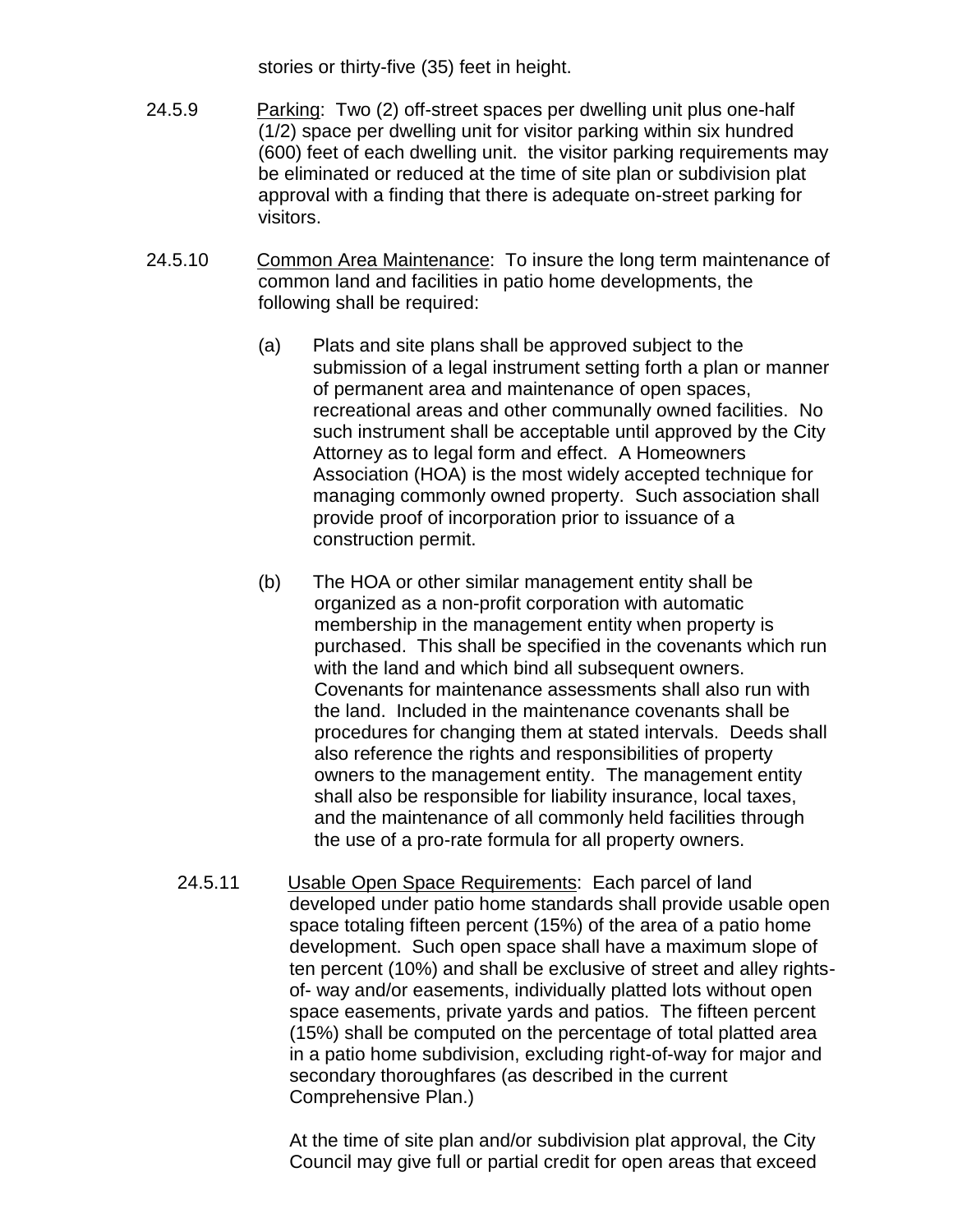the maximum slope or which are otherWise unusable if it is determined that such areas are environmentally or aesthetically significant and that their existence enhances the development.

24.5.12 Additional Landscaping: In addition to any required landscaping for common areas, the front yard and parkway areas shall be landscaped and permanently maintained.

## 24.6 Multifamily Residence:

- 24.6.1 Courts: Where an apartment building is erected so as to create inner courts, the faces of all opposite walls in such courts shall be a minimum distance of thirty (30) feet apart and no balcony or canopy shall extend into such court area for a distance greater than five (5) feet.
- 24.6.2 Usable Open Space: Each lot or parcel of land which is used for multiple-family residences shall provide on the same lot or parcel of land usable open space (as defined in Section 34.2.101), one (1) parking space for each bedroom with 600 square feet or less, and one (1) additional parking space for each additional 300 square feet. In those instances where a parcel of land has been zoned for multifamily use with a Specific Use Permit or Planned Development classification and the permitted densities do not conform exactly with those permitted in the MF District, usable open space shall be provided in accordance with that required for the multifamily zoning district which most closely approximates the density permitted under the SUP or PD.

In meeting this requirement, a credit of three (3) square feet may be applied for each square foot utilized for swimming pools and adjacent decks, patios, or lounge areas within ten (10) feet of a pool; developed and equipped children's play areas; and usable portions of recreational buildings. Tennis courts are specifically excluded from this increased credit allowance. At the time of site plan approval, the Planning and Zoning Commission and/or City Council may allow a credit not to exceed ten percent (10%) of the total required usable open space for adjacent and immediately accessible public parks. The combined credit for areas calculated at a three-to-one basis and for public parks shall not exceed fifty percent (50%) of the total usable open space for an individual lot or parcel of land.

At the time of site plan approval, the City Council may give full or partial credit for open areas that exceed the maximum slope, if it is determined that such areas are environmental significant and that their preservation would enhance the development.

## 24.7 Service Stations

Gasoline service station pump islands may not be located nearer than eighteen (18) feet to the front property line. An unenclosed canopy for a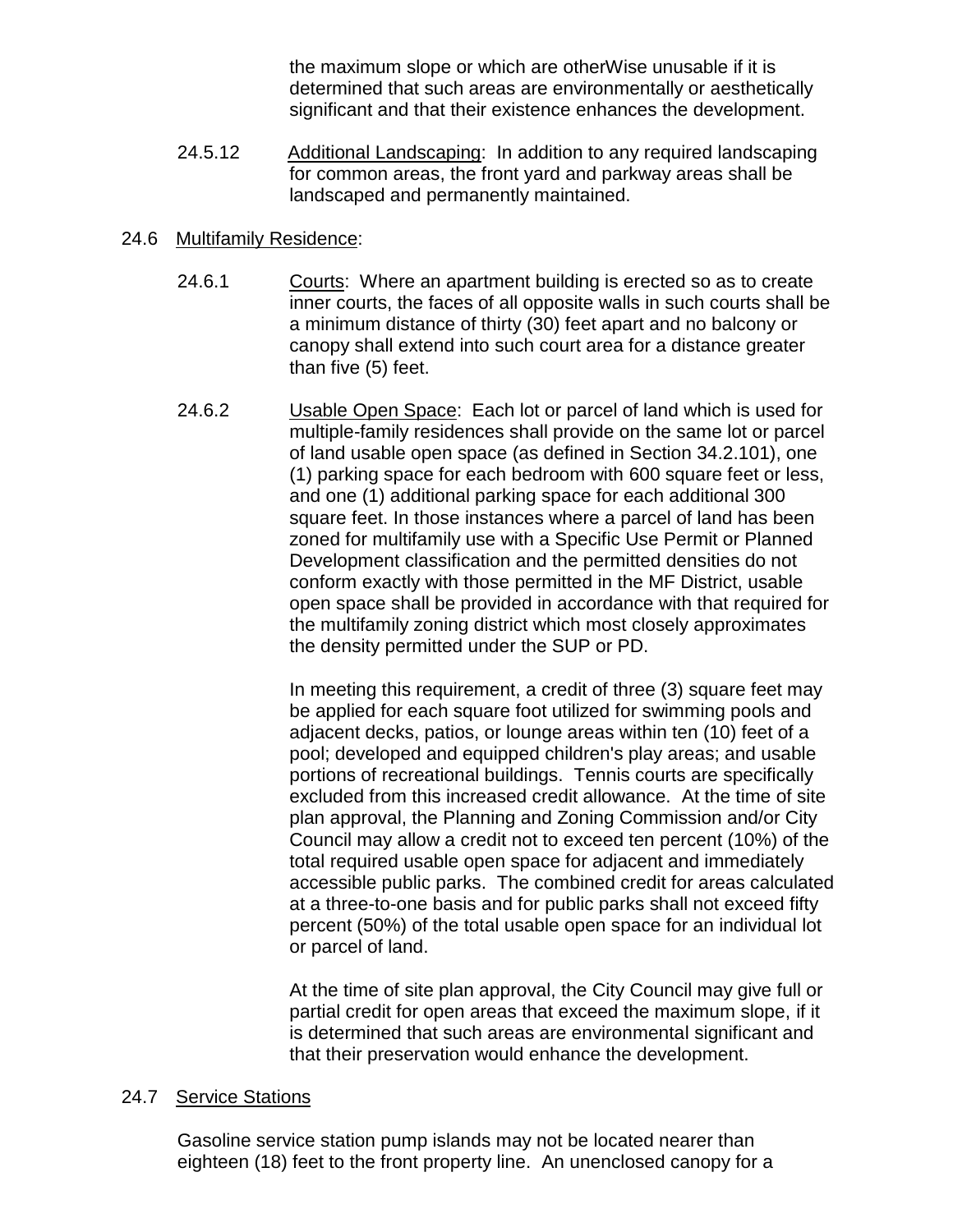gasoline filling station may extend beyond the front building line but shall not be closer than ten (10) feet to the property line.

## 24.8 Swimming Pools

It is the purpose of the following provisions to recognize an outdoor swimming pool as a potentially attractive nuisance and to promote the safety and enjoyment of property rights by establishing rules and regulations governing the location and improvement of swimming pools whether privately, publicly, or commercially owned or operated.

- 24.8.1 No swimming pool shall be constructed or used until a swimming pool building permit has been issued therefor. No building permit shall be issued unless the proposed sanitary facilities and water supply comply with applicable local and State health departments regulations.
- 24.8.2 A swimming pool erected below ground or above ground with a depth of two (2) feet or greater may be constructed and operated when:
	- 24.8.2.1 the pool is not located in any required front or side yard abutting a street;
	- 24.8.2.2 a wall or fence, not less than six (6) feet in height, with self- enclosing and self-latching gates that are lockable at all entrances, completely encloses either the pool area or the surrounding yard area;
	- 24.8.2.3 all lighting of the pool is shielded or directed to face away from adjoining residence. If lights are not individually shielded they shall be so placed, or the enclosing wall or fence shall be so designed, that direct rays from the lights shall not be visible for adjacent properties;
	- 24.8.2.4 no broadcasting system is used for the purpose of advertising the operation of the pool or for the attraction of persons to the premises. This shall not prevent a public address system necessary or useful to the supervision of the pool and the safety of swimmers; and
	- 24.8.2.5 the swimming pool is no closer then eight (8) feet from any property line.

#### 24.9 Fences

- 24.9.1 Metal fences shall not be allowed in the required front yard in any district.
- 24.9.2 No fence or hedge shall exceed three (3) feet height in the required front yard in any district.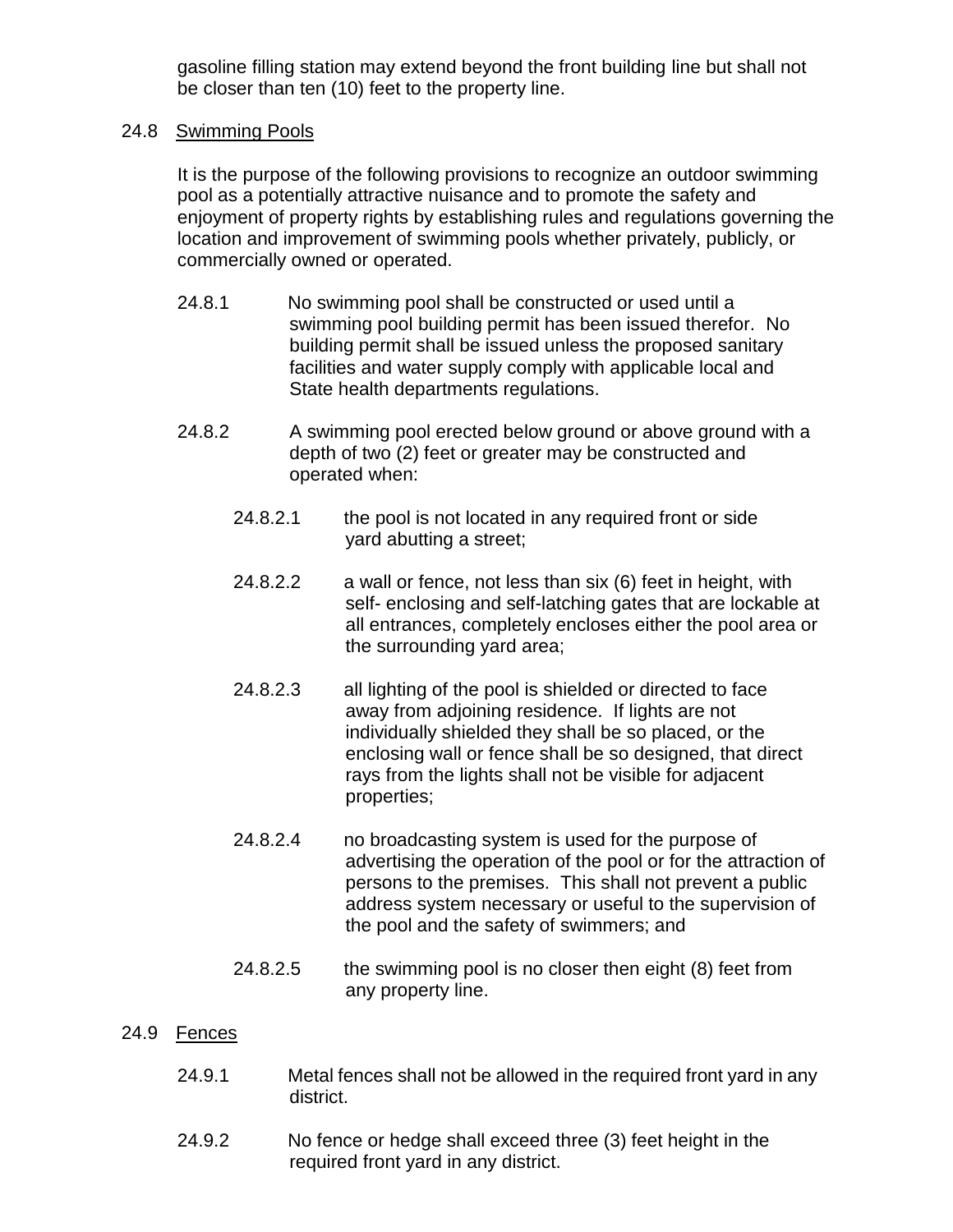- 24.9.3 No fence shall exceed eight (8) feet in height.
- 24.9.4 Fences shall be constructed of customary urban fencing materials such as wood, masonry or cyclone fencing. No barb wire shall be allowed on any fencing.

## **SECTION 25 SPECIFIC USE PERMIT**

#### 25.1 General Provision

- 25.1.1 As permitted under the provisions of this ordinance, a property owner may petition the City for a specific use of property, as authorized by the zoning district in which the property is located. Such petition shall be considered by the Planning and Zoning Commission. After proper notice and a public hearing, the Planning and Zoning Commission shall make a recommendation to the City Council regarding any application for a Specific Use Permit. The Planning and Zoning Commission may require information, operating data, and expert evaluation concerning the location and function and characteristics of any building or use proposed.
- 25.1.2 An application for a Specific Use Permit (SUP) shall be accompanied by a site plan drawn to scale and showing the general arrangements of the project, together with essential requirements such as off-street parking facilities; size, height, construction materials and locations of buildings; the uses to be permitted; location and construction of signs; means of ingress and egress to public streets; visual screening such as walls, landscaping, and fences; and the relationship of the intended use to all existing properties and land uses in all directions to minimum distance of two hundred (200) feet.
- 25.1.3 After proper notice and a public hearing, the City Council may grant a permit for a specific use of property as authorized by the zoning district in which the property is situated. The City Council may require information, operating data, and expert evaluation concerning the location and function and characteristics of any building or use proposed.

## 25.2 Specific Use Permit Regulations

25.2.1 In recommending that a specific use permit for the premises under consideration be granted, the Planning and Zoning Commission shall determine that such use or uses are harmonious and adaptable to building structures and uses of adjacent property and other property in the vicinity of the premises under consideration, and shall make recommendations as to requirements for the paving of streets, alleys, and sidewalks, means of access to public streets, provisions for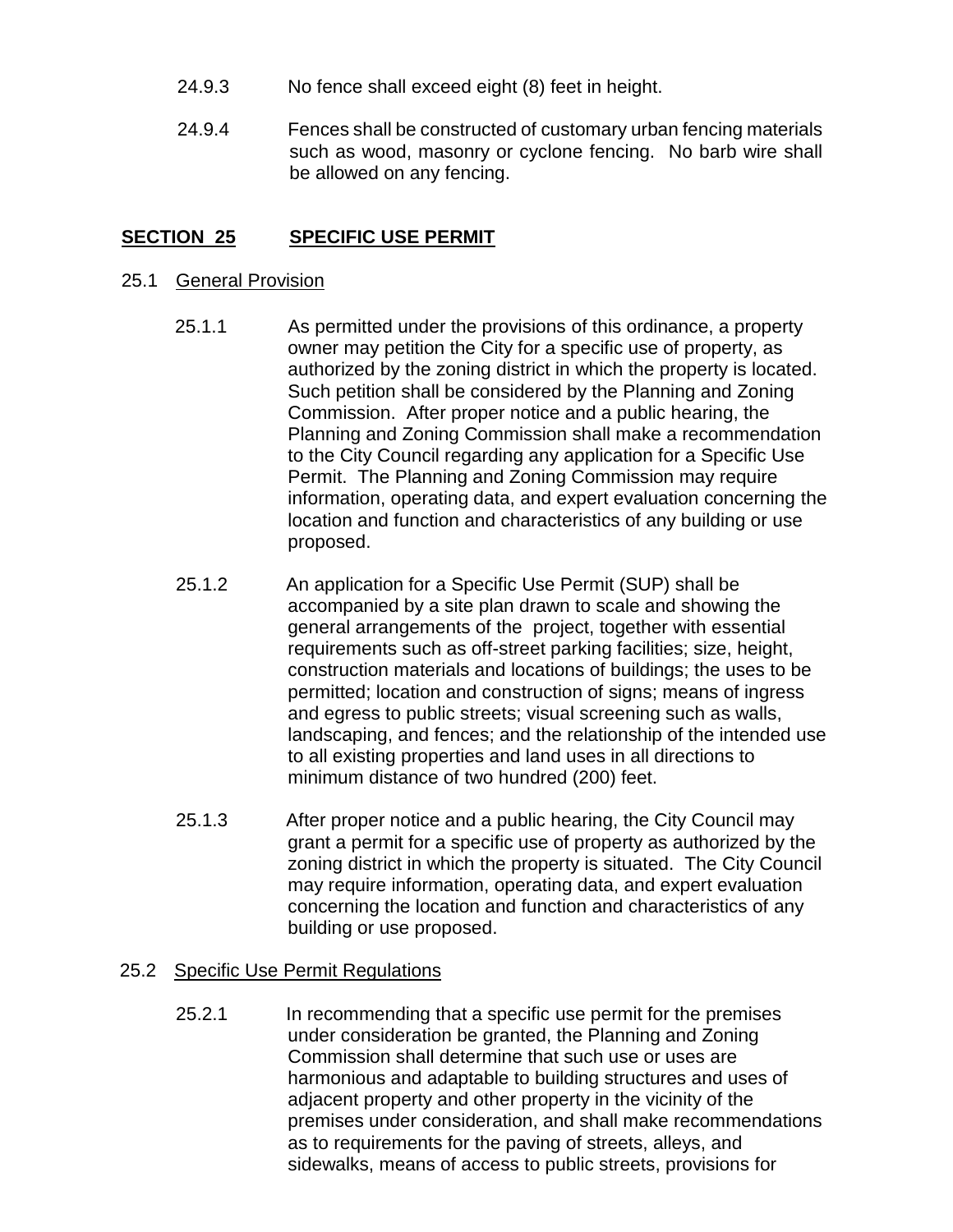drainage, adequate off-street parking, protective screening and open space, heights of structures, and compatibility of buildings.

- 25.2.2 The City Council shall authorize issuance of a Specific Use Permit only after determining that the proposed use or uses are harmonious and adaptable to building structures and uses of adjacent property and other property in the vicinity of the premises under consideration.
- 25.2.3 The City Council shall authorize issuance of a Specific Use Permit only after determining that adequate provisions have been made for the paving of streets, alleys, and sidewalks, means of access to public streets, provisions for drainage, adequate off-street parking, protective screening and open space, heights of structures, and compatibility of buildings.
- 25.2.4 No Specific Use Permit shall be granted unless the applicant, owner, and grantee of the Specific Use Permit shall be willing to accept and agree to be bound by and comply with the written requirements of the permit, as attached to the site plan drawing (or drawings) and approved by the City Council. No public hearing is necessary for site plan approval.
- 25.2.5 Whenever regulations or restrictions imposed by this ordinance are either more or less restrictive than regulations imposed by any governmental authority through legislation, rule, or regulation, the regulations, rules or restrictions which are more restrictive or impose higher standards or requirements shall govern. Regardless of any other provision of this ordinance, no land shall be used and no structure erected or maintained in violation of any State or Federal pollution control or environmental protection law or regulation.
- 25.2.6 When the City Council authorizes granting of a Specific Use Permit, the Zoning Map shall be amended according to its legend to indicate that the affected area has conditional and limited uses.

# **SECTION 26 RESERVED**

# **SECTION 27 ACCESSORY BUILDING REGULATIONS**

27.1 Height

No accessory building shall exceed twenty-five (25) feet in height, nor shall it be greater in height than the main structure.

27.2 Area Regulations for Accessory Buildings or Structures in Residential and Apartment Districts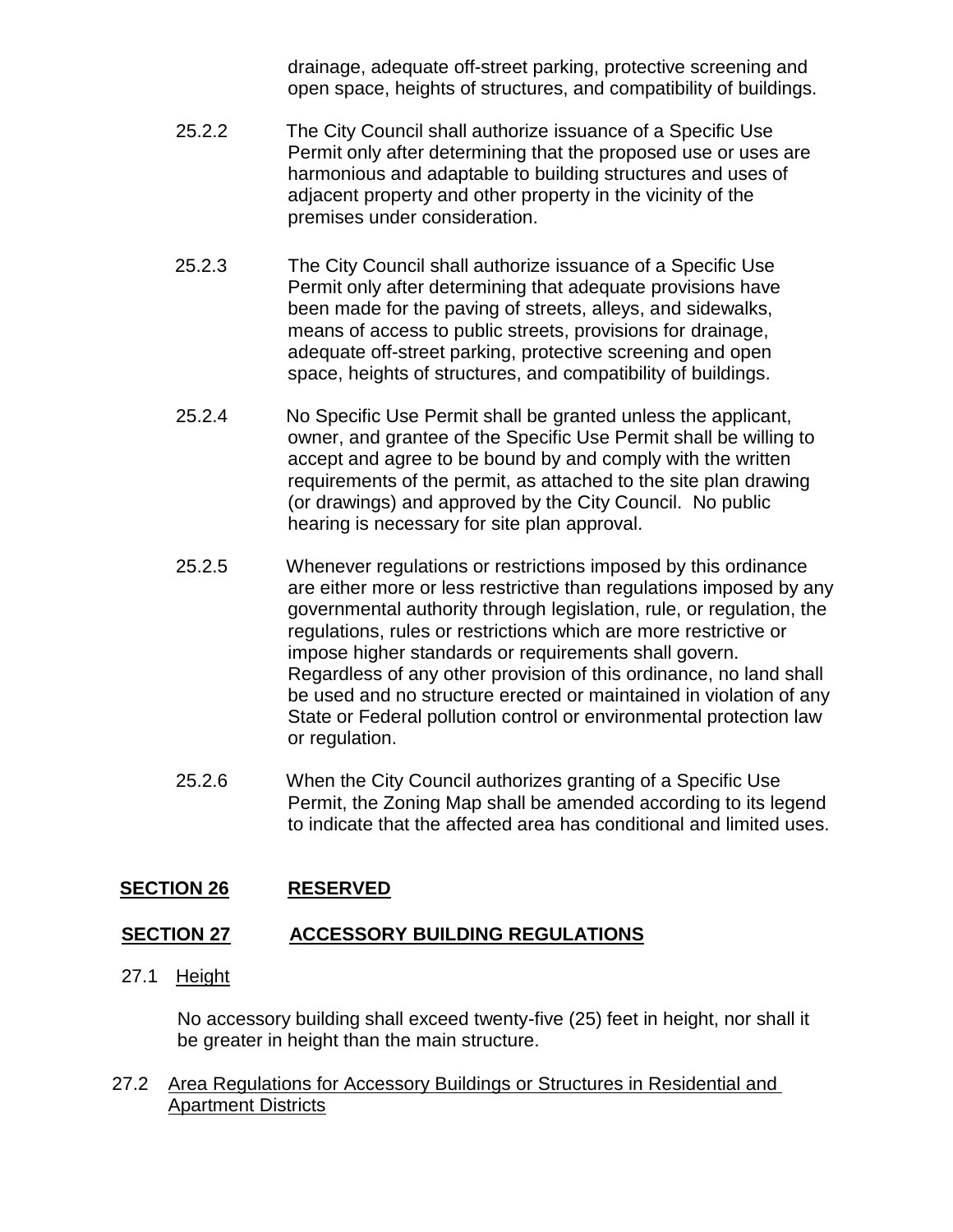27.2.1 Front Yard: Accessory buildings shall have a front yard not less than the main building.

# **SECTION 28 PLATTING PROPERTY IS PERMANENTLY ZONED**

#### 28.1 Zoning Required Prior to Approval of Plat

The City Council shall not approve any plat of any subdivision within the city limits until the area covered by the proposed plat shall have been permanently zoned by the City Council.

### 28.2 Annexation Prior to Approval of Plat

The City Council shall not approve any plat or any subdivision within any area where a petition or ordinance for annexation or a recommendation for annexation to the city is pending before the City Council unless and until such annexation shall have been approved by ordinance by the City Council.

#### 28.3 Contemporaneous Action on Zoning and Annexation

In the event the City Council holds a hearing on proposed annexation, it may, at its discretion, hold a contemporaneous hearing upon the permanent zoning that is to be applied to the area or tract to be annexed. The City Council may, at its discretion, act contemporaneously on the matters of permanent zoning and annexation.

## **SECTION 29 CLASSIFICATION OF NEW AND UNLISTED USES**

#### 29.1 Procedure For Classifying New/Unlisted Uses

It is recognized that new types of land use will develop and forms of land use not anticipated may seek to locate the city. In order to provide for such changes and contingencies, a determination as to the appropriate classification of any new or unlisted form of land use shall be made as follows:

29.1.1 The Zoning Administrator shall refer the question concerning any new or unlisted use to the Planning and Zoning Commission requesting a recommendation to the City Council as to the zoning classification(s) into which such use should be placed. The referral of the use interpretation question shall be accompanied by a statement of facts listing the nature of the use and whether it involves dwelling activity, sales, processing, type of product, storage and amount and nature thereof, enclosed or open storage, anticipated employment, transportation requirements, the amount of noise, odor, fumes, dust, toxic material, and vibration likely to be generated and the general requirements for public utilities such as water and sanitary sewer. The Planning and Zoning Commission shall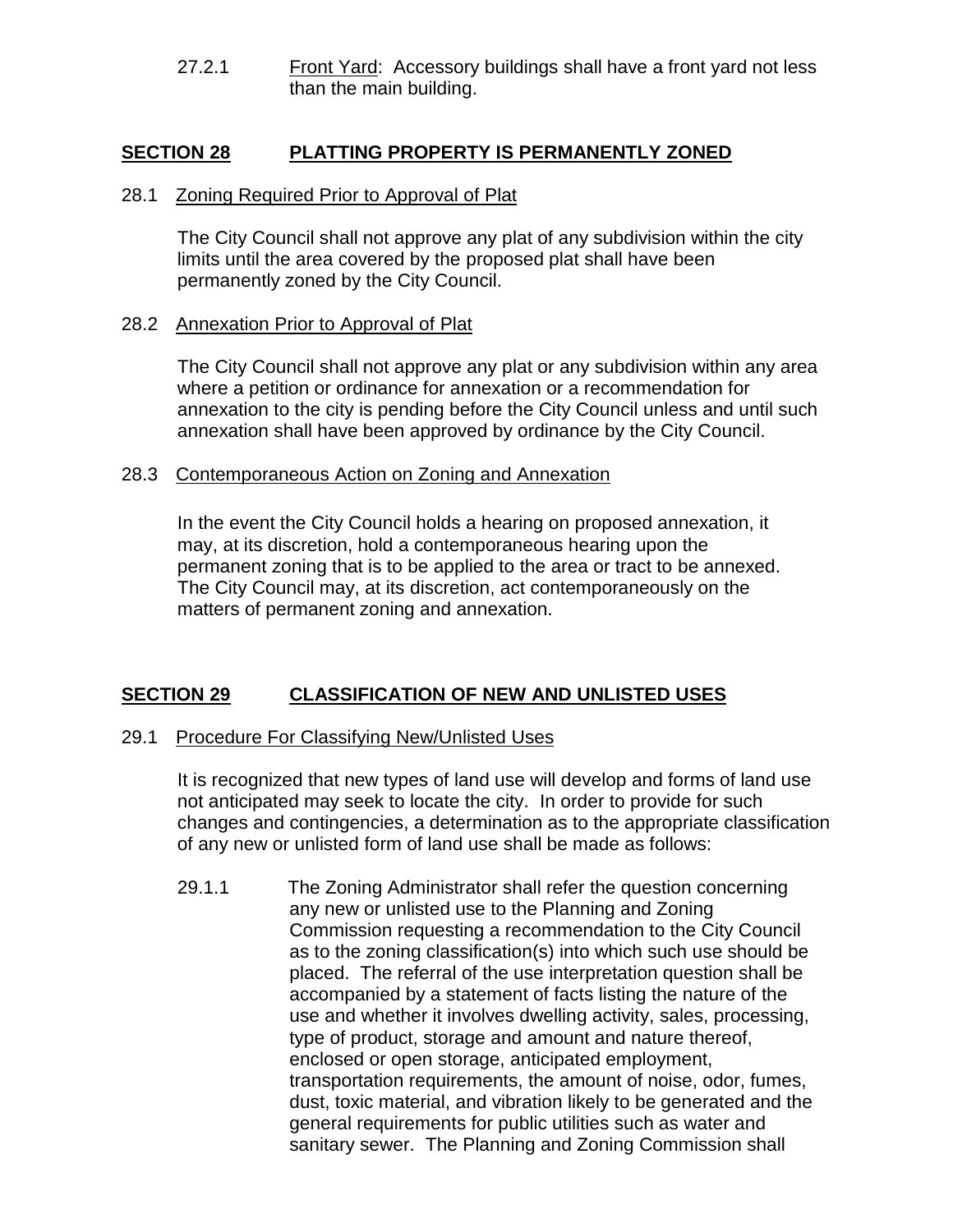make a recommendation to the City Council regarding the zoning districts within which such use should be permitted.

- 29.1.2 The Planning and Zoning Commission and the City Council shall consider the nature and described performance of the proposed use and its compatibility with the uses permitted in the various districts, in determining the zoning district or districts within which such use should be permitted.
- 29.1.3 The City Council shall by ordinance approve or make such determination concerning the classification of such use as is determined appropriate, based upon its findings.

# **SECTION 30 CREATION OF BUILDING SITE**

30.1 Procedure for Creating Building Site/Lot

No permit for the construction of a building or buildings upon any tract or plot shall be issued until a building site, building tract, or building lot has been created by compliance with one of the following conditions:

- 30.1.1 The lot or tract is part of a plat of record, properly approved by the City Council and signed by the City Manager, and filed in the plat records of the county and counties in which the lot or tract is located.
- 30.1.2 The plot, tract or lot faces upon a dedicated street and was separately owned prior to the effective date of this ordinance or prior to annexation to the City, whichever is applicable, in which event a building permit for only one main building conforming to all the requirements of this ordinance may be issued on each such original separately owned parcel.
- 30.1.3 The plot or tract is all or part of a site plan officially approved by the City Council and compliance has been made with provisions and improvements approved on such site plan for all utility and drainage easements, dedication of streets, alleys and other public improvements required to meet the standards established for the platting of land. Any and all plots, tracts, or lots must be provided access via a public street or drive.

# **SECTION 31 NON-CONFORMING USES AND STRUCTURES**

### 31.1 Uses in Existence at Time of Adoption of Ordinance

A non-conforming status shall exist when a use or structure which does not conform to the regulations prescribed in the district in which such use or structure is located was in existence and lawfully operating prior to the adoption of the Zoning Ordinance.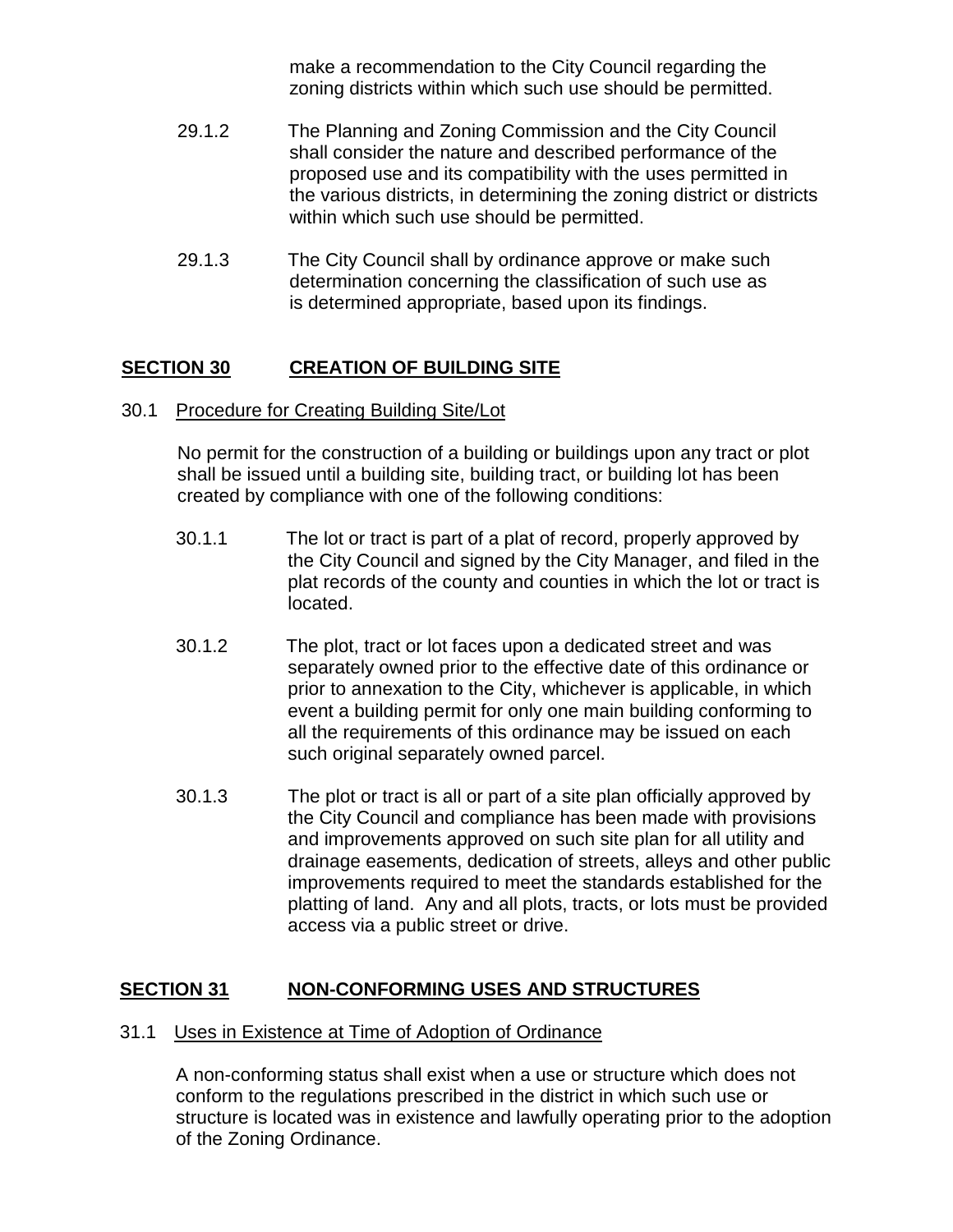## 31.2 Expansion of Non-Conforming Use Prohibited

No non-conforming use or structure may be expanded or increased beyond the lot or tract upon which such non-conforming use is located as of the effective date of this ordinance except to provide off-street loading or offstreet parking space upon approval of the City Council.

### 31.3 Repairs/Normal Maintenance on Non-Conforming Uses Permitted

Repairs and normal maintenance may be made to a non-conforming building provided that no structural alterations or extensions shall be made except those required by law or ordinance, unless the building is changed to a conforming use.

### 31.4 Change of Non-Conforming to Conforming Use

Any non-conforming use may be changed to a conforming use and once such change is made, the use shall not thereafter be changed back to a non- conforming use.

### 31.5 Abandonment/Discontinuation of Non-Conforming Use

Whenever a non-conforming use is abandoned, all non-conforming rights shall cease and the use of the premises shall thenceforth be in conformity with this ordinance. Abandonment shall involve the intent of the user or owner to discontinue a non-conforming operation and the actual act of discontinuance. Discontinuance of a business or the vacancy of a building or premises occupied by a non-conforming use for a period of six (6) months shall be construed as conclusive proof of intent to abandon the non-conforming use. Any nonconforming use not involving a permanent type of structure which is moved from the premises shall be considered to have been abandoned.

## 31.6 Accidental Destruction of Non-Conforming Use

If a non-conforming structure or a structure occupied by a non-conforming use is destroyed by fire, act of God or other cause, it may not be rebuilt except to the provisions of this ordinance. In the case of partial destruction of a nonconforming use not exceeding sixty percent (60%) of its reasonable value, reconstruction may be permitted after a hearing and favorable action by the City Council, but the size and function of the non-conforming use shall not be expanded.

## **SECTION 32 PLANNING AND ZONING COMMISSION**

Refer to Appendix A "Zoning" of the City's Code of Ordinances.

## **SECTION 33 ZONING BOARD OF ADJUSTMENT**

- 33.1 Creation, Membership and Procedures:
	- 33.1.1 Zoning Board of Adjustment Established: A Zoning Board of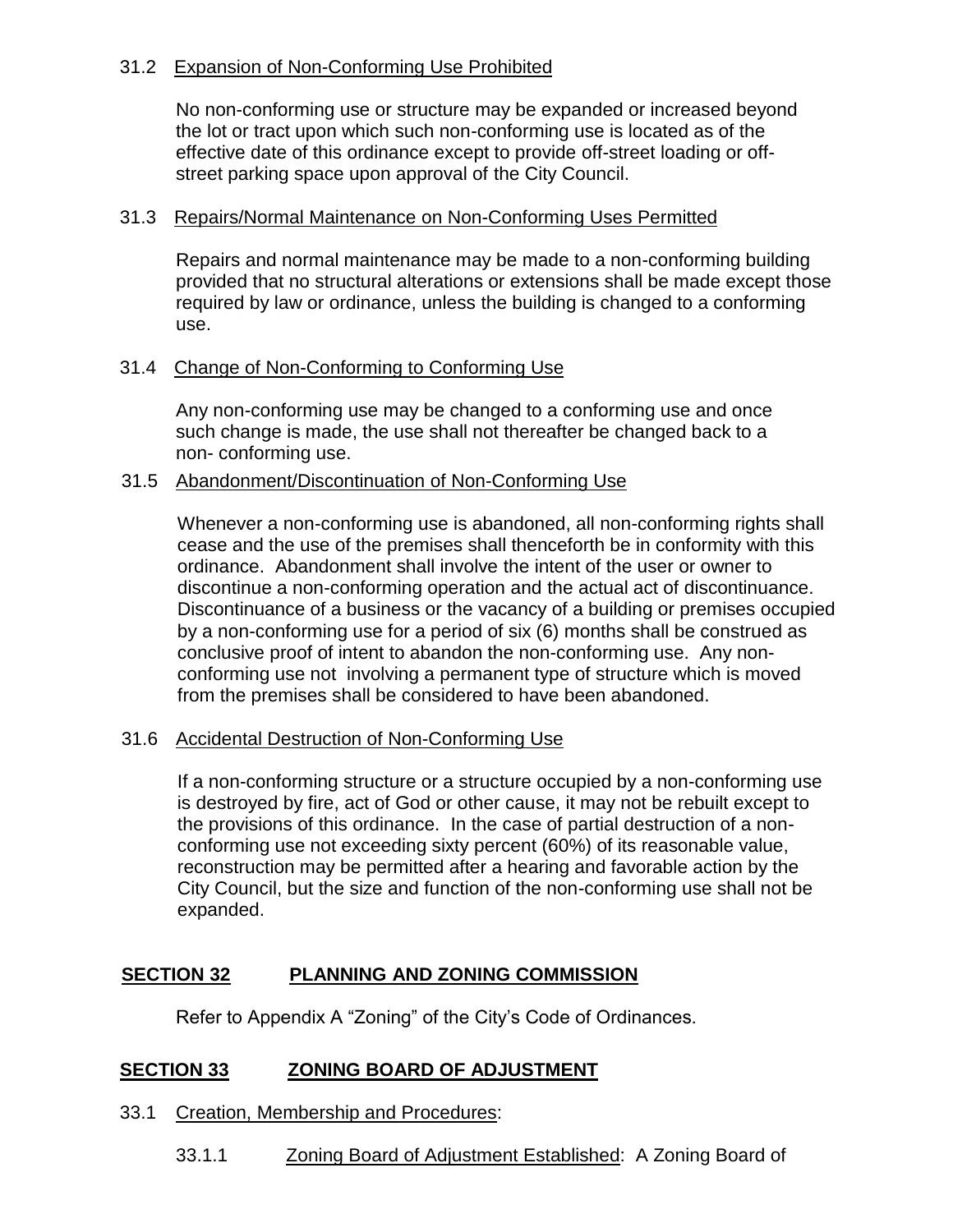Adjustment is hereby reestablished in accordance with the provisions of Texas Local Government Code, § 211.008, as amended, regarding the zoning of cities and with the powers and duties as provided in said Code.

- 33.1.2 The Planning and Zoning Commission shall be composed of seven (7) regular member, who shall be residents and qualified electors of the city. Members shall be appointed by the City Council after consultation with existing member of the Commission. Members shall serve at will, removable by the City Council at any time, with or without cause.
- 33.1.3 Hearings: The hearings of the Board shall be public. The Board shall hear the intervention of any owner of property adjacent to, in the rear of, or across the street from a lot as to which the granting of any permit is pending, and shall also hear any other parties in interest. All hearings are to be heard by at least four (4) members of the Board.
- 33.1.4 Meetings: Regular meetings of the Board shall be held at such times as the Board may determine. Special meetings of the Board shall be held at the call of the chairman or at the written request of two regular members of the Board, or city staff, and said request to be submitted to the Chairman.
- 33.1.5 Rules and Regulations: The Board shall keep minutes of its proceedings, showing the vote of each member upon each question or, if absent or failing to vote, indicating such vote, and shall keep records of its examinations and other official actions, all of which shall be immediately filed in the office of the City Secretary and shall be public record. The Board shall act by resolution in which four (4) members must occur. The Board shall adopt from time to time such additional rules and regulations as it may deem necessary to carry into effect the provisions of the ordinance, and shall furnish a copy of the same to the Zoning Administrator and the Building Inspector, all of which rules and regulations shall operate uniformly in all cases. All of its resolutions and orders shall be in accordance therewith.

## 33.2 Powers and Duties of Board

- 33.2.1 Appeals Based on Error: The Board shall have the power to hear and decide appeals where it is alleged there is error of law in any order, requirement, decision or determination made by an administrative official of the city of the enforcement of this ordinance.
- 33.2.2 Special Exceptions: The Board shall have the power to hear and decide special exceptions to the terms of this ordinance upon which the Board is required to pass as follows:
	- 33.2.2.1 Permit the erection and use a building or the use of premises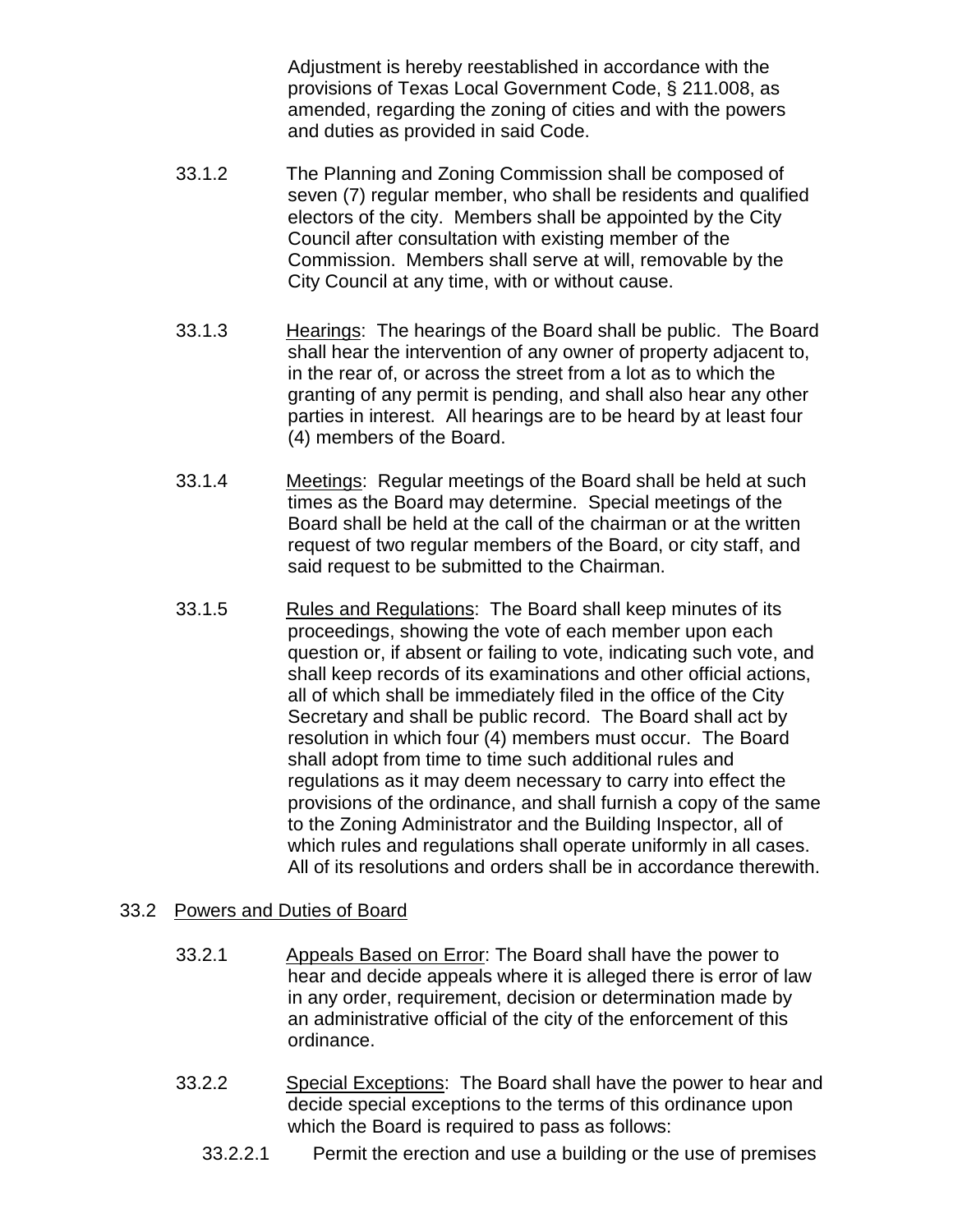for railroads if such uses are in general conformity with the Master Plan and present no conflict or nuisance to adjacent properties.

- 33.2.2.2 Permit a public utility or public service or structure in any district , or a public utility or public service building of a ground area and of a height at variance with those provided for in the district in which such public service building is permitted to be located, when found reasonably necessary for the public health, convenience, safety, or general welfare.
- 33.2.2.3 Grant a permit for the extension of a use, height, or area regulation into an adjoining district where the boundary line of the district divides a lot in a single ownership on the effective date of this ordinance.
- 33.2.2.4 Permit the reconstruction of a non-conforming building which has been damaged by explosion, fire, act of God, or the public enemy, to the extent of more than fifty percent (50%) of its fair market value, where the Board finds some compelling necessity requiring a continuance of the nonconforming use and primary purpose of continuing the nonconforming use is not to continue a monopoly.
- 33.2.2.5 Waive or reduce the parking and loading requirements of any of the districts, whenever the character or use of the building is such as to make unnecessary the full provision of parking or loading facilities, or where such regulations would impose an unreasonable hardship upon the use of the lot, as contrasted with merely granting an advantage or a convenience.
- 33.2.2.6 Determine whether an industry should be permitted within the M-1 -- Light Industrial District and M-2 -- Heavy Industrial District because the methods by which it would be operated and because of its effect upon uses within surrounding zoning districts.
- 33.2.2.7 Rule on all applications on siting of manufactured homes in districts not so zoned. Approval shall only be allowed in cases of extreme hardship under guidelines established by the Board.
- 33.2.3 Limitation on Reapplications: When the Board has denied a proposal, no new applications of similar nature shall be accepted by the Board or scheduled for twelve (12) months after the date of Board denial. Applications which have been withdrawn at or before The Board meeting may be resubmitted at any time for hearing before the Board.
- 33.2.4 Vote of Four Members Required: The concurring vote of four members of the Board is necessary to: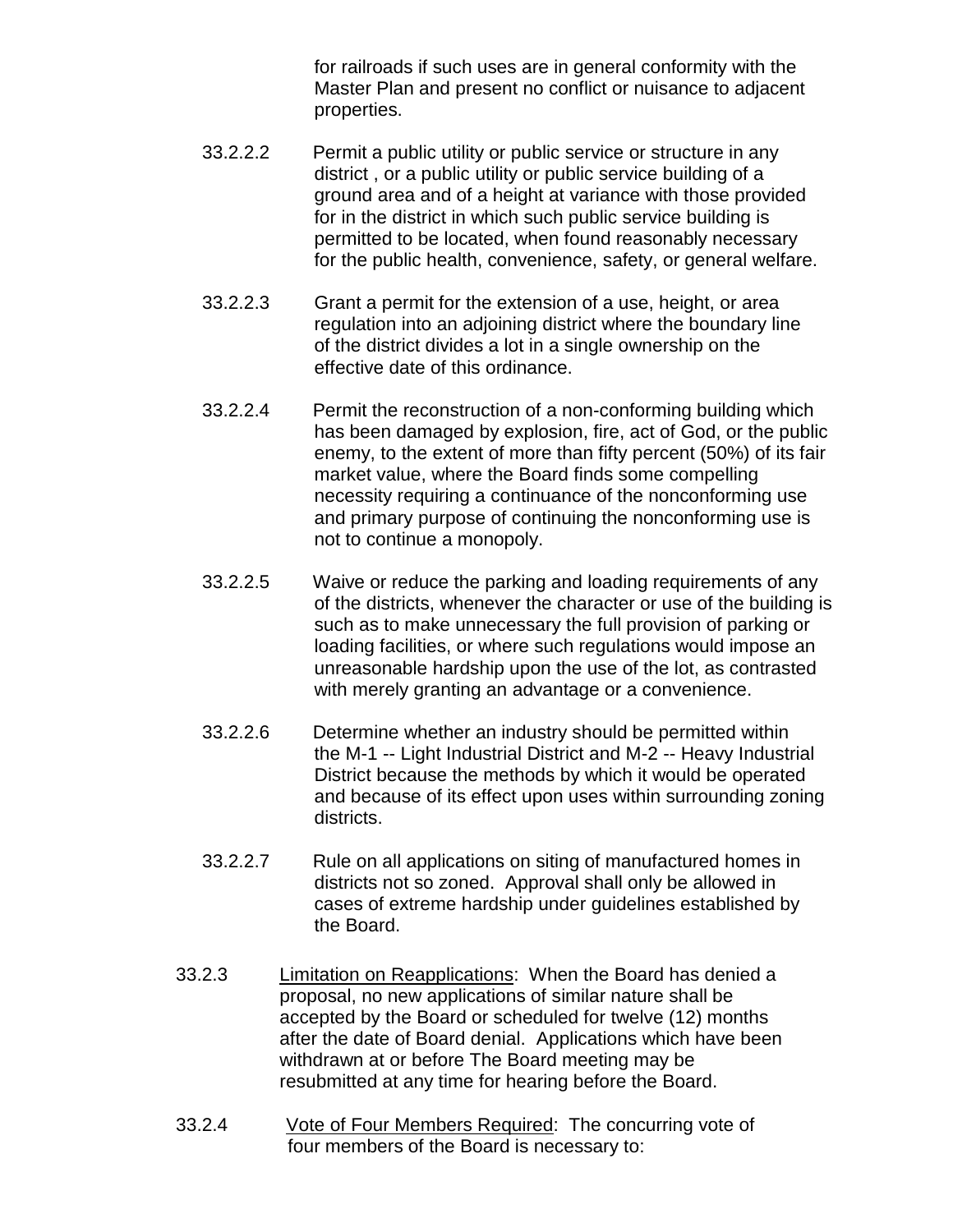- (a) reverse an order, requirement, decision or determination of an administrative official;
- (b) decide in favor of an applicant on a matter on which the Board is required to pass; or
- (c) authorize a variation from the terms of a zoning ordinance.

### 33.3 Appeals

- 33.3.1 Procedure: Appeals may be taken to and before the Zoning Board of Adjustment by any person aggrieved, or by any officer, department, board or bureau in the city. Such appeal shall be made by filing in the office of the City Secretary a notice of appeal and specifying the grounds thereof. The office or department from which the appeal is taken shall forthwith transmit to the Board all of the papers constituting the record from which the action appealed was taken.
- 33.3.2 Stay of Proceedings: An appeal shall stay all proceedings in furtherance of the action appealed from unless the Building Inspector shall certify to the Zoning Board of Adjustment that, by reason of facts in the certificate, a stay would cause imminent peril to life or property, in which case proceedings shall not be stayed otherWise than by a restraining order which may be granted or by a court of equity, after notice to the office from whom the appeal was taken.
- 33.3.3 Notice of Hearing on Appeal: The Board shall fix a reasonable time for the hearing of the appeal or other matter referred to it, and shall mail notices of such hearing to the petitioner and to the owners of property lying within two hundred (200) feet of any point of the lot or portion thereof on which a variation is desired, and to all other persons deemed by the Board to be affected thereby, such owners and persons being determined according to the current tax rolls of the City. Depositing of such written notice in the mail shall be deemed sufficient compliance therewith.
- 33.3.4 Decision by Board: The Board shall decide the appeal within a reasonable time. Upon the hearing, any party may appear in person or by agent or attorney. The Board may reverse or affirm wholly or partly or may modify the order, requirements, decision, or determination as in its opinion ought to be made in the premises, and to that end, shall have all powers of the officer or department from whom the appeal is taken.

#### 33.4 Variances

The Board shall have the power to authorize upon appeal in specific cases such variances from the terms of this ordinance as will not be contrary to the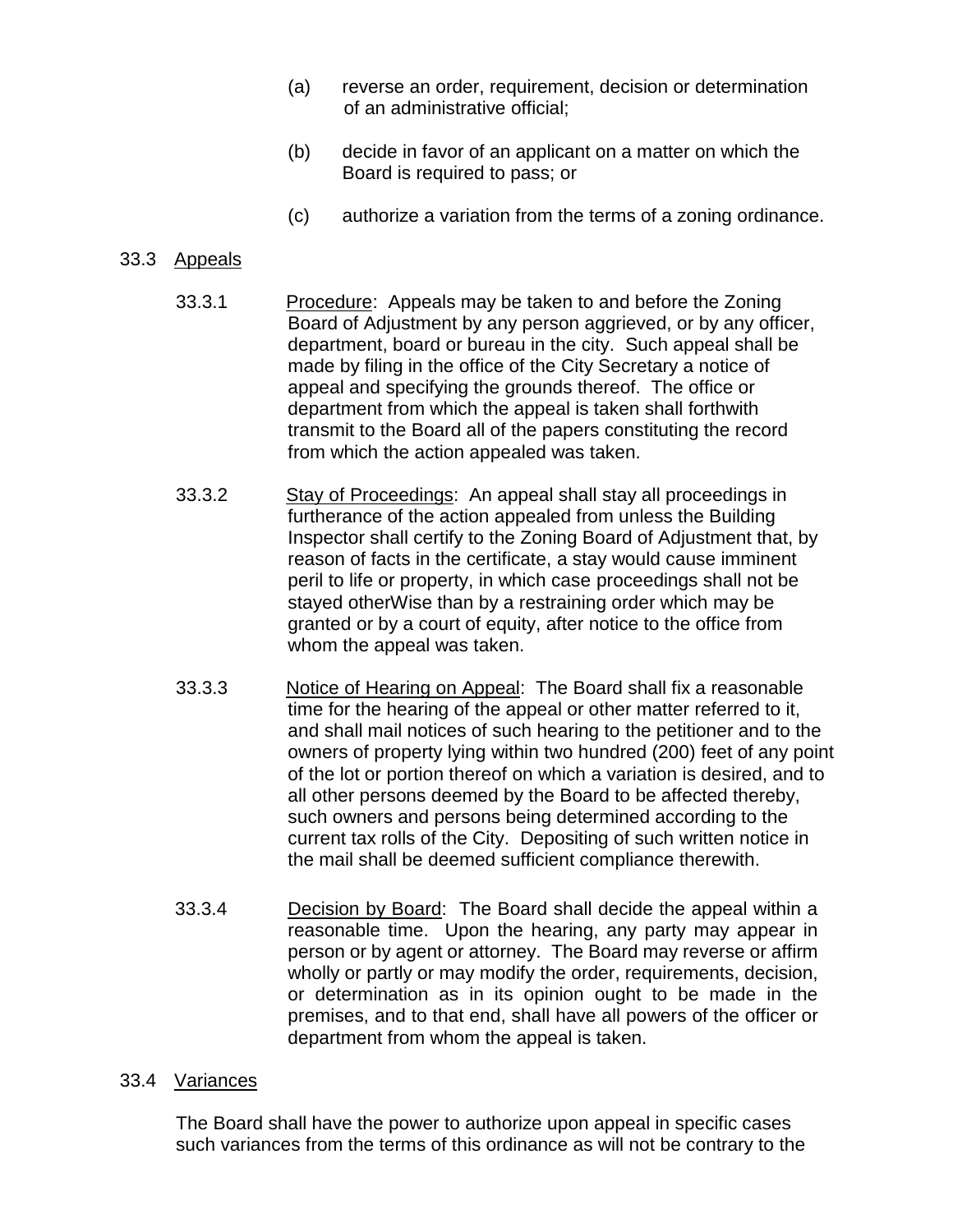public interest where, owing to special conditions, a literal enforcement of the provisions of this ordinance will result in unnecessary hardship and so that the spirit of this ordinance shall be observed and substantial justice done, including the following:

- 33.4.1 Permit a variance in the yard requirements of any district where there are unusual and practical difficulties or unnecessary hardships in the carrying out of the provisions due to an irregular shape of the lot or topographical or other conditions, provided such variance will not seriously affect any adjoining property or the general welfare.
- 33.4.2 Authorize, upon appeal, whenever a property owner can show that a strict application of the terms of this ordinance relating to the construction or alteration of buildings or structures will impose upon him unusual and practical difficulties or particular hardship, such variances from the strict application of the terms of this ordinance as are in harmony with its own general purpose and intent, but only when the Board is satisfied that granting of such variation will not merely serve as a convenience to the applicant, but will alleviate some demonstrable and unusual hardship or difficulty so great as to warrant a variance from the Comprehensive Plan as established by this ordinance and at the same time, the surrounding property will be properly protected.
- 33.4.3 The Board shall have the power to hear and decide appeals where it is alleged there is error of law in any order, requirements, decision or determination made by the Building Inspector in the enforcement of this ordinance. Except as otherWise provided herein, the Board shall have, in addition, the following specific powers:
- 33.4.3.1 To permit the erection and use of a building or the use of premises for railroads if such uses are in general conformance with the Master Plan and present no conflict or nuisance to adjacent properties.
- 33.4.3.2 To permit a public utility or public service or structure in any district, or a public utility or public service building of a ground area and of a height at variance with those provided OR in the district in which such public utility or public service building is permitted to be located, when found reasonably necessary for the public health, convenience, safety, or general welfare.
- 33.4.3.3 To grant a permit for the extension of a use, height or area regulation into an adjoining district, where the boundary line of the district divides a lot in a single ownership on the effective date of this ordinance.
- 33.4.3.4 To permit the reconstruction of a non-conforming building which has been damaged by explosion, fire, act of God, or the public enemy, to the extent of more than fifty percent (50%) of its fair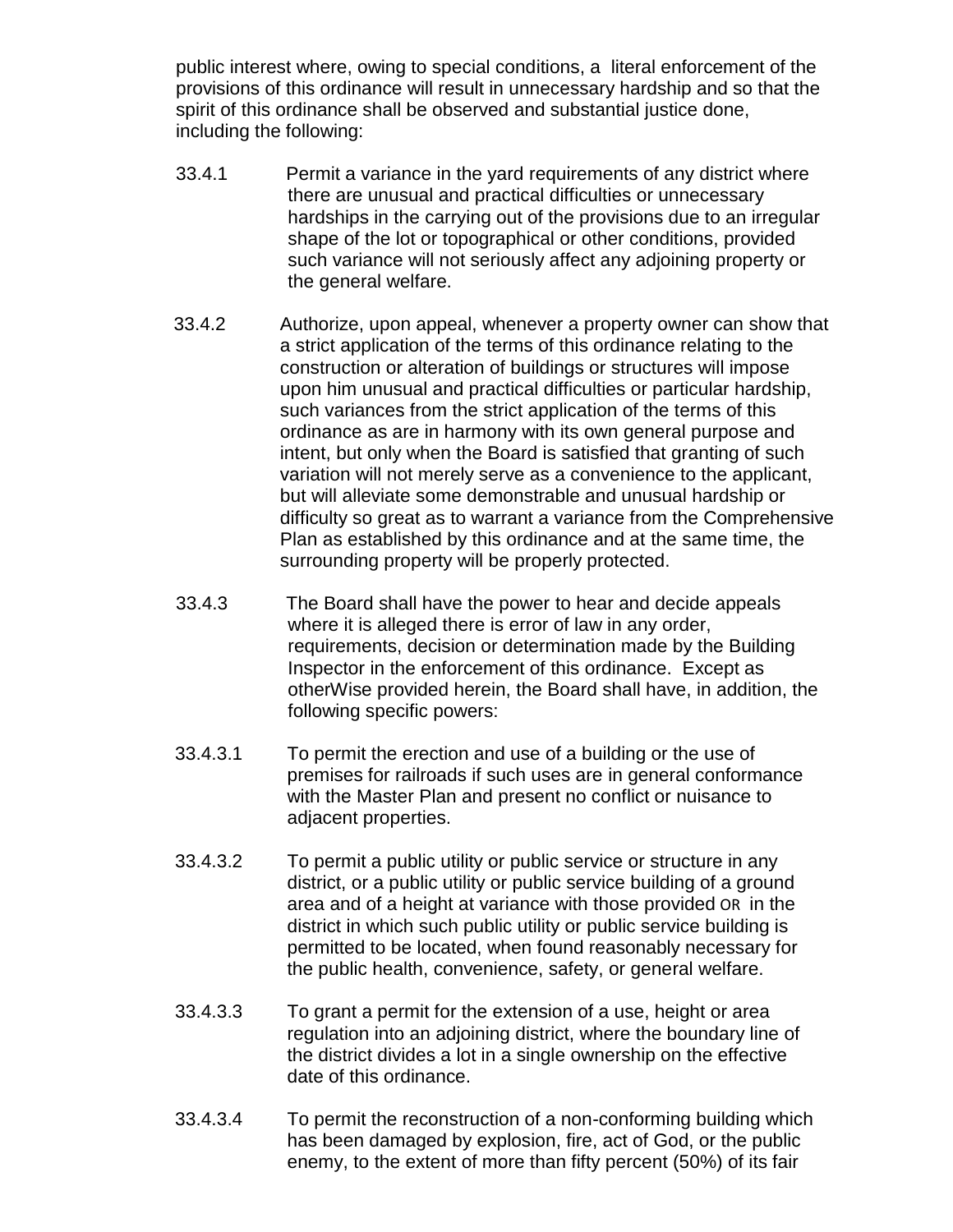market value, where the Board finds some compelling necessity requiring a continuance of the nonconforming use.

- 33.4.3.5 To waive or reduce the parking and loading requirements in any of the districts, when (i) the character or use of the building is such as to make unnecessary the full provision of parking or loading facilities; or (ii) when such regulations would impose an unreasonable hardship upon the use of the lot. The Board shall not waive or reduce such requirements merely for the purpose of granting an advantage or a convenience.
- 33.4.4 A written application for variance shall be submitted together with the required fee, accompanied by an accurate legal description, maps, site plans, drawings and any necessary data, demonstrating:
	- a) that special conditions and circumstances exist which are peculiar to the land, structure or building involved and which are not applicable to other lands, structures, or buildings in the same district;
	- b) that literal interpretation of the provisions of this ordinance would deprive he applicant of rights commonly enjoyed by other properties in the same district under the terms of this ordinance;
	- c) that the special conditions and circumstances do not result from the actions of the applicant;
	- d) that granting the variance requested will not confer on the applicant any special privilege that is denied by this ordinance to other lands, structures or buildings in the same district; and
	- e) no non-conforming use of neighboring lands, structures, or buildings in the same district and no permitted use of lands, structures, or buildings in other districts shall be considered grounds for the issuance of a variance.

#### 33.5 Changes

The Board shall have no authority to change any provisions of this ordinance and its jurisdiction is limited to hardship and borderline cases which may arise from time to time. The Board may not change the district designation of any land either to a more or less restrictive zone.

It is the intent of this ordinance that all questions of interpretation and enforcement shall be first presented to the administrative official, that such questions shall be presented to the Board only on appeal from the decision of the Building Official and that recourse from the decisions of the Zoning Board of Adjustment shall be to the courts as provided by the laws of the State of Texas.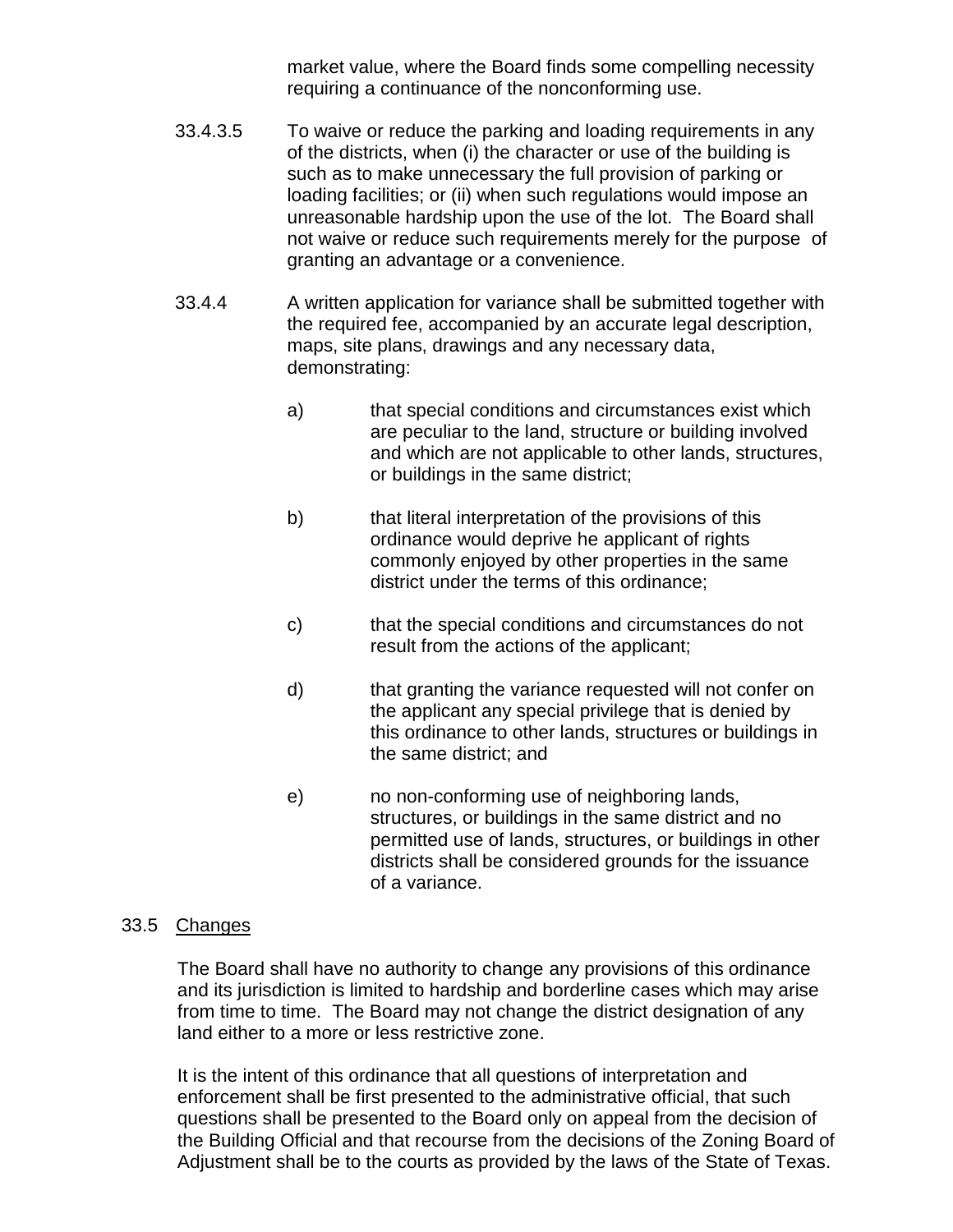# **SECTION 34 RULES OF CONSTRUCTION AND SPECIAL DEFINITIONS**

### 34.1 General Rules of Construction:

The following rules of construction shall apply to the interpretation of words used in this ordinance:

- 34.1.1 words used in the present tense include the future tense;
- 34.1.2 words used in the singular number include the plural number;
- 34.1.3 words in the plural number include the singular number;
- 34.1.4 the words "building" and "structure" are synonymous;
- 34.1.5 the words "lot", "plot" and "tract" are synonymous; and
- 34.1.6 the word "shall" is mandatory and not discretionary.

#### 34.2 Special Definitions

Except to the extent a particular provision specifies otherwise, the following definitions shall apply throughout this ordinance:

- 34.2.1 Abutting Property Property abutting upon a street shall also be understood as abutting property on the other side of the street.
- 34.2.2 Accessory Use or Building A use or building subordinate to and detached from the main building and used for purposes customarily incidental to the primary use of the premises, not including garages or carports.
- 34.2.3 Adjacent Shall mean "next to" or "closest to" but shall not necessarily mean "touching".
- 34.2.4 Alley A public space or thoroughfare which affords only secondary means of access to property abutting thereon.
- 34.2.5 Antenna/Microwave Reflector An apparatus constructed of solid, mesh, or perforated materials of any configuration that is used to receive and/or transmit microwave signals from a terrestrial or orbitally located transmitter or transmitter relay. This definition is meant to include but is not limited to what are commonly referred to as satellites which receive only earth stations.
- 34.2.6 Antenna, Radio or Television The arrangement of wires or metal rods used in sending and/or receiving of electromagnetic waves.
- 34.2.7 Apartment A room or suite of rooms in a multifamily dwelling or apartment house designed or occupied as a place of residence by a single family,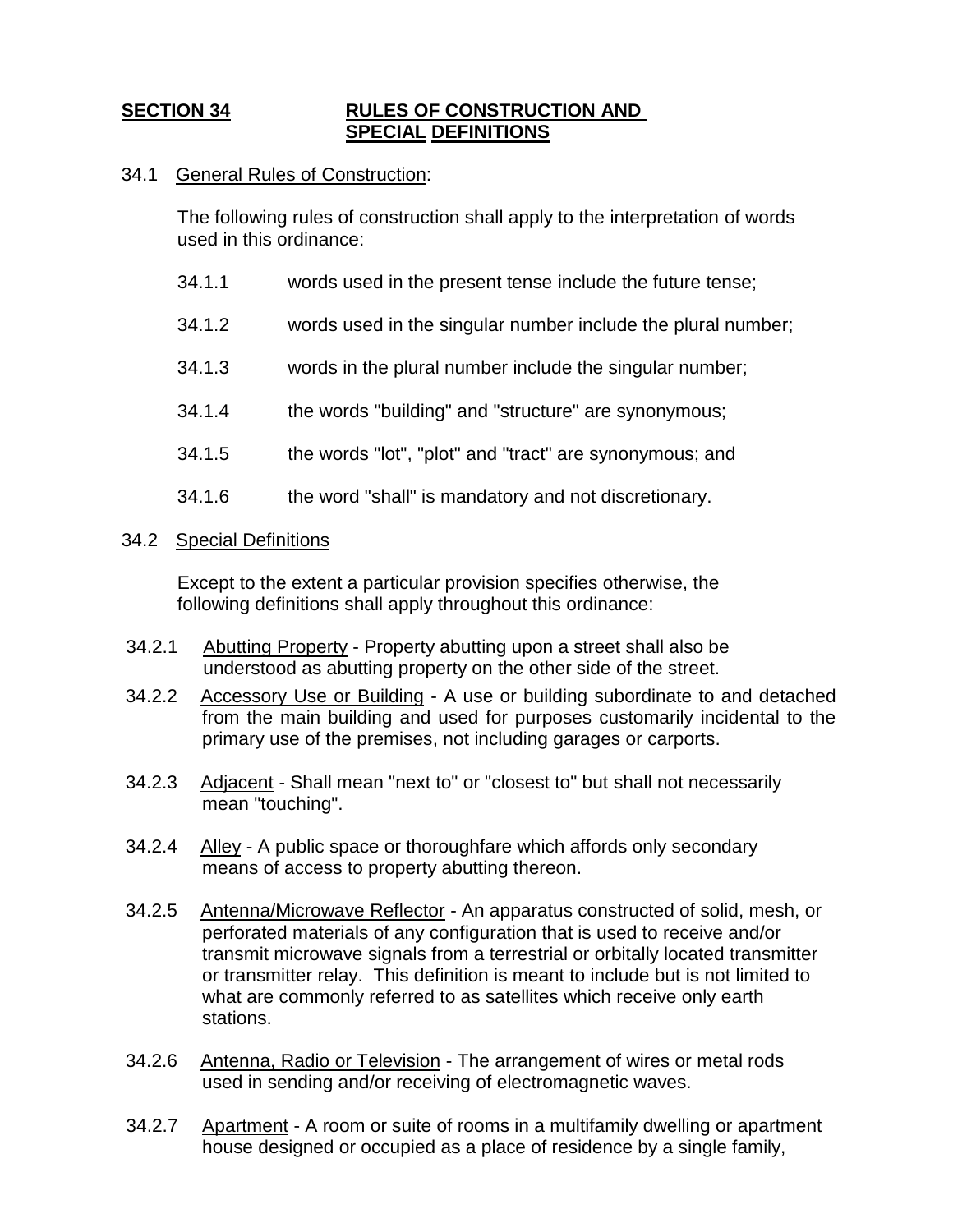individual or group of individuals.

- 34.2.8 Apartment House Any building or portion thereof, which is designed, built, rented, leased or let to be occupied as a home or place of residence by three (3) or more families living in independent dwelling units.
- 34.2.9 Area of the Lot or Building Site The area shall be the net area of the lot or site and shall not include portions of streets and alleys.
- 34.2.10 Basement A building story which is partly underground, but having a least one-half of its height above the average level of the adjoining ground. A basement shall not be counted as a story in computing building height.
- 34.2.12 Block An area enclosed by streets and occupied by or intended for buildings; where this word is used a term of measurement, it shall mean the distance along a side of a street between the nearest two (2) streets which intersect said street on said side.
- 34.2.13 Board of Adjustment The Zoning Board of Adjustment of the City of Cisco.
- 34.2.14 Buildable Width The width of the building site left to be built upon after the required side yards are provided.
- 34.2.15 Building Any structure built for the support, shelter and enclosure of persons, animals, chattels or movable property of any kind. When subdivided in a manner sufficient to prevent the spread of fire, each portion so subdivided may be deemed a separate building.
- 34.2.16 Building, Detached A building surrounded by yard or open space on the same building lot.
- 34.2.17 Building Ends Those sides of a building having the least dimension as compared to the front or rear of a building. As used in the building space regulations for multiple-family dwelling, the term "building end" shall mean the narrowest side of a building regardless of whether it front upon a street, faces the rear of the lot or adjoins the side lot line or another building.
- 34.2.18 Building, Front Of The side of a building most nearly parallel with and adjacent to the front of the lot on which it is situated.
- 34.2.19 Building Inspector The Building Official or person charged with the enforcement of the zoning and building codes of the city.
- 34.2.20 Reserved.
- 34.2.21 Building Line A line parallel or approximately parallel to the street line at a specified distance therefrom constituting the minimum distance from the street line that a building may be erected.
- 34.2.22 Building Lot A single tract of land located within a single block which (at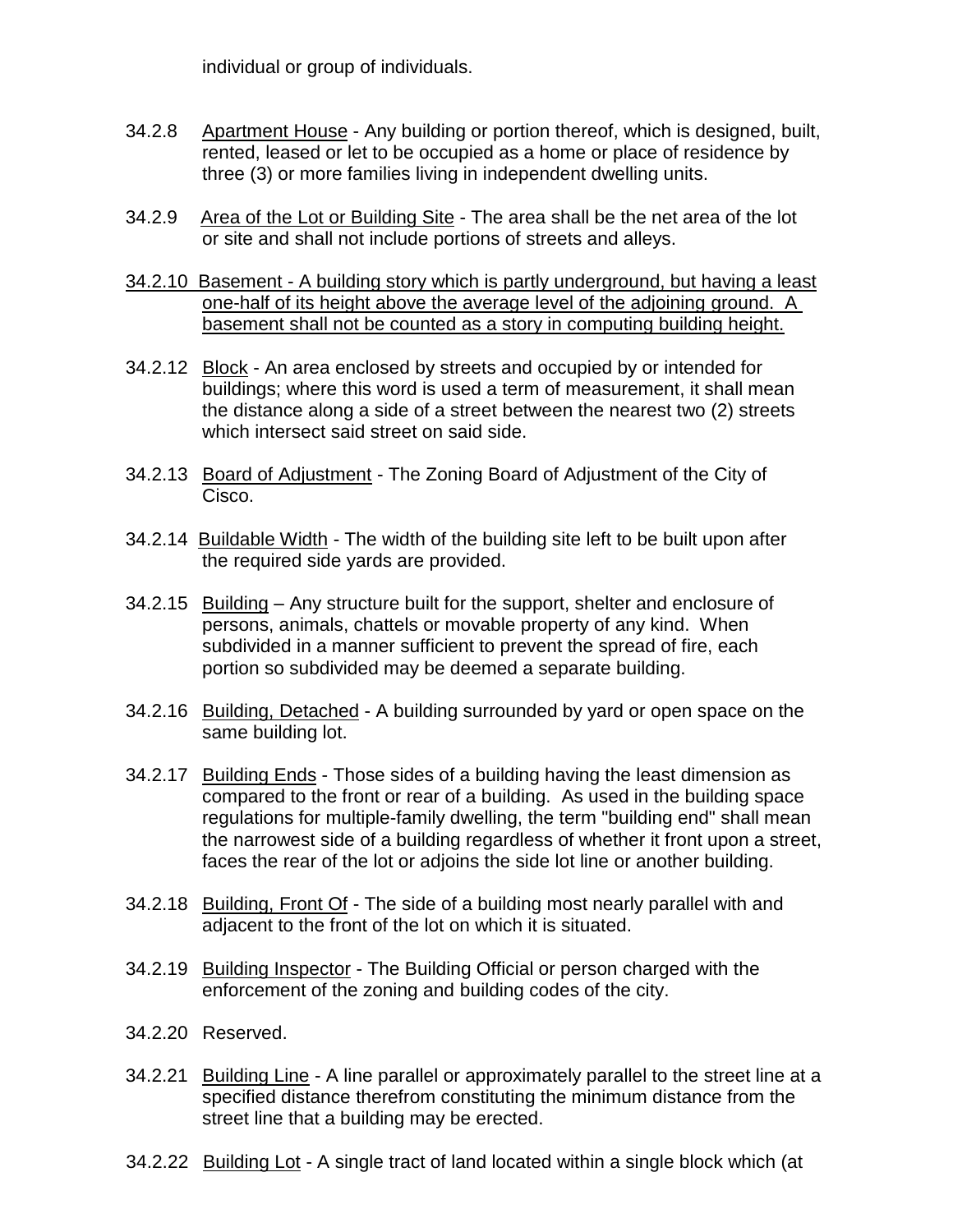time of filing for a building permit) is designed by its owner or developer as a tract to be used, developed, or built upon as a unit, under single ownership or control. It shall front upon a street or approved place. Therefore, a "building lot" may not coincide with a lot of record. A"building lot" may be subsequently subdivided into two (2) or more "building lots", and a number of "building lots" may be cumulated into one "building lot", subject to the provisions of this ordinance.

- 34.2.23 Building, Main or Primary A building in which is conducted the principal use of the lot on which it is situated.
- 34.2.24 Building Official The Building Inspector.
- 34.2.25 Canopy Any structure of a permanent fixed nature attached to or independent of the main structure, built and designed for the purpose of shielding from the elements, persons or chattels or a roof-like structure of a permanent nature which is supported by or projects from the wall of a structure.
- 34.2.26 Cellar A building story with more than one-half (1/2) its height below the average level of the adjoining ground. A cellar shall not be counted as a story in computing building height.
- 34.2.27 Certificate of Occupancy and Compliance An official certificate issued by the city through the enforcing official indicating conformance with or approved conditional waiver from the zoning regulations and authorizing legal use of the premises for which it is issued.
- 34.2.28 Contiguous Shall mean "touching" or "in contact".
- 34.2.29 Court An open, unoccupied space, bounded on more than two (2) sides by the walls of a building. An inner court is a court entirely surrounded by the exterior walls of a building. An outer court is a court having one (1) side open to a street, alley, yard or other permanent space.
- 34.2.30 Coverage The percent of a lot or tract covered by the roof or first floor of a building.
- 34.2.31 Depth of Lot The mean horizontal distance between the front and rear lot lines.
- 34.2.32 Depth of Rear Yard The mean horizontal distance between the rear line of a building other than an accessory building and the rear lot line except as modified in the text of any section in this ordinance.
- 34.2.33 District A section of the city for which the regulations governing the area, height or use of the land and buildings are uniform.
- 34.2.34 Duplex A building designed for occupancy by two families living independently of each other within separate units which have a common wall and are under one roof.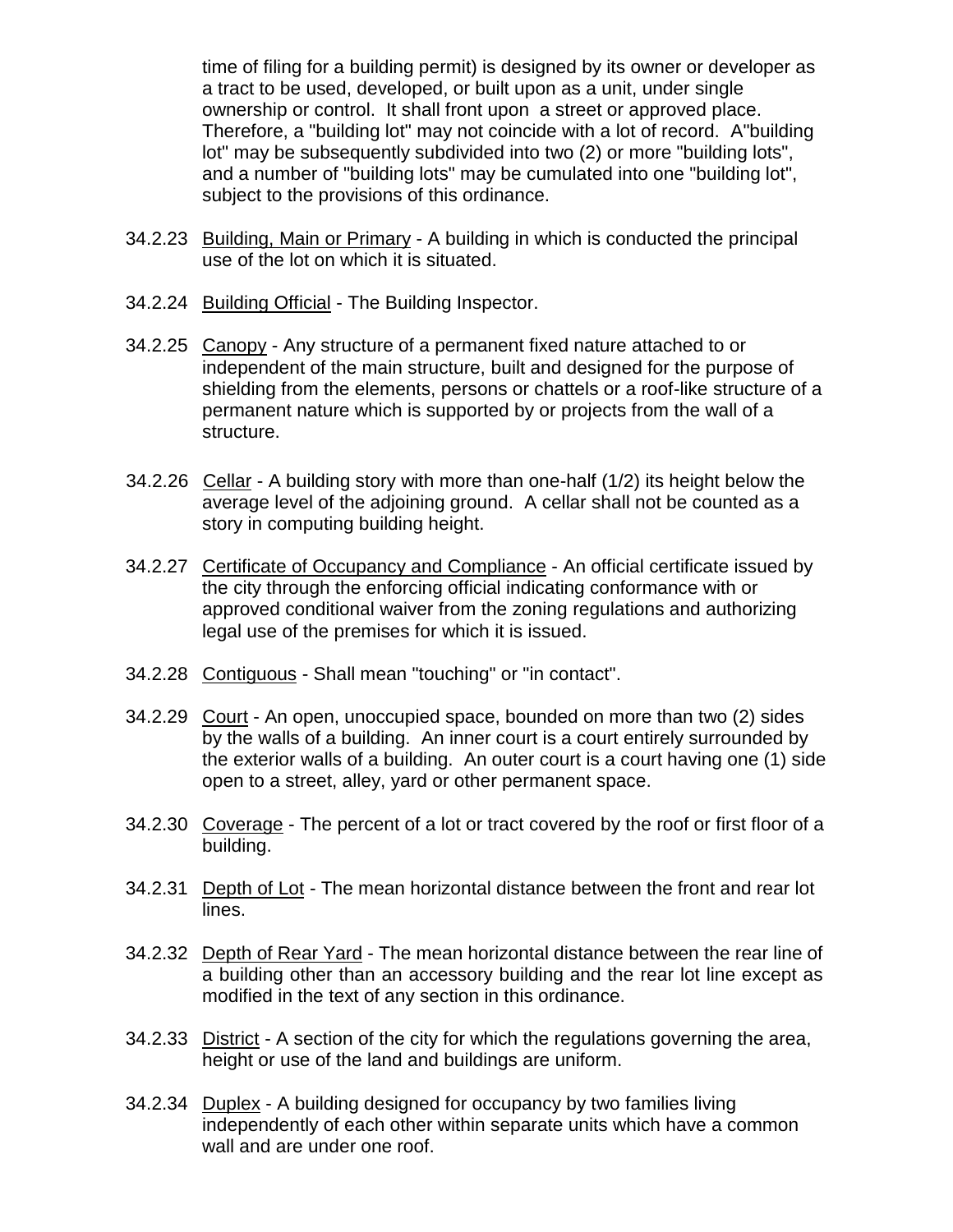- 34.2.35 Dwelling Unit A building or portion thereof designed exclusively for residential occupancy, including one (1) family, two (2) family, and multiple family dwellings, except for buildings designed and used as hotels, boarding houses, rooming houses, and motels.
- 34.2.36 Family An individual or group of two or more persons related by blood, marriage, adoption or guardianship including foster children, exchange students, and servants together with not more than two (2) additional persons not related by blood, marriage or adoption to the previously identified individual or group, living together as a single housekeeping unit in a dwelling unit or a Family Home for the Disabled as defined by the Community Homes for Disabled Persons Location Act, Article 1011n of V.A.C.S., as it presently exists or may be amended in the future, but not including household care or rehabilitation care facilities.
- 34.2.37 Flood Plain An area of land subject to inundation by a 100-year frequency flood, as shown on the flood plain map of the City of Cisco. The dimensions of a building including each floor level, but excluding cellars, carports, garages or porches.
- 34.2.39 Floor Area Ratio The ratio of total building floor area to lot area.
- 34.2.40 Reserved.
- 34.2.41 Front Yard See Yard, front (Section 34.2.104a).
- 34.2.42 Garage Sale The sale of items normally accumulated by a household subject to compliance with each of the following conditions:
	- a) No more than four (4) garage sales shall be allowed for the same location in any twelve (12) month period. The duration of the garage sale shall not exceed three (3) consecutive days.
- 34.2.43 Gross Floor Area The gross floor area of a building shall be measured by taking outside dimensions of the building at each floor level.
- 34.2.44 Heavy Load Vehicle (HLV) A self-propelled vehicle having a Manufacturer's Recommended Gross Vehicle Weight (GVW) of greater than 11,000 pounds, such as large recreational vehicles, tractor-trailers, buses, vans, and other similar vehicles. The term "truck" shall be construed to mean "heavy load vehicle" unless specifically stated otherWise.
- 34.2.45 Height The vertical distance of a building measured from the average established grade at the street line or from the average natural front yard ground level, whichever is higher, to (1) the highest point of the roof's surface if a flat surface, (2) to the deck line of mansard roofs, or (3) to the mean height level between eaves and edge for hip and gable roofs and, in any event, excluding chimneys, cooling towers, elevator bulkheads, penthouses, tanks, water towers, radio towers, ornamental cupolas, domes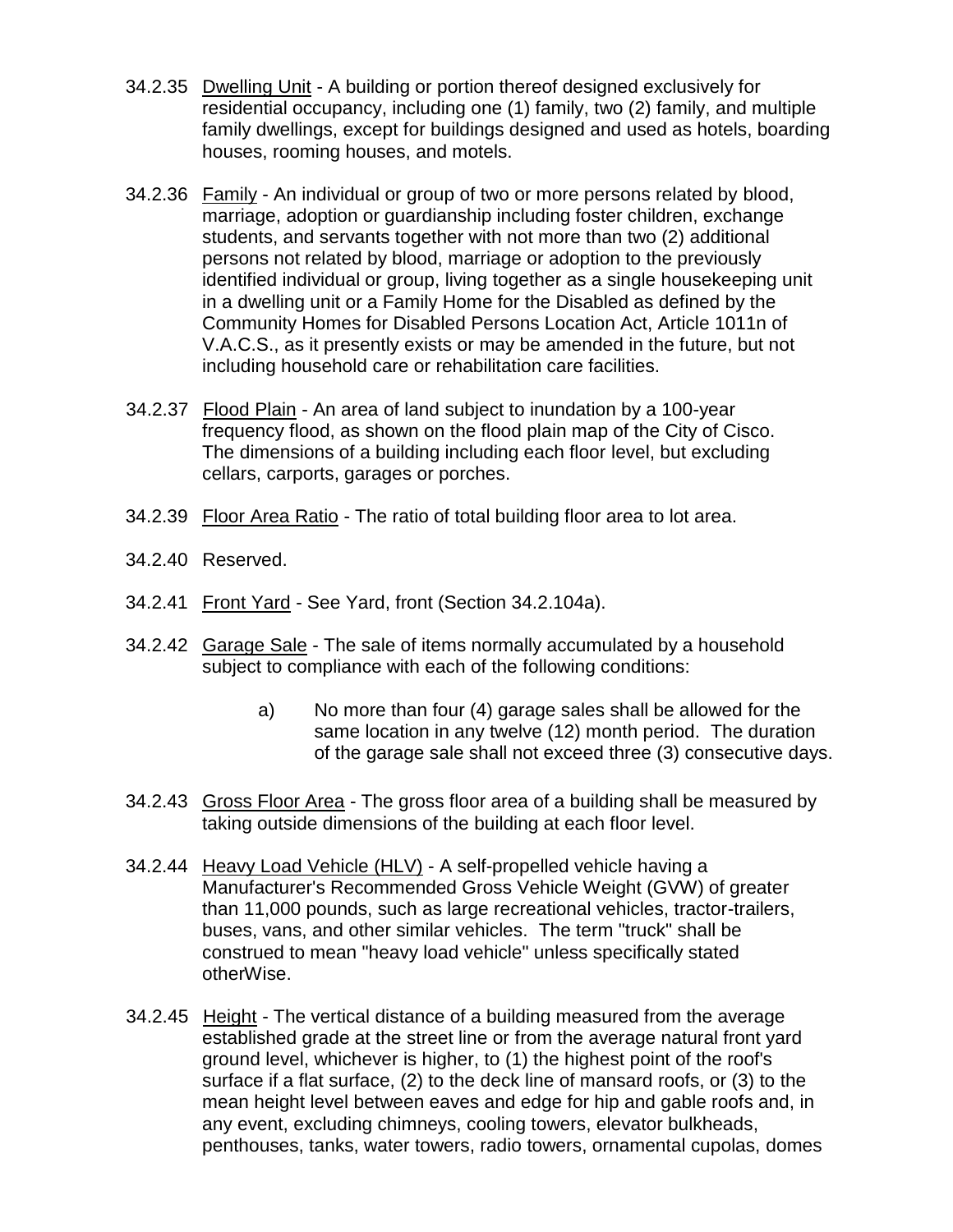or spires, and parapet walls not exceeding ten (10) feet. If the street grade has not be officially established, the average front yard grade shall be used for a base level.

- 34.2.46 Industrialized Housing A residential structure designed for use and occupancy by one (1) or more families, constructed in one (1) or more modular components built at a location other than the permanent residential site, designed to be used as a permanent residential structure when the modules or modular components are transported to the permanent residential site and are erected or installed on a permanent foundation system. The term shall not mean or apply to (a) housing constructed of sectional or penalized systems not utilizing modular components; or (b) any ready-built home which is constructed so that the entire living area is contained in a single unit or section at a temporary location for the purpose of selling it and moving it to another location.
- 34.2.47 Landscape Screen Plant material of the evergreen variety, a minimum of six (6) feet in height at the time of installation and planted on four (4) foot centers. All such landscape screens shall be permanently maintained. Adequate facilities shall be provided for permanent watering at the time of installation.
- 34.2.48 Light Load Vehicles (LLV) A self-propelled vehicle having a Manufacturer's Recommended Gross Vehicle Weight not greater than 11,000 pounds, and having no more than two (2) axles, such as pick-up trucks, vans, recreational vehicles, campers and other similar vehicles, but not including automobiles and motorcycles.
- 34.2.49 Living Unit The room or rooms occupied by a family and which includes cooking facilities.
- 34.2.50 Reserved.
- 34.2.51 Lot An undivided tract or parcel of land under one (1) ownership having frontage upon a public street or officially approved place, either occupied or to be occupied by a building or building group, together with accessory buildings, and used together with such yards and other open spaces as are required by this ordinance, which parcel of land is designated as a separate and distinct tract and is identified by a tract or lot number or symbol in a duly approved subdivision plat of record.
- 34.2.52 Lot, Corner A lot abutting upon two (2) or more streets at their intersection or upon two (2) parts of the same street forming an interior angle of less than 135 degrees. A corner lot shall be deemed to front on that street on which it has its least dimension, unless otherwise specified by a City Official.
- 34.2.53 Lot Coverage The percentage of the total area of a lot occupied by the base (first story of floor) of a building located on the lot or the area determined as the maximum cross-sectional area of the building.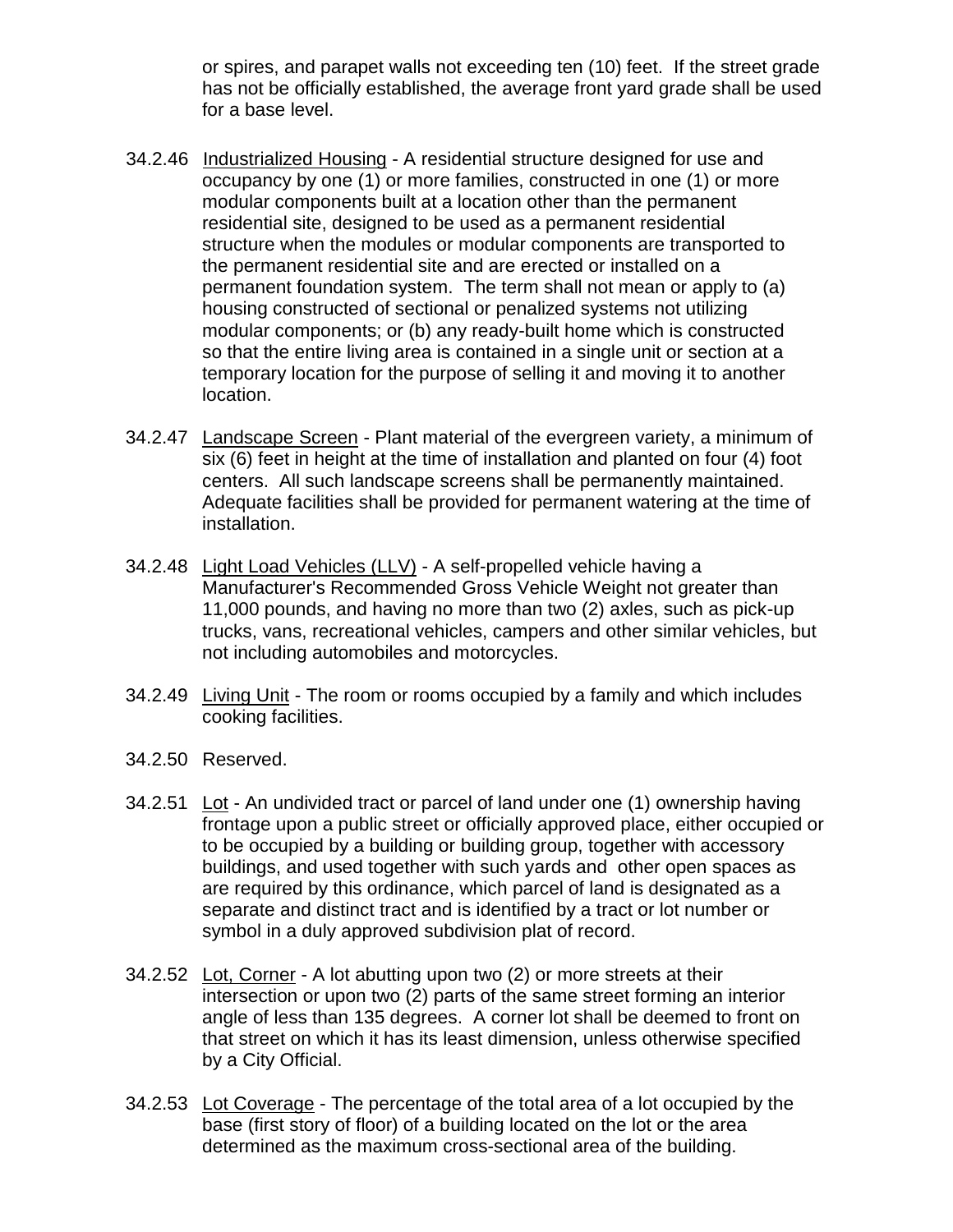- 34.2.54 Reserved for future use.
- 34.2.55 Lot Line, Front That boundary of a building lot which is the line of an existing or dedicated street. Upon corner lots either street line may be selected as the front lot line providing a front and rear yard are provided adjacent and opposite, respectively, to the front lot line.
- 34.2.56 Lot Line, Rear That boundary of a building lot which is most distant from or is most nearly parallel to the front lot line.
- 34.2.57 Lot Line, Side That boundary of a building lot which is not a front lot line or a rear lot line.
- 34.2.58 Lot Lines The line bounding a lot as defined herein.
- 34.2.59 Lot of Record A lot which is part of a subdivision, a plat of which has been recorded in the office of the Eastland clerk of Eastland County; or a parcel of land the deed for which is recorded in the office of the county clerk of Eastland County prior to the adoption of this ordinance.
- 34.2.60 Reserved.
- 34.2.61 Lot or Building Site Land occupied or to be occupied by a building and its accessory building, and including such open spaces as are required under this ordinance, and having its principal frontage upon a public street or officially approved place.
- 34.2.62 Lot Width The width of a lot at the front building lines.
- 34.2.63 Main Building The building or buildings on a lot which are occupied by the primary use.
- 34.2.64 Manufactured Home (HUD Code) Park Any tract of land, under single ownership, of not less than one-half (1/2) acres and not more than ten (10) acres, approved for occupancy by manufactured housing and accessory structures related thereto and designed and operated in accordance with standards herein set forth or as set forth in any other ordinance of the City of Cisco relating to the location, use, construction, operation or maintenance of manufactured housing.
- 34.2.65 Manufactured Home (HUD Code) Subdivision A tract of land of not less than two (2) acres to be used as a location primarily for owner-occupied HUD Code manufactured homes and which has been final platted of record in its entirety in accordance with the City of Cisco Subdivision Regulations and in accordance with the Section 25 of this ordinance.
- 34.2.66 Manufactured Modular Homes "Modular Home" means a structure or building module as defined by statute and under the jurisdiction and control of the Texas Department of Labor and Standards, installed and used as a residence by a consumer, transportable in one (1) or more sections on a temporary chassis or other conveyance device, and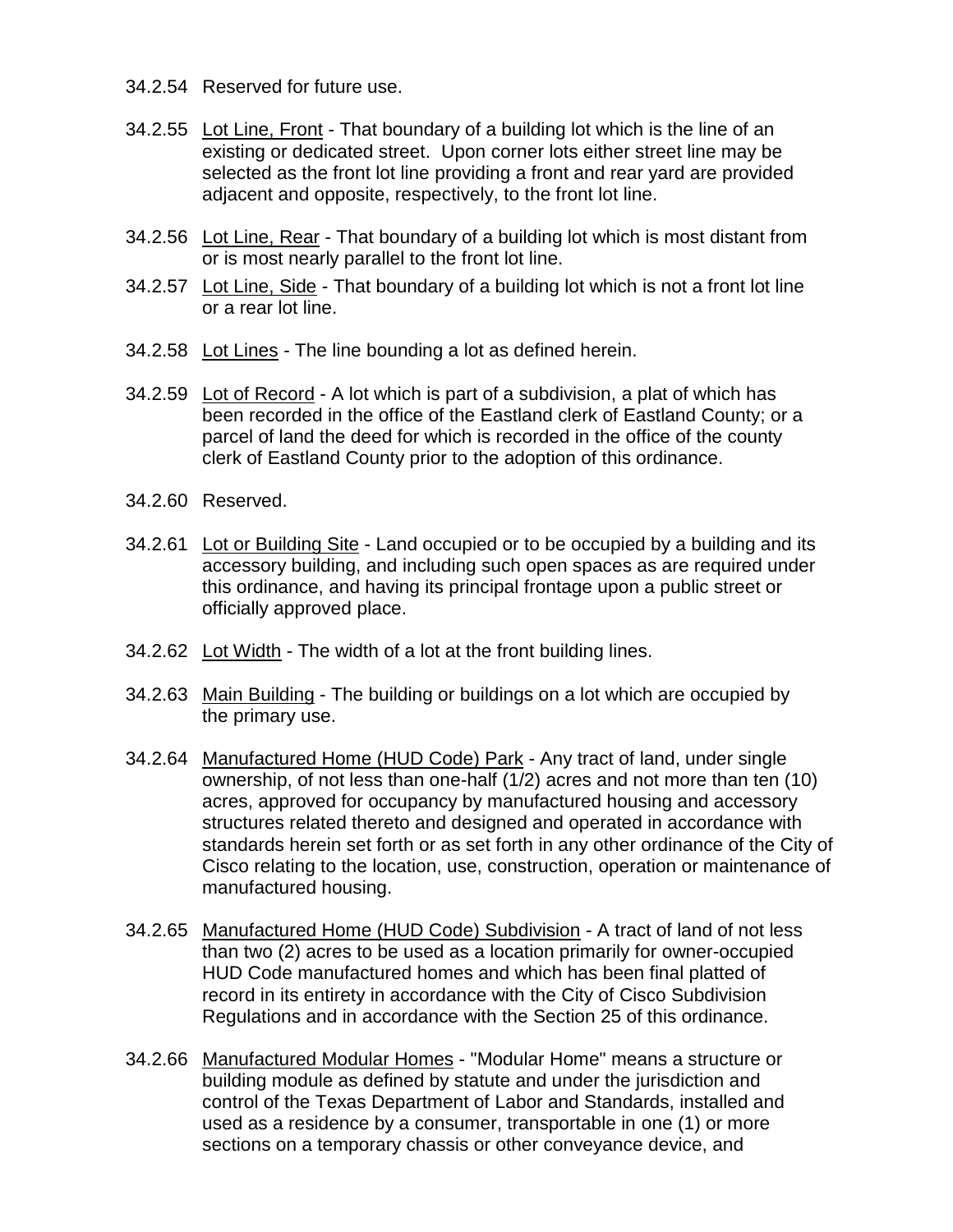designed to be used on a permanent foundation system. The term includes the plumbing, heating, air-conditioning, and electrical systems contained in the structure. The term does not include a mobile home as defined by statute; nor does it include building modules incorporating concrete or masonry as the primary structural component.

- 34.2.67 Manufacturing Processes Uses restricted from other zoning districts but permitted in the M-1 and M-2 districts under this definition are manufacturing and industrial uses which do not emit dust, smoke, odor gas, fumes, or present a possible hazard beyond the bounding property lines of the lot or tract upon which the use or uses are located, and which do not generate noise or vibration at the boundary of the lot or tract which is generally perceptible in frequency or pressure above the ambient level of noise or vibration in the adjacent area.
- 34.2.68 Mobile Home Park See Manufactured Home (HUD Code) Park.
- 34.2.69 Mobile Home Subdivision See Manufactured Home (HUD Code) Subdivision.
- 34.2.70 Reserved.
- 34.2.71 Non-Conforming Building or Use A building, structure or use of land lawfully occupied at the time of the effective date of this ordinance or amendments thereto, and which does not conform to the use regulations of the district in which it is located.
- 34.2.72 Occupancy The use or intended use of the land or buildings by proprietors or tenants.
- 34.2.73 Off-Street Parking Incidental to Main Use Off-street parking spaces provided in accordance with the requirements specified by this ordinance and located on the lot or tract occupied by the main use or within two hundred (200) feet of such lot or tract and located within the same zoning district as the main use or in an adjacent parking district.
- 34.2.74 Off-Street Parking Space An area for the temporary storage of an automobile which shall be permanently reserved for such purpose and which shall not be within or on any public street, alley or other right-ofway. (See Section 26 for detailed descriptions and regulations.)
- 34.2.75 Open Space Area included in any side, rear or front yard or any unoccupied space on the lot that is open and unobstructed to the sky except for the ordinary projections of cornices, eaves, porches and plant material. Also see "Usable Open Space" (Section 34.2.101).
- 34.2.76 Open Storage The storage of any equipment, machinery, commodities, raw, semi-finished materials, and building materials, not accessory to a residential use, which is visible from any point on the building lot line when viewed from ground level to six (6) feet above ground level, for more than twenty-four (24) hours.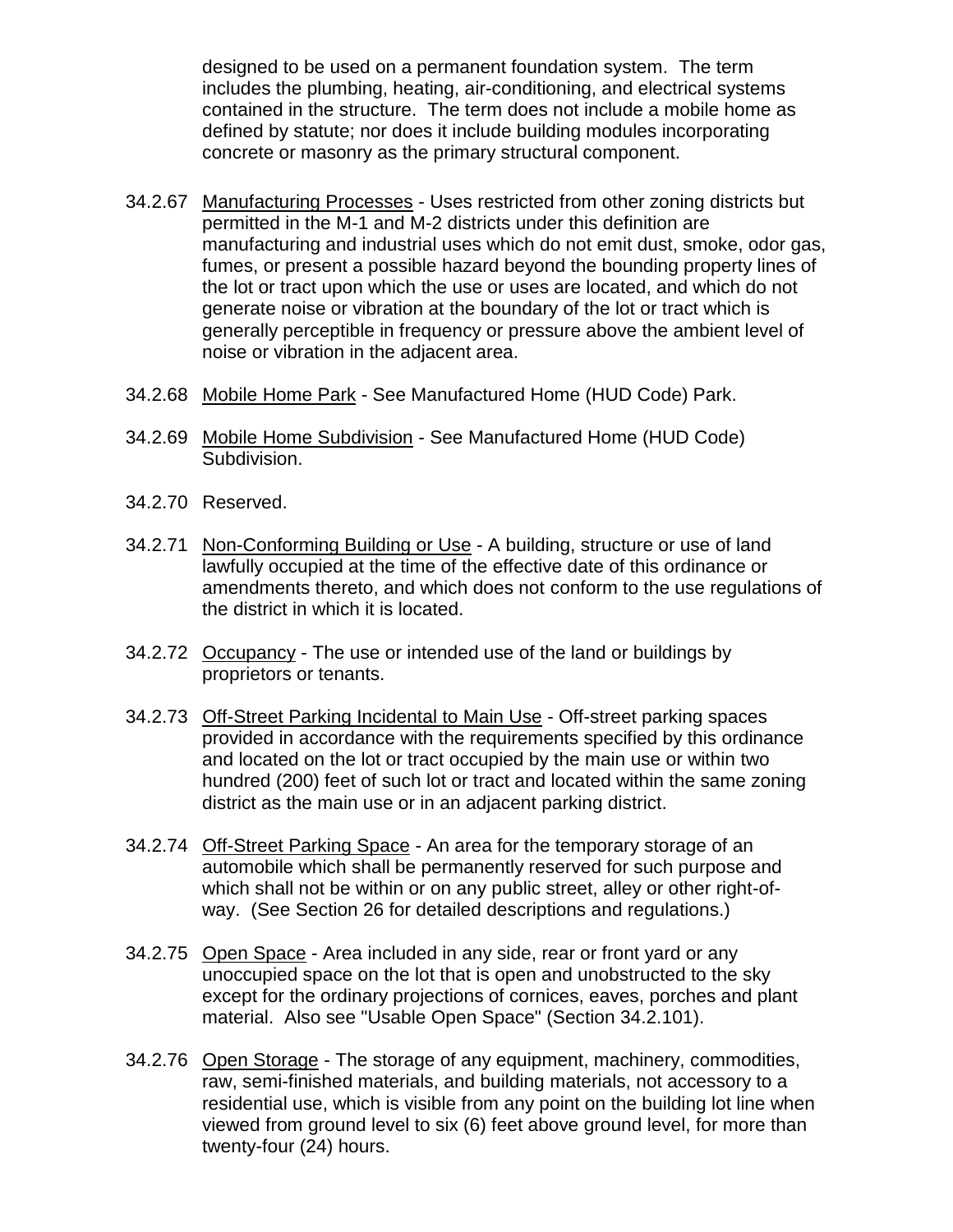- 34.2.77 Parking Space An all-weather surfaced area used for parking a vehicle, not on a public street or alley, together with an all-weather surfaced driveway connecting the area with a street, permitting free ingress and egress without encroachment on the street.
- 34.2.78 Planning and Zoning Commission The duly appointed Planning and Zoning Commission of the City of Cisco.
- 34.2.79 Plat A plan of a subdivision of land creating building lots or tracts and showing all essential dimensions and other information essential to comply with the subdivision standards of the City of Cisco and subject to approval by the Planning and Zoning Commission.
- 34.2.80 Reserved.
- 34.2.81 Radio, Television and Microwave Towers Structures supporting antenna for transmitting or receiving any portion of the radio spectrum but excluding non-commercial antenna installations for home use of radio or television.
- 34.2.82 Residence Same as dwelling; when used with district, an area of residential regulations.
- 34.2.83 Residential District Any zoning district included in this ordinance in which residential use constitutes the primary permitted use classification, including the SF-E, SF-1, SF-2, MF, MH-1 and MH-2 district classification.
- 34.2.84 Room A building or portion of a building which is arranged, occupied, or intended to be occupied as living or sleeping quarters, but not including toilet or cooking facilities.
- 34.2.85 Screening Device See "Landscape Screen".
- 34.2.86 Setback The minimum horizontal distance between the front wall of any projection of the building, excluding steps and unenclosed porch and the side street.
- 34.2.87 Sign An outdoor advertising device that is a structure, or that is attached to or painted on a building, or that is leaned against a structure for display on premises.
- 34.2.88 Site Plan A detailed line drawing, to scale, showing scale used, north arrow, date and title of project, clearly describing the project and showing the following information:
	- a) Property lines, location and widths of all streets, alleys and easements.
	- b) Proper dimensions on all fundamental features such as lots, buildings, parking spaces and landscaped areas.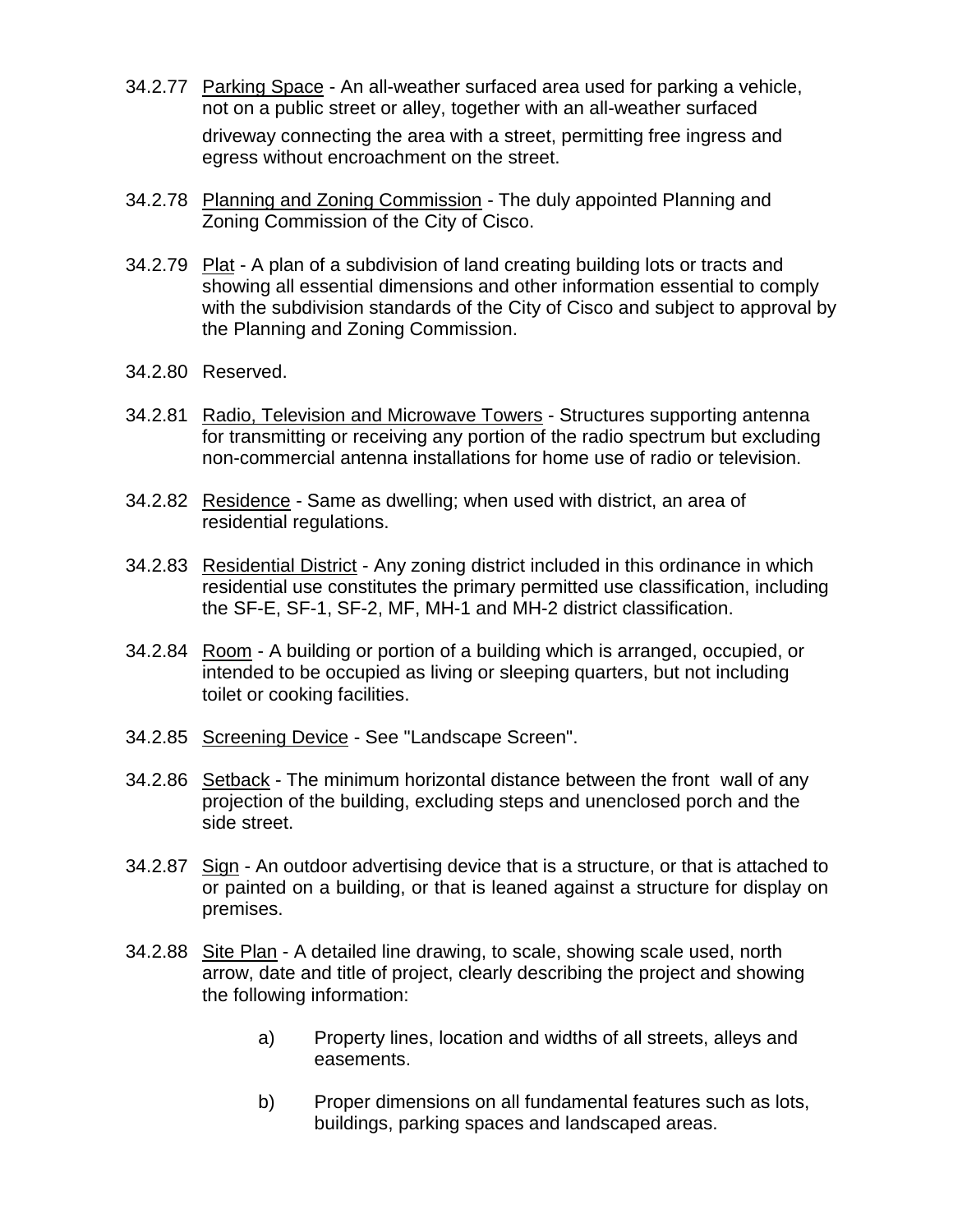- c) The location of setback lines, driveway openings and sidewalks.
- d) All proposed buildings, free-standing sign locations, parking areas and open spaces.
- e) All required landscaping, together with a description of type of material to be used.
- f) A cross section of any required or proposed screening.
- g) Total square footage of the development lot; total square footage of proposed structures; total footage of landscaped areas; total percentage of coverage; density of floor area ratio where applicable; height of all structures; number of parking spaces; square footage and design features of all signs; and solid waste collection facilities.
- h) Name, address and telephone number of the proponent.
- 34.2.89 Story -The height between the successive floors of a building from the top floor to the roof. The standard height for a story is eleven (11) feet, six (6) inches.
- 34.2.90 Street Any thoroughfare or public driveway, other than an alley, more than thirty (30) feet in width, which has been dedicated or deeded to the public or public use.
- 34.2.91 Street Line A dividing line between a lot, tract or parcel of land and a contiguous street; the right-of-way.
- 34.2.92 Street, Local or Residential A street designed to serve properties abutting and in the immediate vicinity of the street, having a minimum right-of-way width of fifty (50) feet in single family residential districts and seventy-five (75) feet in all other districts.
- 34.2.93 Street, Major A street designed to serve the entire community or substantial portions of the community, as well as traffic of non-local origin and destination, having a minimum right-of-way width of one hundred (100) feet.
- 34.2.94 Street, Secondary or Collector A street designed to serve an area roughly one quarter (1/4) mile distant from each side of the street, having minimum right-of-way width of seventy-five (75) feet.
- 34.2.95 Structural Alterations Any change in the supporting member of a building, such as a bearing wall, column, beams or girders.
- 34.2.96 Structure (Same as Building.)
- 34.2.97 Swimming Pool (Private) A swimming pool constructed for the exclusive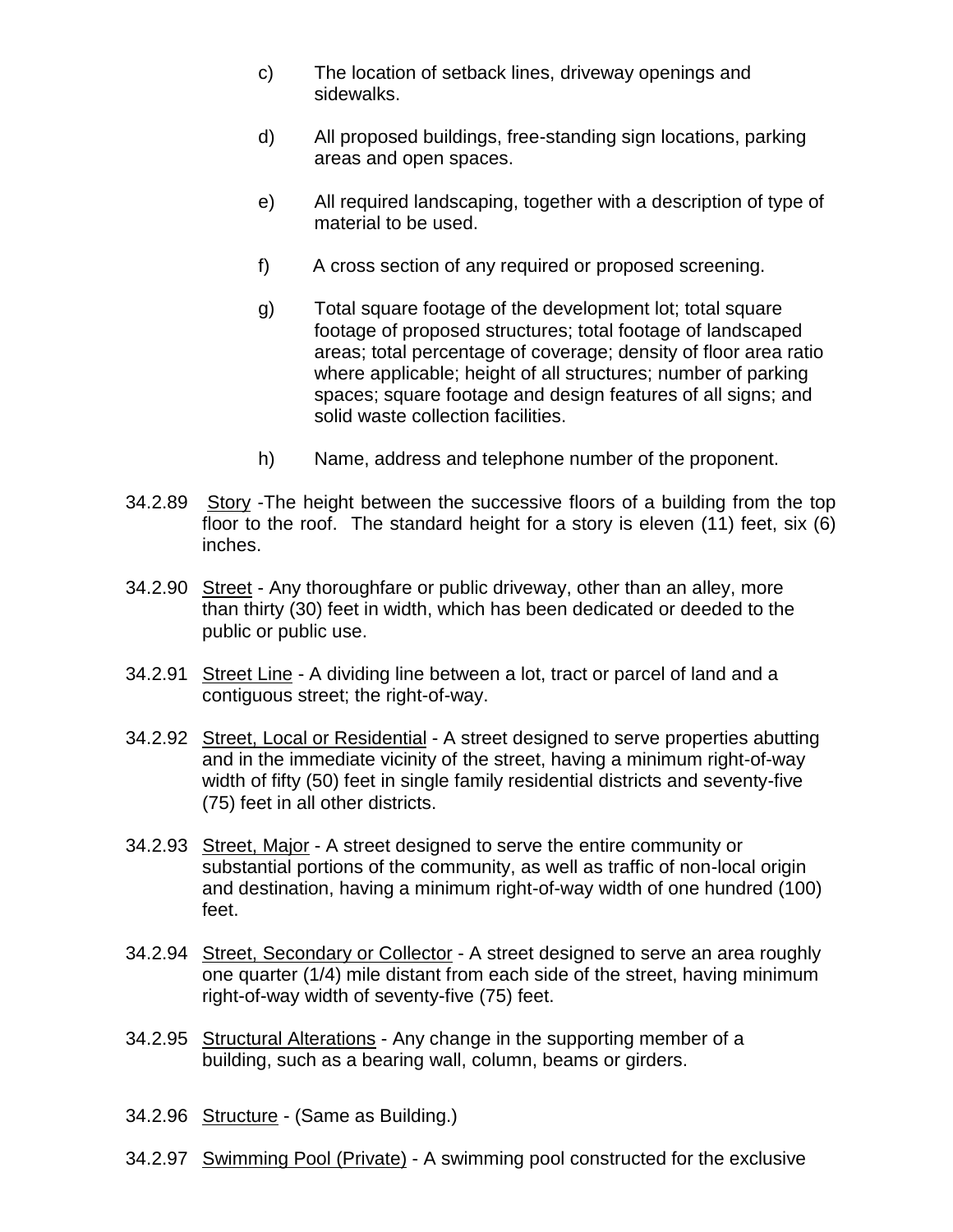use of the residents of a single family, two-family or apartment dwelling and located within the required side or rear yards; however, a pool shall not be located closer than eight (8) feet to any property line.

- 34.2.98 Tennis Court (Private) A surface designed and constructed for playing the game of tennis along with all fencing, nets and related appurtenances but excluding lighting for night play in residential areas except as may be otherWise provided or restricted by the Specific Use Permit.
- 34.2.99 Thoroughfare (Same as Street.)
- 34.2.100 Two Family Dwelling A building designed for occupancy by two families living independently of each other within separate units which have a common wall and are under one roof.
- 34.2.101 Usable Open Space An open area which is designed and intended to be used for outdoor living and/or recreation. An area of common usable open space shall have a slope not exceeding ten percent (10%), shall have no dimension of less than ten (10) feet, and may include landscaping, walks, water features and decorative objects. Usable open space shall not include rooftops, accessory buildings, parking areas, driveways, turn-around areas, or right-ofway or easement for streets or alleys.
- 34.2.102 Variance An adjustment in the application of the specific regulations of the Zoning Ordinance to a particular parcel of property which, because of special conditions or circumstances peculiar to the particular parcel, is necessary to prevent the property from being deprived of rights and privileges enjoyed by other parcels in the same vicinity and zoning district.
- 34.2.103 Wholesale -The sale of goods, merchandise, services and/or commodities for resale by the purchaser and does not offer retail sales to the general public.
- 34.2.104 Yard An open space, other than a court, on the lot in which a building is situated and which is not obstructed from a point forty (40) inches above the general ground level of the graded lot to the sky, except as provided for roof overhang and similar special architectural features and plant material.
- 34.2.104a Yard, Front An open, unoccupied space on a lot facing a street extending across the front of a lot between the side lot lines and from the main building to the front lot or street line with the minimum horizontal distance between the street line and the main building line as specified for the district in which it is located.
	- 34.2.104b Yard, Rear An open, unoccupied space, except for accessory buildings as herein permitted extending across the rear of a lot from one (1) side lot line to the other side lot line.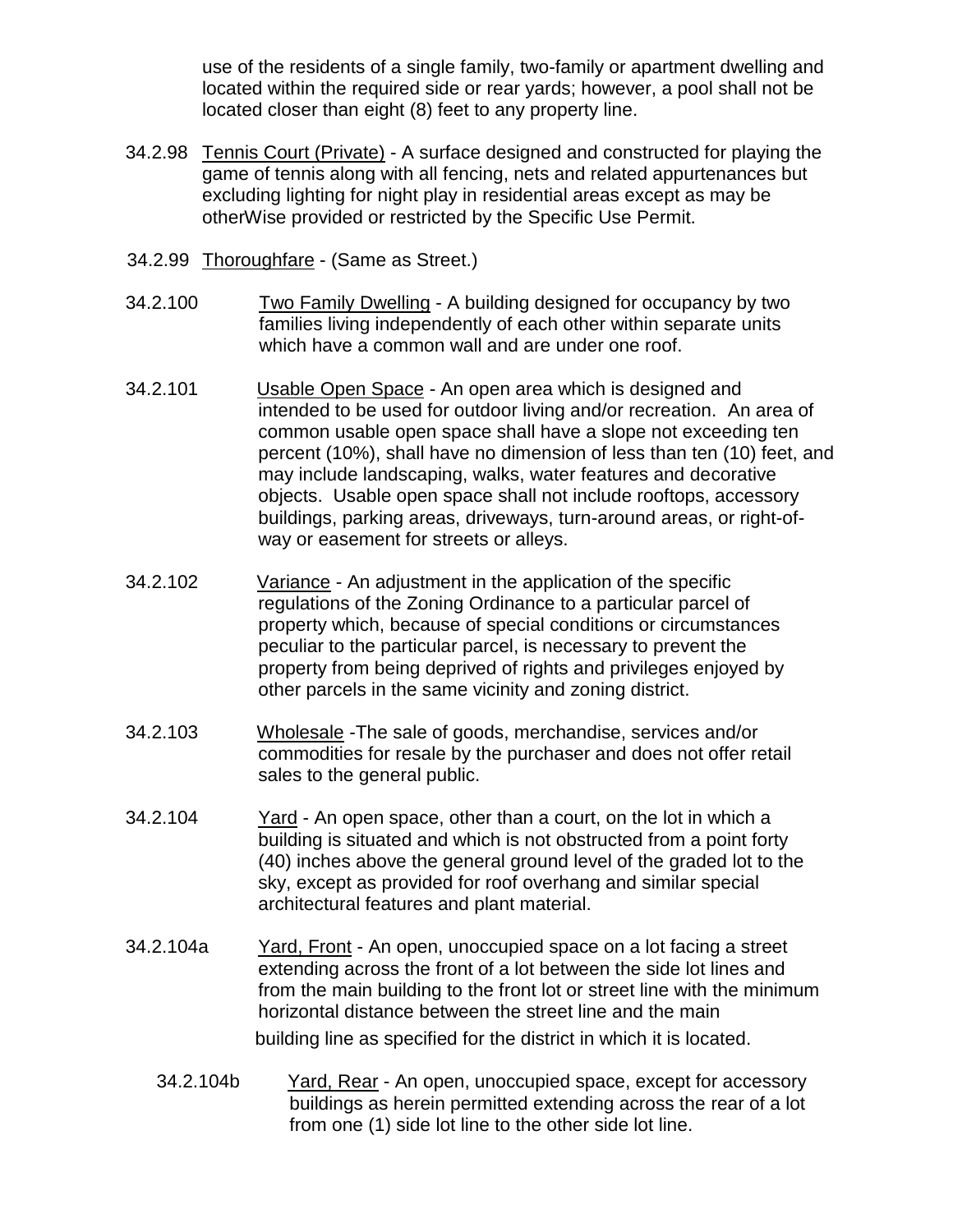- 34.2.104c Yard, Side An open, unoccupied space or spaces on one (1) side or two (2) sides of a main building and on the same lot with the building, situated between he building and a side line of the lot and extending through from the front yard to the rear yard. Any lot line not the rear line or front line shall be deemed a side line.
- 34.2.105 Zoning District Map The official certified map upon which the boundaries of the various zoning districts are drawn.
- 34.2.106 Zoning Ordinance This ordinance containing land use regulations for the City of Cisco.

# **SECTION 35 BUILDING PERMITS AND CERTIFICATES OF OCCUPANCY**

#### 35.1 General Requirements

No permanent structure may be constructed or otherWise located within the city limits prior to issuance of a Building Permit by the City Official. No permanent structure constructed or otherwise located within the city limits may be occupied prior to issuance of a Certificate of Occupancy by the City Official.

No change in the existing conforming use of a permanent structure, or of land to a use of a different classification under this ordinance, and no change in the legally conforming use of a permanent structure or of land may take place prior to issuance of a Certificate of Occupancy by the City Official..

#### 35.2 Procedure for New or Altered Buildings

Plans for any permanent structure to be constructed or otherwise located within the city limits must be approved by the City Official.who, upon approval, shall issue a Building Permit. A complete application for a Building Permit shall contain details of foundation and structure sufficient to determine compliance with applicable provisions of the Building Code. Upon submission of a complete application, the City Official.shall issue a Building Permit. After issuance of a Building Permit and prior to issuance of a Certificate of Occupancy, the City Official.shall conduct a foundation, plumbing, electrical and framing inspection. After such inspection, the City Official.shall issue a Certificate of Occupancy if the plans and the results of the inspection comply with the provisions of all applicable ordinances and regulations.

## 35.3 Procedure for Vacant Land or a Change in Use

Written application for a Certificate of Occupancy for the use of vacant land, or for a change in the use of land or a building, or for a change in a nonconforming use, as herein provided, shall be made to said City Official.. If the proposed use is in conformity with the provisions of this ordinance, the Certificate of Occupancy therefor shall be issued with ten (10) days after the application for same has been made.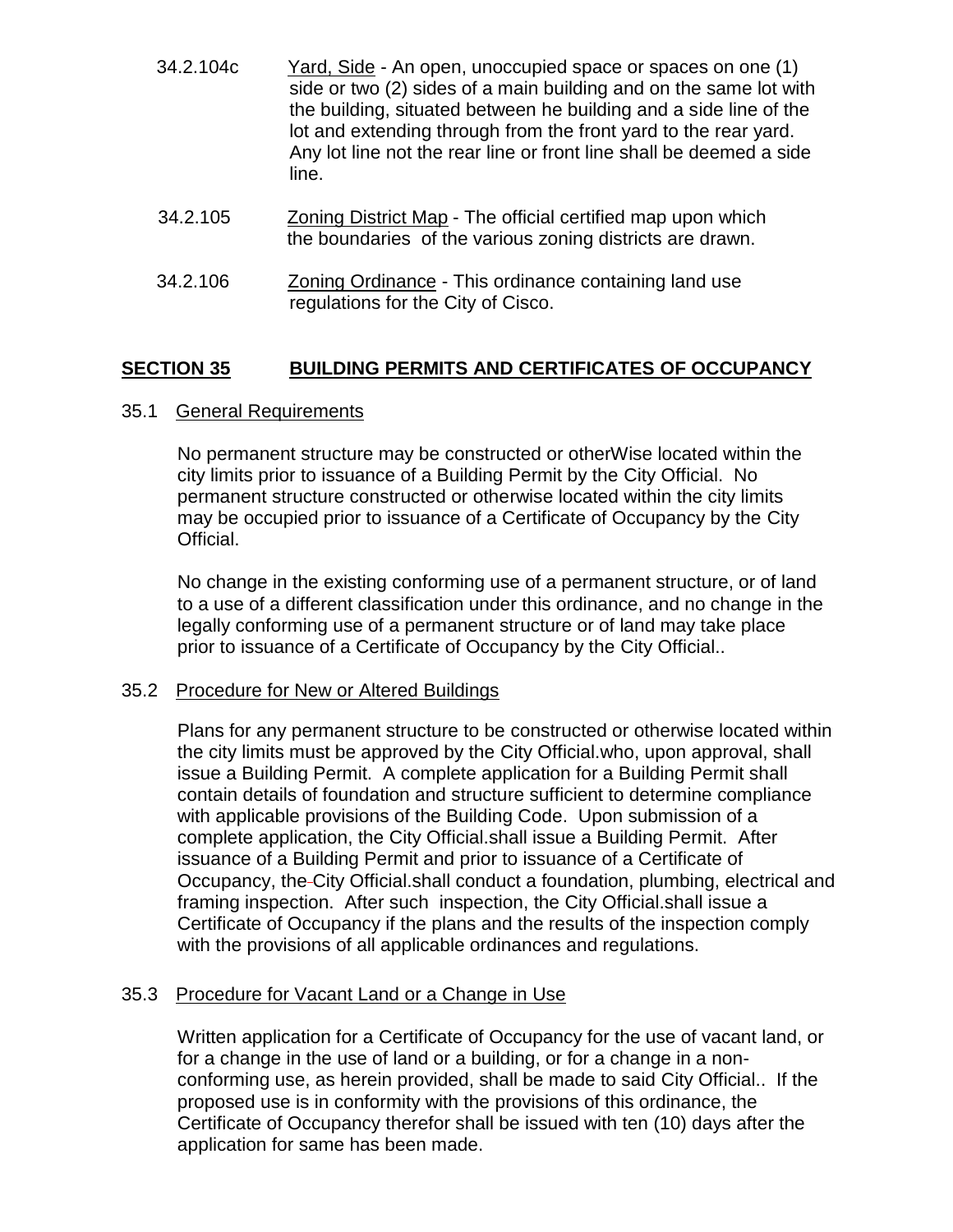## 35.4 Contents of Certificate of Occupancy

Every Certificate of Occupancy shall state that the building or the proposed use of a building or land complies with all provisions of the building and fire laws and ordinances. A record of all Certificates of Occupancy shall be kept on file in the Office of the Building Inspector or his agent and copies shall be furnished on request to any person having proprietary or tenancy interest in the building or land affected.

### 35.5 Temporary Certificate

Pending the issuance of a regular certificate, a temporary Certificate of Occupancy may be issued by the Building Inspector for a period not exceeding six (6) months during the completion of alterations or during partial occupancy of a building pending its completion. Issuance of a temporary certificate shall not be construed to alter the respective rights, duties, or obligations of the owner or of the City relating to the use occupancy of the premises or any other matter covered by this ordinance.

### 35.6 Certificates for Non-Conforming Uses

A Certificate of Occupancy shall be required for all lawful non-conforming uses of land or buildings created by adoption of this ordinance. Application for such Certificate of Occupancy for a non-conforming use shall be filed with the Building Inspector by the owner or lessee of the building or land occupied by such non- conforming use within one (1) year of the effective date of this ordinance. It shall be the duty of the Building Inspector to issue a Certificate of Occupancy for a lawful non-conforming use, but failure to apply for such Certificate of Occupancy for a non-conforming use shall be evidence that said non-conforming use was either illegal or did not lawfully exist at the effective date of this ordinance.

### **SECTION 36 CHANGES AND AMENDMENTS TO ALL ZONING ORDINANCES AND DISTRICTS AND ADMINISTRATIVE PROCEDURES**

#### 36.1 Declaration of Policy

The City declares the enactment of these regulations governing the use and development of land, buildings, and structures to be a measure necessary to the orderly development of the community. Therefore, no change shall be made in these regulations or in the boundaries of the zoning districts except:

- 36.1.1. To correct any error in the regulations or map.
- 36.1.2. To recognize changed or changing conditions or circumstances in a particular locality.
- 36.1.3 To recognize changes in technology, style of living, or manner of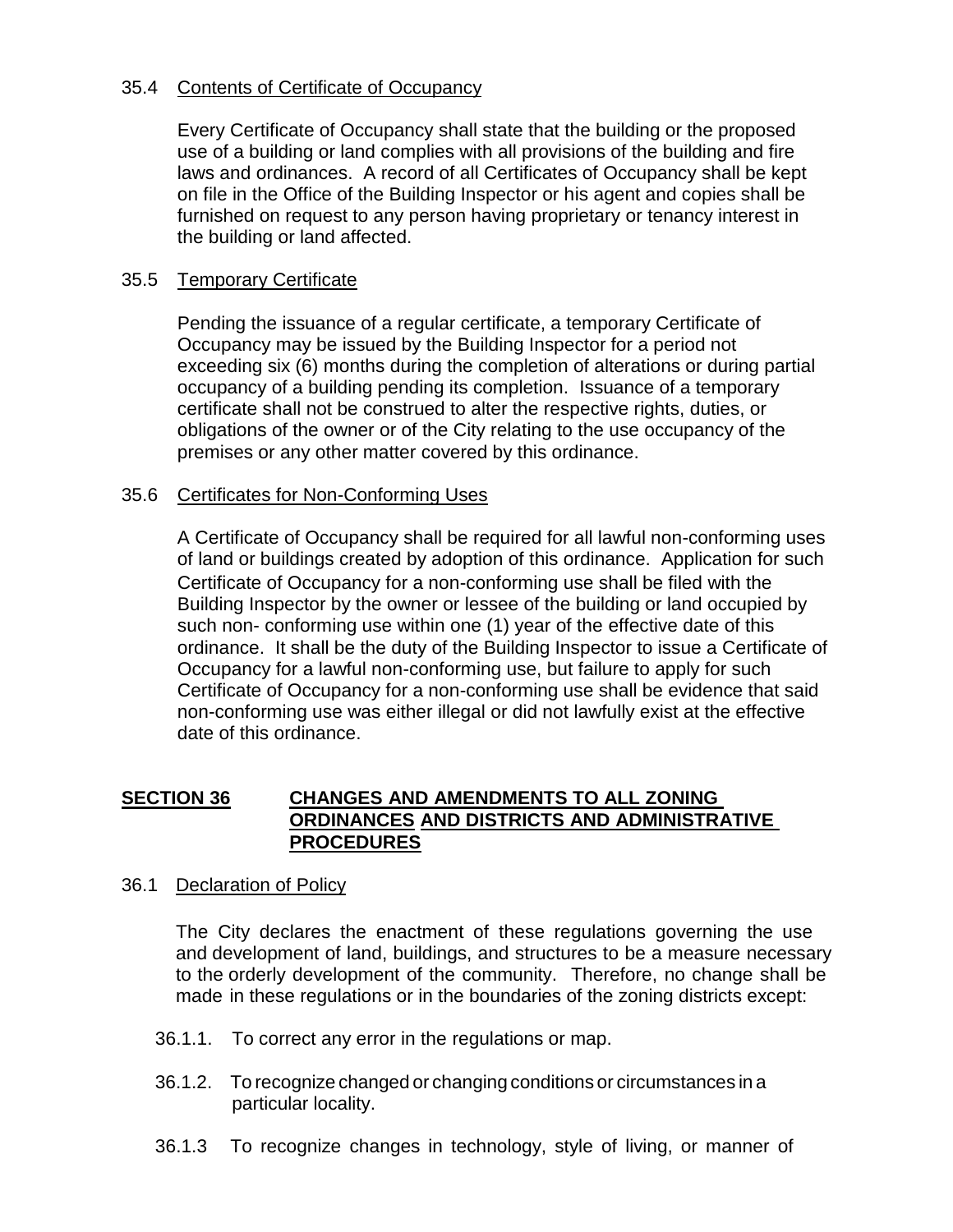doing business.

# 36.2 Authority to Amend Ordinance

The City Council may from time to time, after public hearings required by law, amend , supplement, or change the regulations herein provided or the classification or boundaries of the zoning districts. Any amendment, supplement, or change to the text of the Zoning Ordinance and/or the zoning map any change in the classification or boundaries of the zoning districts may be ordered for consideration by the City Council, may be initiated by the Planning and Zoning Commission, the City Council, or may be requested by the owner of the affected real property or the authorized representative of an owner of affected real property.

# 36.3 Public Hearing and Notice

- 36.3.1 Upon filing of an application for an amendment to the zoning ordinance and map, the Planning and Zoning Commission and City Council shall hold a public hearing on said application.
- 36.3.2 Written notice of such hearings shall be sent to the owner of the property or his agent and to all owners of real property lying within two hundred (200) feet of the property on which the change in classification is proposed, such notice, mailed first-class return receipt requested, to be given not less than ten (10) days before the date of such hearing, to all owners who have rendered their said property for City taxes as the ownership appears on the last approved City tax roll. Such notice may be served by depositing the same, properly addressed and postage paid, in the City Post Office. Where property lying within two hundred (200) feet of the property proposed to be changed is located in territory which was annexed to the City after the final date for making the renditions which are included on the last approved City tax roll, notice to such owners shall be given by one publication in the official newspaper at least fifteen (15) days before the time of the hearing. Also, the City Secretary shall have the property, lot or tract posted with a sign at least eighteen (18) by twenty-four (24) inches in size which shall state "Zoning change Requested for information call City Hall" and the telephone number shall be listed. Failure of owners to receive notice of hearing shall in no way affect the validity of the action taken.

# 36.4 Action of the Planning and Zoning Commission

36.4.1 If, at the conclusion of the hearing, the Planning and Zoning Commission recommends amendment of this ordinance to the City Council, said recommendation shall be by resolution of the Planning and Zoning Commission carried by the affirmative votes of not less than a majority of its total membership present and voting. A copy of any recommended amendment shall be submitted to the City Council and shall be accompanied by a report of findings, summary of hearing and any other pertinent data.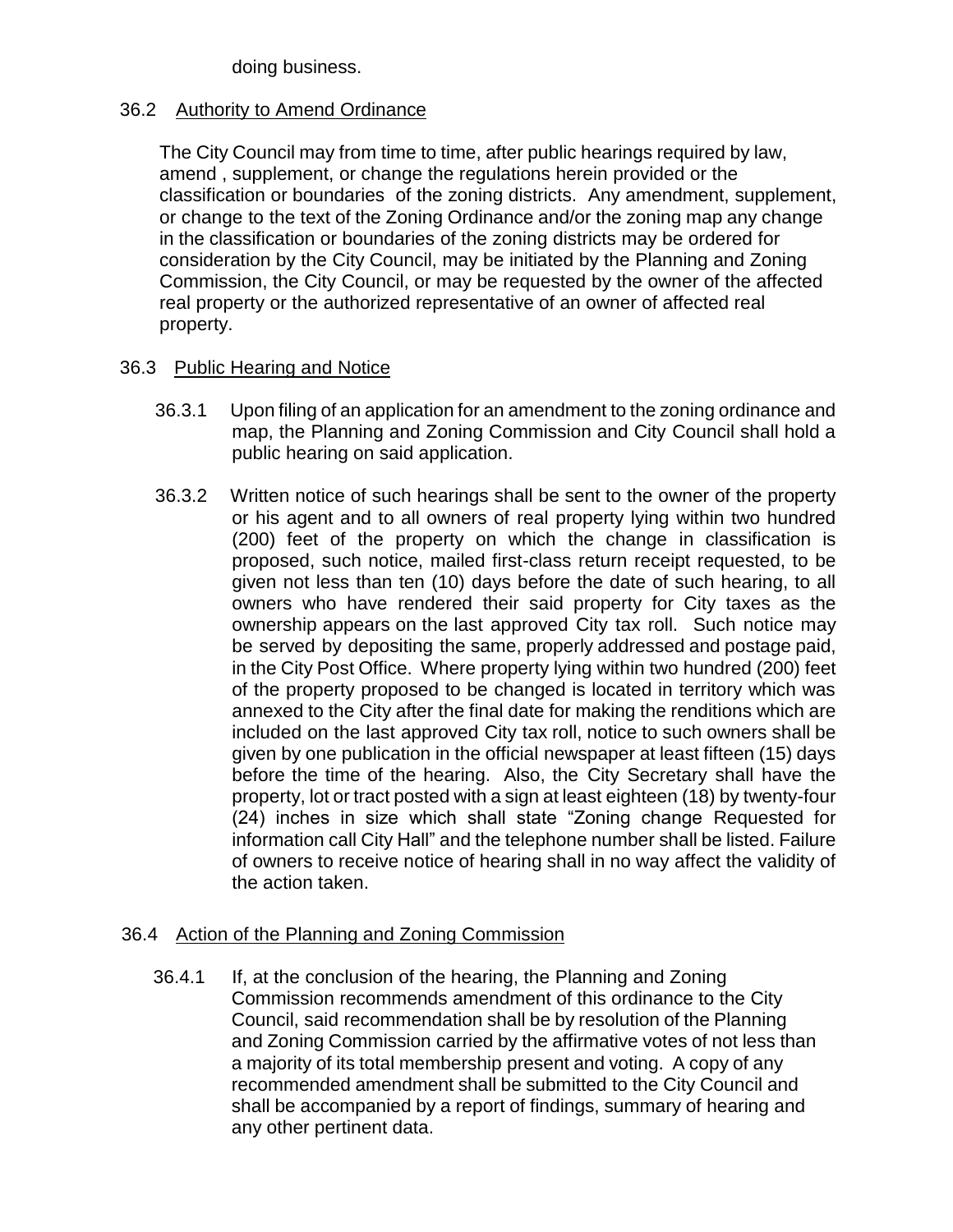36.3.5 The Planning and Zoning Commission may recommend denial of an application with or without prejudice against the applicant to refile the application. If the Commission recommends denial of the application and fails to clearly state the same is being denied with prejudice, then it shall be deemed that said application is being recommended for denial without prejudice against refiling. If it is later determined by the Commission that there has been a sufficient change in circumstances regarding the property or in the zoning application itself, it may waive the waiting period and grant a new hearing. Newly annexed land which has been given Agricultural zoning is exempt from the one (1) year waiting period.

## 36.5 Action of the City Council

- 36.5.1 If thePlanningandZoningCommissionhasrecommendedapprovalordenial of an application, the City Council shall set said application for public hearing and shall give notice of the time and place of the hearing by one (1) publication in the official newspaper at least fifteen (15) days prior to such hearing, and in addition shall send written notices to the owner of the property or his agent, and to all property owners of real property lying within two hundred (200) feet of the subject property pursuant to Section 36.3.2.
- 36.5.2 If the Planning and Zoning Commission has recommended to the City Council that a proposed amendment be disapproved, the City Council may refuse to adopt the amendment by a simple majority vote of the Councilmen present and voting. However, in order to adopt the amendment which has been recommended for disapproval by the Planning and Zoning Commission, the amendment shall not become effective except by the favorable vote of a simple majority of all members of the City Council of the City of Cisco present and voting.
- 36.5.3 When the Planning and Zoning Commission has recommended to the City Council that a proposed amendment be approved, the City Council may disapprove the petition or application for amendment by a simple majority vote of the City Councilmen present and voting. In the event of a tie vote of the City Councilmen present and voting, the Mayor may cast the deciding vote.
- 36.5.4 In the case of a protest against an amendment to the ordinance signed by the owners of twenty percent (20%) or more either of the area of the lots or land immediately adjoining the area included in the proposed change and extending two hundred (200) feet from that area, such amendment shall not become effective except by the favorable vote of a simple majority of all members of the City Council of the City of Cisco.
- 36.5.5 In making its determination, the City Council shall consider the following factors:
	- 36.5.5.1. Whether the uses permitted by the proposed change will be appropriate in the immediate area concerned and their relationship to the general area and the city as a whole.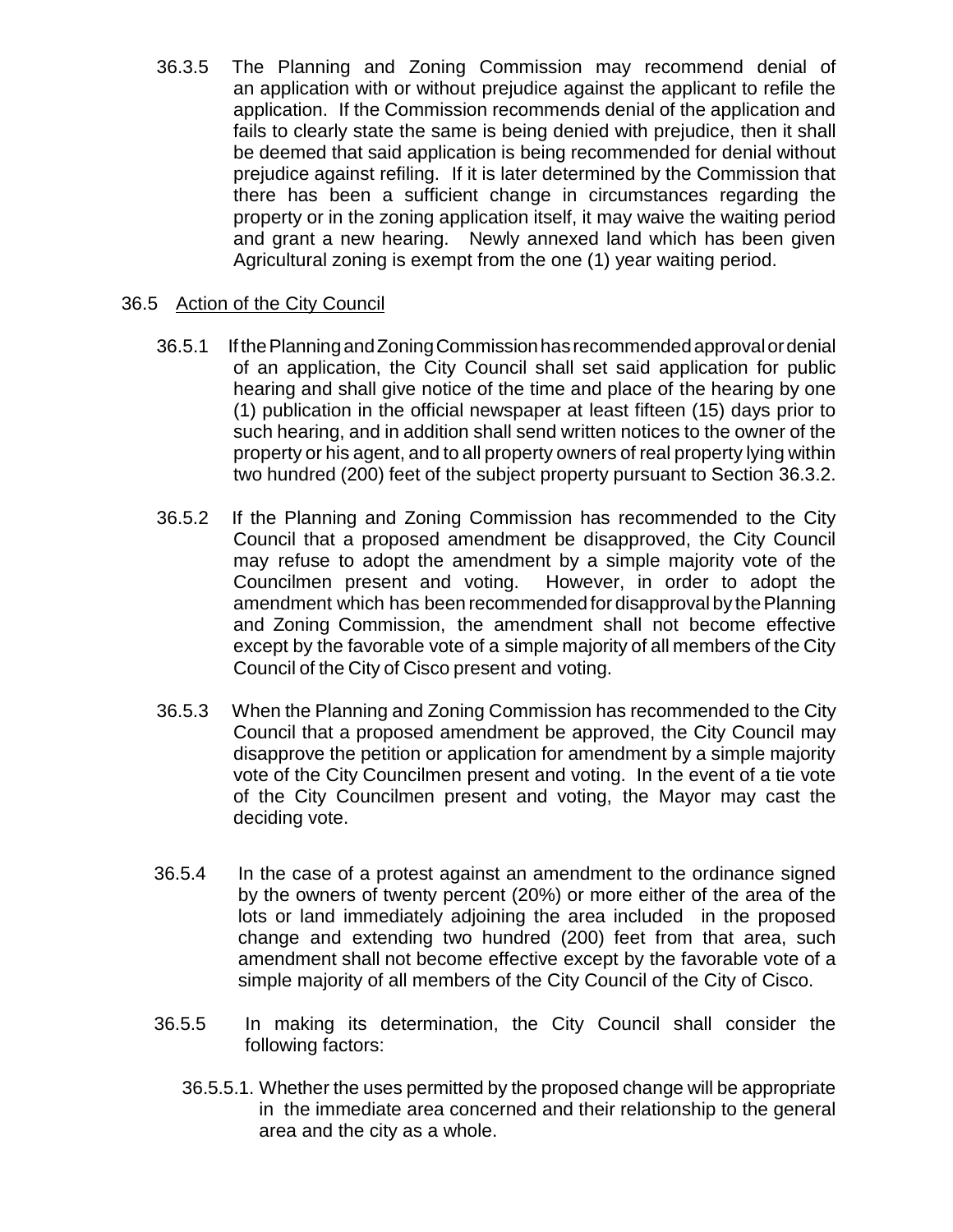- 36.5.5.2 Whether the proposed change is in accord with any existing or proposed plans for providing public schools, streets, water supply, sanitary sewers and other utilities to the area and shall note the findings.
- 36.5.5.3 The amount of vacant land currently classified for similar development in the vicinity and elsewhere in the city, and any special circumstances which may make a substantial part of such vacant land unsuitable for development.
- 36.5.5.4 The recent rate at which land is being developed in the same zoning classification as the request, particularly in the vicinity of the proposed changes.
- 36.5.5.5 The manner in which other areas designated for similar development will be, or are likely to be, affected if the proposed amendment is approved, and whether such designation for other areas should also be modified.
- 36.5.5.6 Any other factors which will substantially affect the public health, safety, morals or general welfare.
- 36.5.6 In considering a motion to deny a zoning application, or upon voting to deny a zoning application, the City Council shall further consider whether said application shall be denied with or without prejudice against refiling. If the City Council shall deny the application and fail to clearly state the same is being denied with prejudice, then it shall be deemed that said application is being denied without prejudice against refiling. If an application is denied with prejudice, no application may be filed for all or part of the subject tract of land for a period of one (1) year from the date of denial by the City Council. If it is determined by the Planning and Zoning Commission that there has been a sufficient change in circumstances regarding the property or in the zoning application itself, it may waive the waiting period and grant a new hearing. Newly annexed land which has been given Agricultural zoning is EXempt from the one (1) year waiting period.

#### 36.6 Effect of Denial of Petition

In case the application for an amendment to the Zoning Ordinance is denied by the City Council, said application shall not be eligible for reconsideration for one (1) year subsequent to such denial. A new application affecting or including all or part of the same property must be substantially different from the application denied, in the opinion of the Planning and Zoning Commission, to be eligible for consideration within one (1) year of the denial of the original application.

In the event of a reapplication affecting the same land is for a zone that will permit the same use of the property as that which would have been permitted under the denied application, the same shall not be considered to be substantially different from the application denied.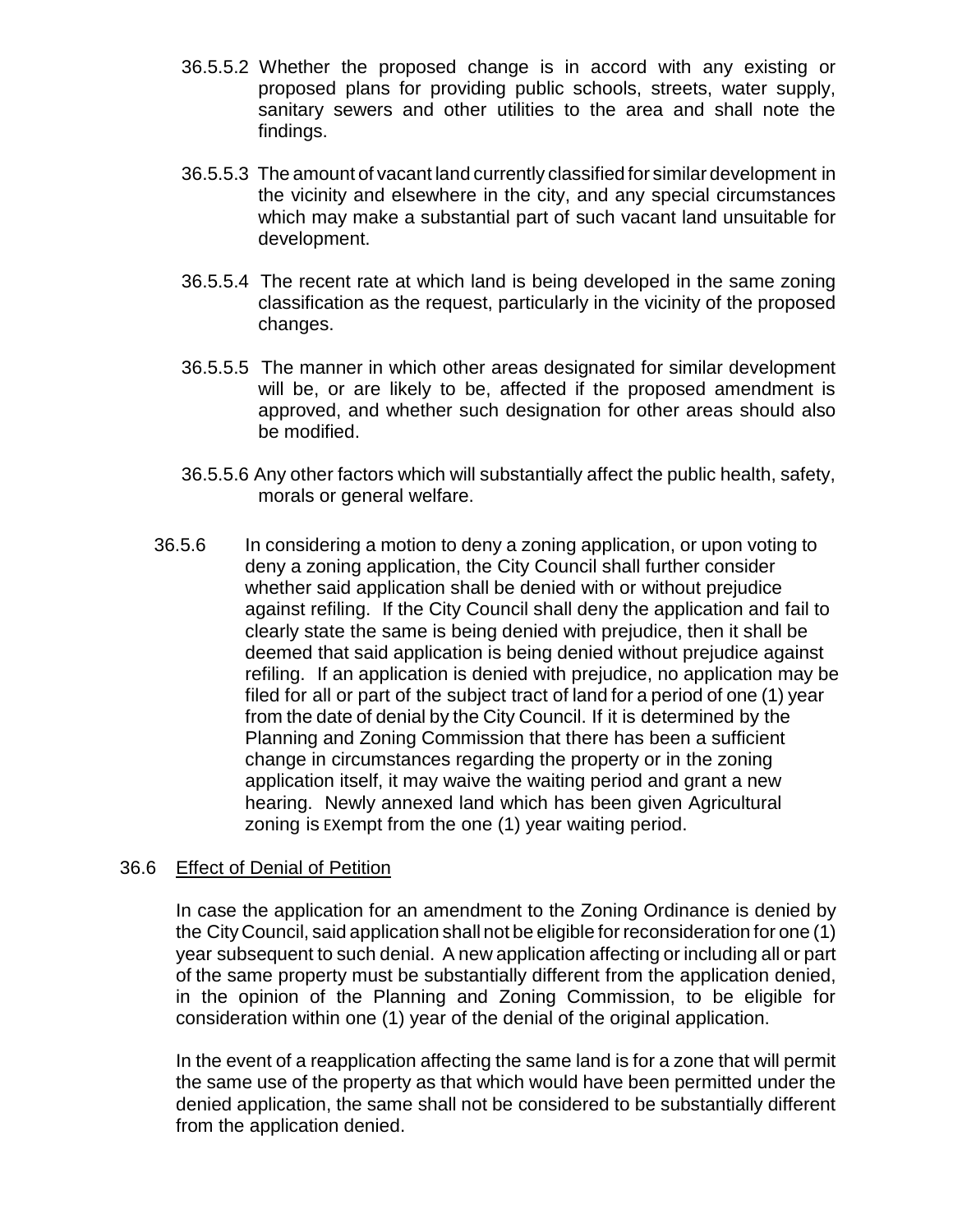### 36.7 Final approval and Ordinance Adoption

If the amending ordinance is not approved within six (6) months from the time of its original consideration, the zoning request, at the option of the City Council, may be recalled for a new public hearing.

### 36.8 Changes in Zoning Regulations

Amendments to the Zoning Ordinance not involving a particular property but involving change in the zoning regulations generally do not require notice to individual property owners. In such cases, notice of the required public hearing shall be given by publication in the official newspaper of the city, stating the time and location of the public hearing, which time shall not be earlier than fifteen (15) days from the date of such publication.

# **SECTION 37 SCHEDULE OF FEES, CHARGES, AND EXPENSES**

The City Council shall establish a schedule of fees, charges, and expenses, and a collection procedure for building permits, certificates of zoning compliance, appeals, and other matters pertaining to this ordinance. The schedule shall be posted in the office of the administration official and may be altered or amended only by the City Council.

No permits, certificates, special exception, or variance shall be issued unless and until such costs, charges, fees, or expenses have been paid in full, nor shall any action taken on proceedings before the Board of Adjustment unless or until preliminary charges and fees have been paid in full.

The exact charge for the following services will be established by separate ordinance:

- a. For docketing a zoning petition with the Planning and Zoning Commission of the City of Cisco.
- b. For docketing an application for relief with the Board of Adjustment of the City of Cisco.

# **SECTION 38 PENALTY FOR VIOLATIONS**

Any person or corporation violating any of the provisions of this ordinance shall upon conviction be fined a sum not to exceed two hundred dollars (\$200.00) per day and each and every day that the provisions of this ordinance are violated shall constitute a separate and distinct offense. In addition to the said penalty provided for, the right is hereby conferred and extended upon any property owner owning property in any district where such property owner may be affected or invaded by a violation of the terms of the ordinance to bring suit in such court or courts having jurisdiction thereof and obtain such remedies as may be available at law and equity in the protection of the rights of such property owners.

# SECTION 39 VALIDITY, SEVERANCE AND CONFLICT

If any section, paragraph, subdivision, clause, phrase or provision of this ordinance shall be adjudged invalid or held unconstitutional, the same shall be severed from and shall not affect the validity of this ordinance as a whole or any part or provision thereof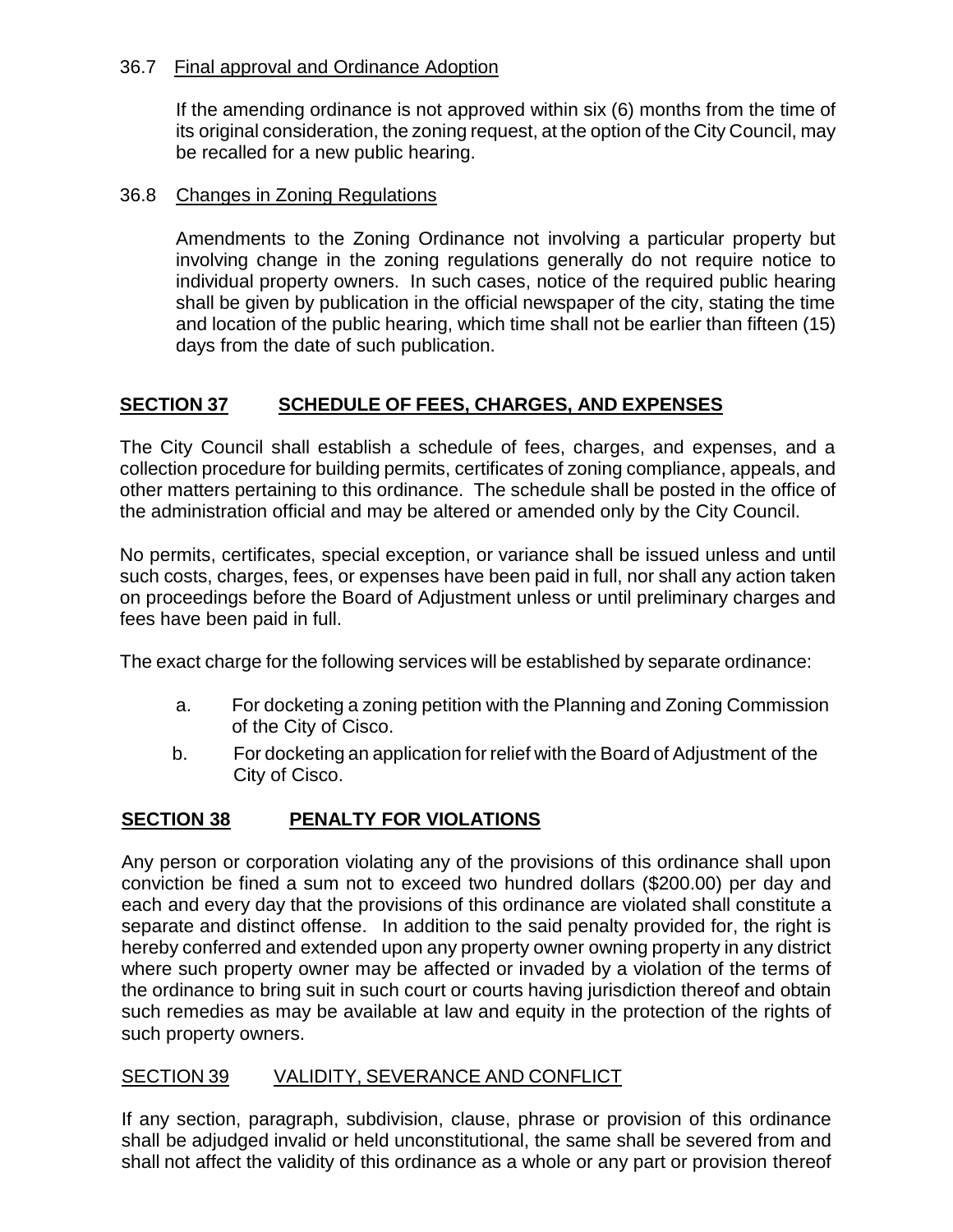other than the part so dedicated to be invalid or unconstitutional. To the extent any provision of this ordinance conflicts with other ordinances of the City of Cisco the terms of this ordinance shall control.

## **SECTION 40 EFFECTIVE DATE**

This ordinance shall be effective upon the posting and/or publication of its caption as required by law and the City Secretary is hereby directed to implement such posting and/or publication.

**RECOMMENDED FOR ACCEPTANCE** by the Planning and Zoning Commission of the City of Cisco, Texas, on the  $\_\_\_\_$  day of  $\_\_\_\_\_\$ , 20  $\_\_\_\_\$ .

ATTEST: SIGNED:

Secretary, Planning & Zoning Commission Chairman, Planning & Zoning Commission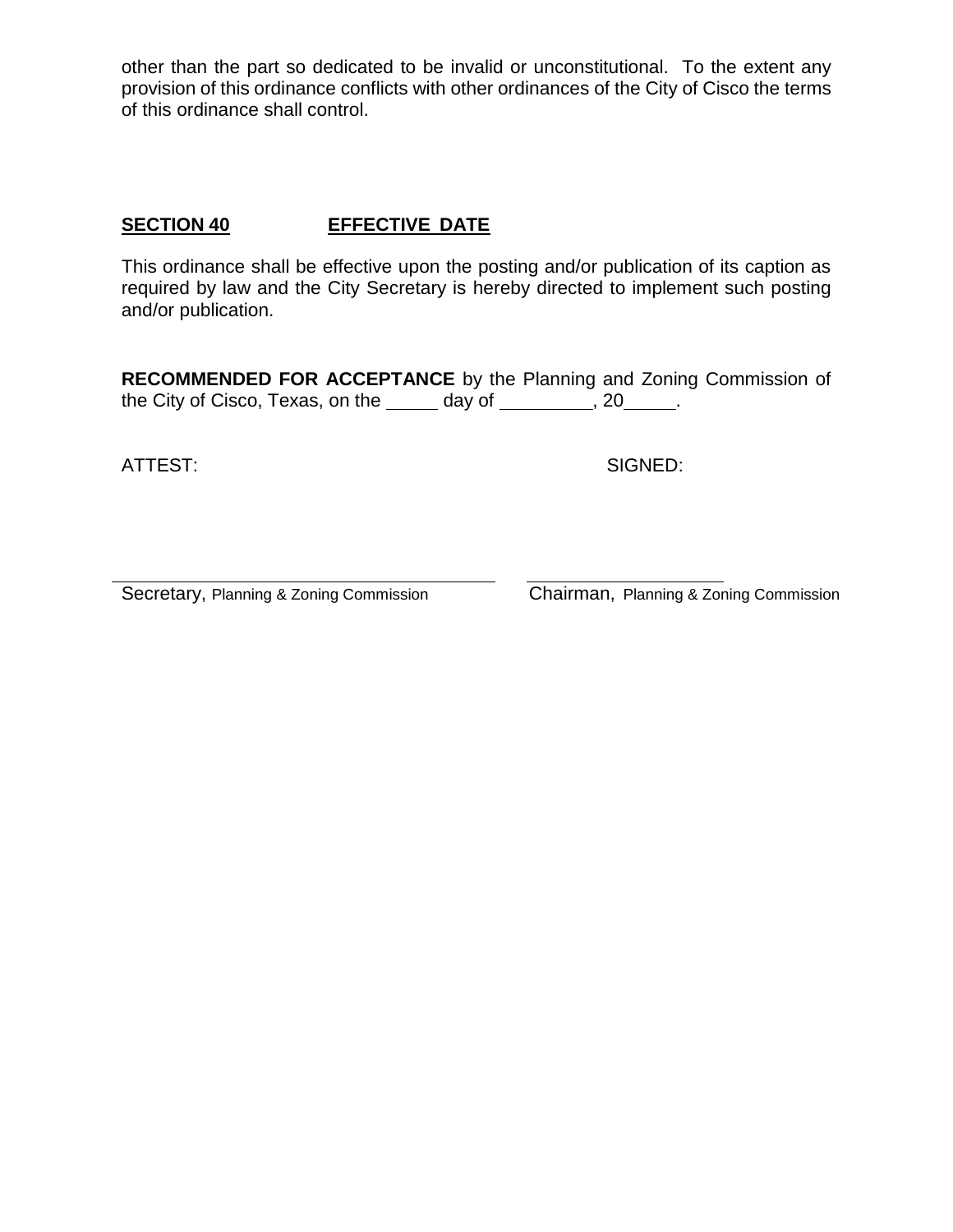#### **PASSED AND APPROVED** by the City Council of the City of Cisco, Texas, on this the \_\_\_\_\_\_\_\_\_\_\_\_\_\_\_\_ day of \_\_\_\_\_\_\_\_\_\_\_\_\_\_\_\_\_\_\_\_\_\_\_\_\_\_\_, 20\_\_\_\_\_.

ATTEST: SIGNED:

City Secretary Mayor